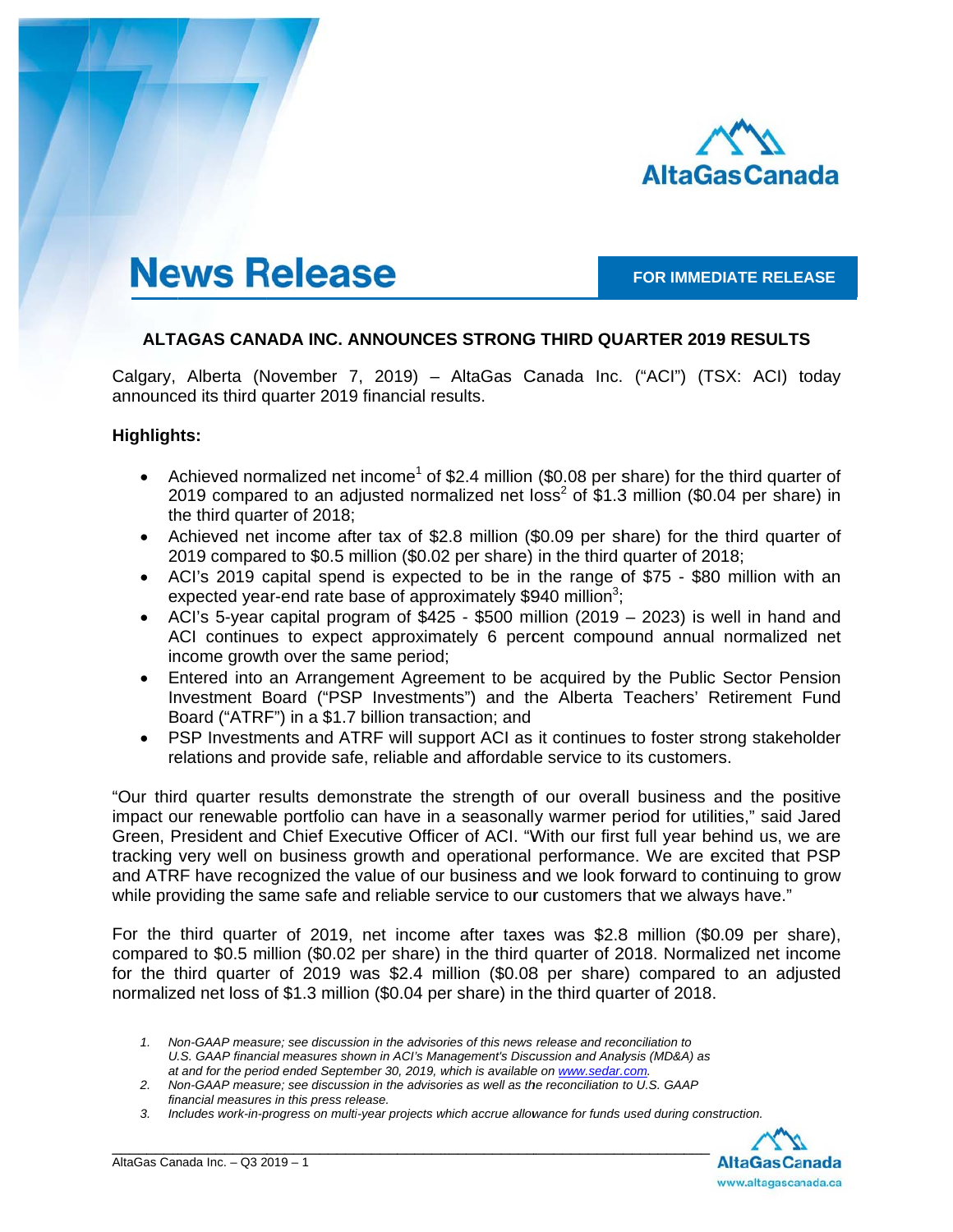Third quarter of 2019 normalized net income increased over the third quarter of 2018 adjusted normalized net income primarily due to higher approved rates and rate base growth at the utilities and higher earnings from ACI's renewable assets. These gains were partially offset by higher operating and administrative expenses and warmer weather in Alberta.

ACI's combined Utility rate base grew to approximately \$922 million in the third quarter of 2019, up approximately 5.6 percent from the third quarter of 2018, and ACI remains on track to deliver a year-end rate base of approximately \$940 million. Rate base growth at ACI's Utilities tends to result in a higher degree of seasonality as certain expenses such as depreciation and operating and administrative expenses increase and are distributed more evenly throughout the year.

In the second and third quarters, ACI's Utilities produce lower net income as a result of warmer seasonal weather and lower customer demand, while the first and fourth quarters produce higher net income due to colder seasonal weather and higher customer demand, which generally more than offsets the additional expenses resulting from growth.

Third quarter of 2019 renewable results were higher than third quarter of 2018. In the third quarter of 2019, wind generation at the Bear Mountain Wind Park was 29.2 gigawatt hours (GWh) which was below the long-term average for the third quarter of approximately 33.5 GWh, but above the 28.1 GWh produced in the third quarter of 2018.

Renewable generation in the third quarter of 2019 at the Northwest Hydro Facilities was 54.7 GWh, which includes 4.2 GWh of deemed deliveries, a strong improvement over the third quarter 2018 which had unseasonably cool and dry weather. Third quarter of 2019 generation was in line with the third quarter average generation since the start-up of all three facilities.

## **PNG Reactivation Application**

On June 28, 2019, PNG submitted an application to the British Columbia Utilities Commission ("BCUC") for approval of a large volume industrial transportation rate required in its proposed process for allocation of reactivated capacity on its existing pipeline system (the "PNG Reactivation Application"). The proposed reactivation involves natural gas deliveries from Station 4a on the Enbridge Westcoast Energy Inc. southern mainline near Summit Lake, British Columbia to three termination points: Terrace, Kitimat, and Prince Rupert, British Columbia. Should the BCUC approve the PNG Reactivation Application, PNG plans to conduct a binding open season where shippers would have the opportunity to bid on capacity of up to approximately 88 million standard cubic feet per day based on either firm Transportation Service Agreements ("TSA") or reserve capacity through Transportation Reservation Agreements. PNG has garnered strong interest from a number of potential shippers. Provided there are sufficient shipper commitments backed by TSAs, PNG would commence system reactivation and recommissioning work to prepare for returning the system back to full utilization, subject to BCUC approvals. Depending on shipper demands and the requested delivery points, PNG estimates the capital cost for the reactivation, recommissioning and system reinforcement could be up to approximately \$120 million.

On October 25, 2019, the BCUC provided the next steps with respect to the PNG Reactivation Application. PNG expects to begin the binding open season in the first quarter of 2020.

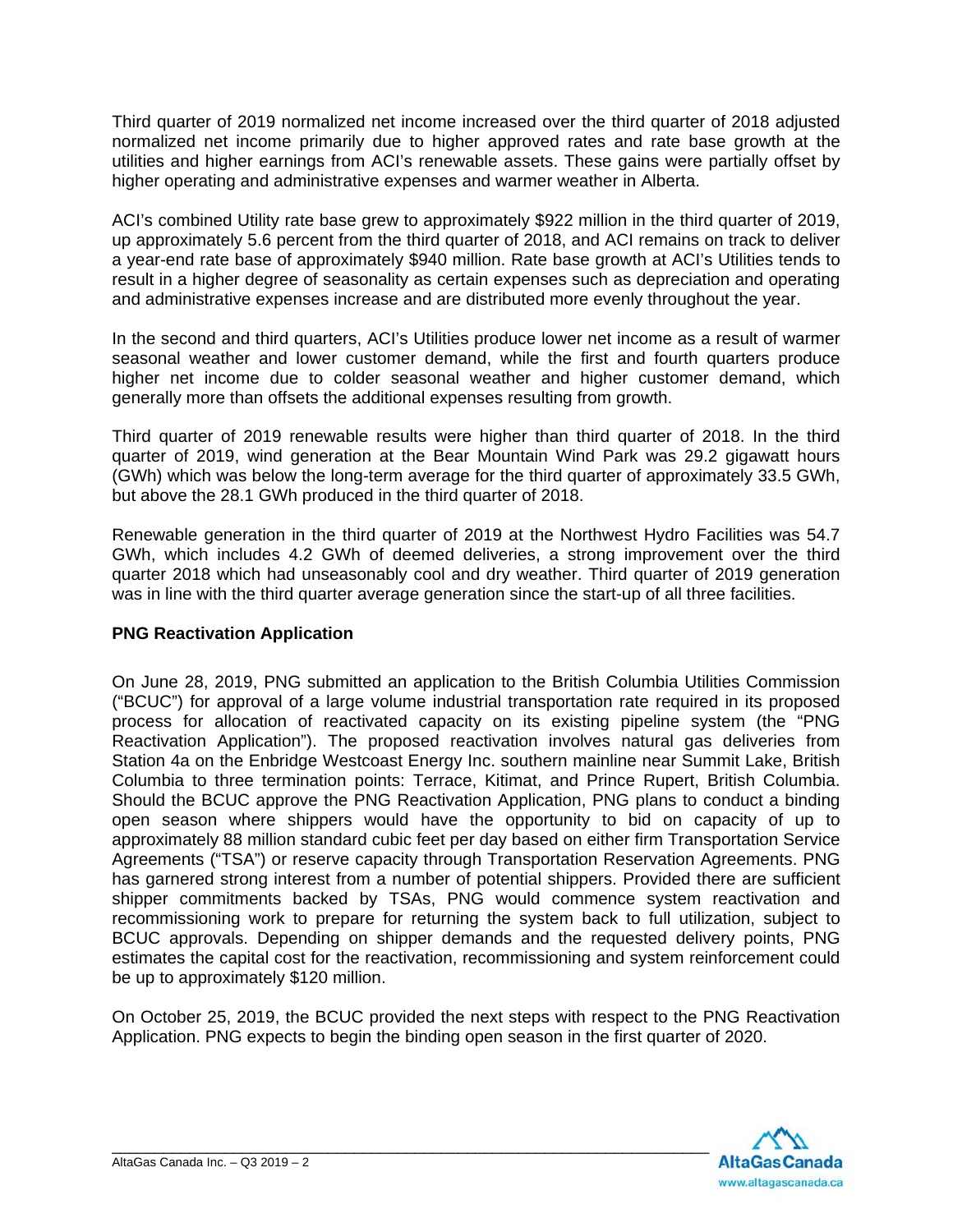## **2019 – 2023 Capital Program and Outlook**

ACI expects a capital program of \$425 - \$500 million between 2019 and 2023, including the potential reactivation of PNG's transmission pipeline and the Etzikom lateral pipeline project. The capital program also consists of investments in system betterment projects to maintain the safety and reliability of ACI's utility infrastructure, new business opportunities and technology improvements. ACI expects to continue utilizing a self-funded financing model for its capital program.

Over the 2019 – 2023 time period ACI expects approximately 6 percent compound annual normalized net income growth from the adjusted normalized net income of \$40.5 million achieved in 2018.

In 2019, ACI continues to expect growth in adjusted normalized net income to be driven primarily by additions to rate base at the utilities and stronger expected results from the renewable power assets, partially offset by higher expected income tax expense. ACI expects capital spend to be in the range of \$75 to \$80 million. The expected capital spend includes approximately \$10 million for the Etzikom Lateral Pipeline Project which is currently under construction and is expected to be completed in the fourth quarter of 2019.

## **ACI Dividend Declaration**

On November 6, 2019 the Board of Directors of ACI declared a dividend of \$0.26 per common share, payable on December 31, 2019 to shareholders of record at the close of business on November 29, 2019. The ex-dividend date is November 28, 2019. This dividend is an eligible dividend for Canadian income tax purposes.

### **PENDING ACQUISITION OF ACI**

On October 21, 2019, ACI announced it had entered into a definitive arrangement agreement (the "Arrangement Agreement") pursuant to which PSP Investments and the ATRF, (together, the "Consortium") will indirectly acquire through PSPIB Cycle Investments Inc. (the "Purchaser"), all of the issued and outstanding Common Shares of ACI for \$33.50 in cash per Common Share (the "Arrangement").

The Board of Directors, after receiving the unanimous recommendation of an independent committee of the Board of Directors formed to review and consider various strategic and financial options available to ACI and in consultation with its financial and legal advisors, has unanimously determined that the Arrangement is in the best interests of ACI and fair to the holders of Common Shares and is therefore unanimously recommending that holders of Common Shares vote in favour of the Arrangement. The Arrangement will be carried out under the Canada Business Corporations Act and its completion will be subject to customary closing conditions, including approval by 66 2/3% of the Common Shares voted in person or by proxy at a special meeting of holders of Common Shares to be called to approve the Arrangement. In addition to such shareholder approval, closing of the Arrangement is also subject to the approval by the Court of Queen's Bench of Alberta and to certain regulatory approvals, including approval under the *Competition Act* (Canada), approval from the Alberta Utilities Commission and approval from the British Columbia Utilities Commission. The Arrangement is expected to close in the first half of 2020.

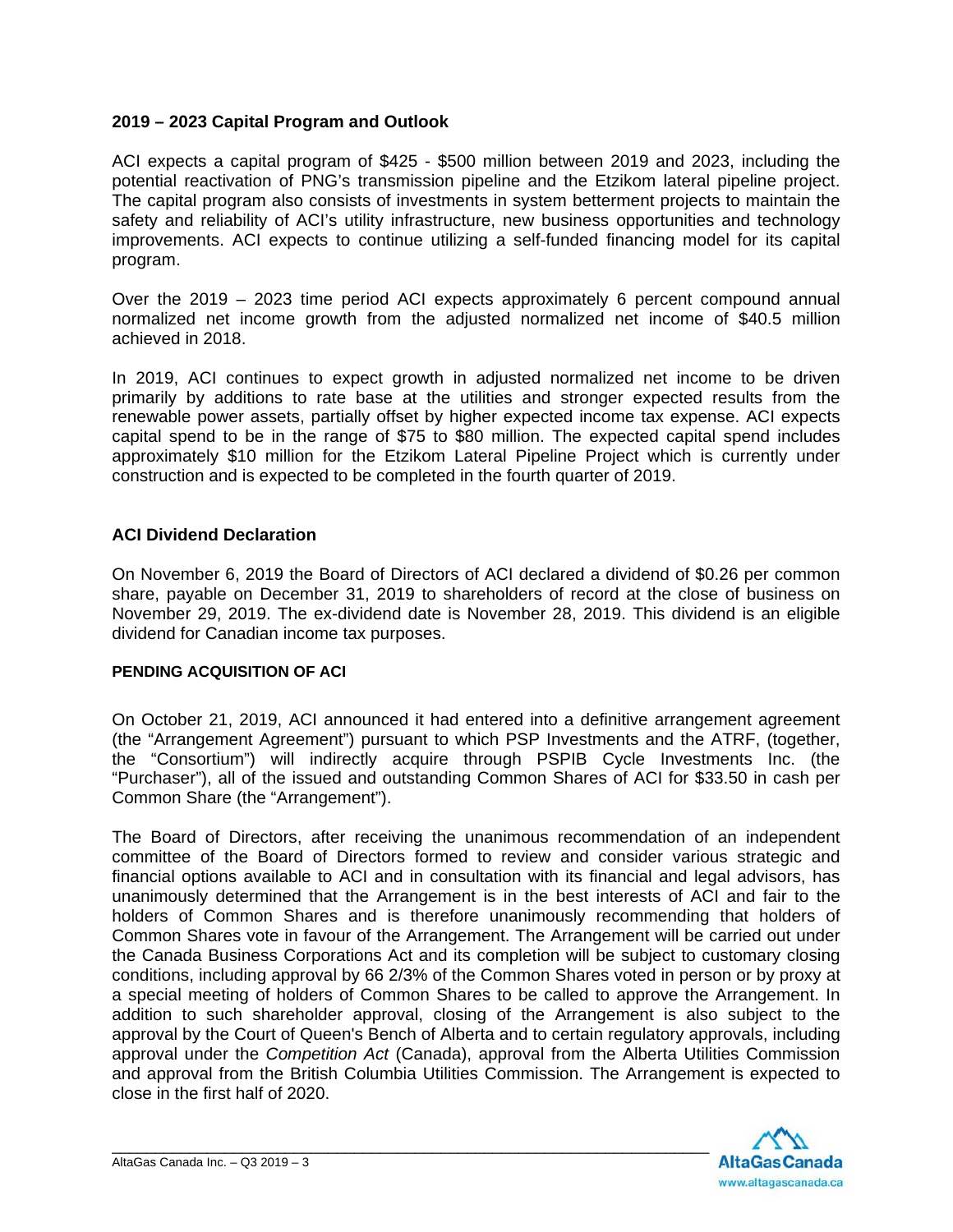## **Selected Financial Information**

The following tables summarize key financial results:

|                                                 |         | Three Months Ended | Nine Months Ended<br>September 30 |         |  |
|-------------------------------------------------|---------|--------------------|-----------------------------------|---------|--|
|                                                 |         | September 30       |                                   |         |  |
| $$$ millions)                                   | 2019    | 2018               | 2019                              | 2018    |  |
| Normalized EBITDA <sup>(1)(2)</sup>             | 17.7    | 15.0               | 73.4                              | 71.1    |  |
| Operating income                                | 9.9     | 8.0                | 47.0                              | 48.8    |  |
| Net income after taxes                          | 2.8     | 0.5                | 26.0                              | 24.4    |  |
| Normalized net income (loss) <sup>(1)</sup>     | 2.4     | (1.0)              | 26.7                              | 21.8    |  |
| <b>Total assets</b>                             | 1,498.6 | 1,590.1            | 1,498.6                           | 1,590.1 |  |
| Total long-term liabilities                     | 820.9   | 641.0              | 820.9                             | 641.0   |  |
| Net additions to property, plant and equipment  | 23.3    | 21.2               | 42.3                              | 43.5    |  |
| Dividends declared <sup>(3)</sup>               | 7.8     |                    | 22.1                              |         |  |
| Cash from operations                            | 16.9    | 4.4                | 59.4                              | 63.5    |  |
| Normalized funds from operations <sup>(1)</sup> | 6.7     | 2.8                | 45.2                              | 59.5    |  |

|                                                     | Three Months Ended | September 30 | Nine Months Ended<br>September 30 |      |  |
|-----------------------------------------------------|--------------------|--------------|-----------------------------------|------|--|
| (\$ per Common Share, except Common Shares          | 2019               | 2018         | 2019                              | 2018 |  |
| Net income after taxes - basic                      | 0.09               | 0.02         | 0.87                              | 0.81 |  |
| Net income after taxes - diluted                    | 0.09               | 0.02         | 0.86                              | 0.81 |  |
| Normalized net income (loss) - basic <sup>(1)</sup> | 0.08               | (0.03)       | 0.89                              | 0.73 |  |
| Dividends declared <sup>(3)</sup>                   | 0.2600             |              | 0.7350                            |      |  |
| Cash from operations                                | 0.56               | 0.15         | 1.98                              | 2.12 |  |
| Normalized funds from operations <sup>(1)</sup>     | 0.22               | 0.09         | 1.51                              | 1.98 |  |
| Weighted average number of Common Shares            |                    |              |                                   |      |  |
| outstanding - basic (millions) <sup>(4)</sup>       | 30.0               | 30.0         | 30.0                              | 30.0 |  |

(1) Non-GAAP financial measure; see discussion in the advisories section of this news release and reconciliation to U.S. GAAP financial measures shown in ACI's MD&A as at and for the period ended September 30, 2019, which is available on www.sedar.com.

(2) Effective January 1, 2019, ACI revised the calculation of normalized EBITDA to incorporate ACI's proportionate share of normalized EBITDA from its equity investments instead of just the equity pick-up. The comparative period has been revised to conform to the current period presentation. Please refer to "Non-GAAP Financial Measures" section of this MD&A.

(3) Dividends declared per Common Share after the completion of the IPO.

(4) For comparative purposes, the Common Shares issued under the IPO including the Over-Allotment Option, have been assumed to be outstanding as of the beginning of each period, including the periods prior to the acquisition of ACI's assets from AltaGas Ltd.

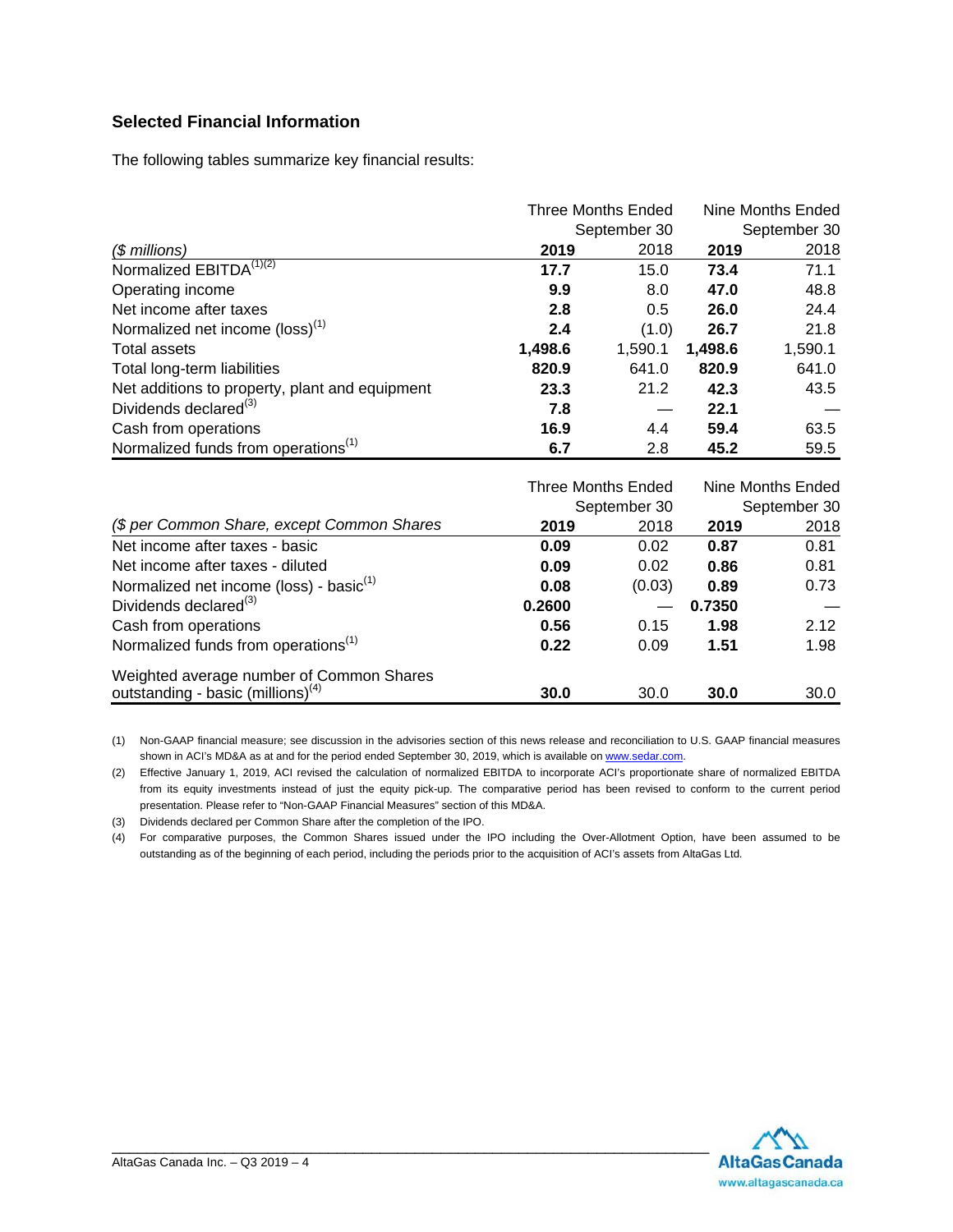## **Adjusted Normalized Net Income and Net Income After Taxes**

| For the three months ended September 30, 2018 (\$ millions) | As reported |  | Adiustments |  |       |
|-------------------------------------------------------------|-------------|--|-------------|--|-------|
| <b>Operating income</b>                                     | 8.0         |  |             |  | 8.0   |
| Interest expense <sup>(1)</sup>                             | (7.2)       |  | (0.4)       |  | (7.6) |
| Income tax expense $(2)$                                    | (0.3)       |  | 0.1         |  | (0.2) |
| Net income after taxes                                      | 0.5         |  | (0.3)       |  | 0.2   |
| Unrealized loss on foreign exchange contracts               | 0.3         |  |             |  | 0.3   |
| Part VI.1 revenue from AltaGas                              | (1.8)       |  |             |  | (1.8) |
| Normalized net loss <sup>(3)</sup>                          | (1.0)       |  | (0.3)       |  | (1.3) |

(1) Adjustment to reflect financing charges and expenses associated with incremental debt additions at the Company as if they had occurred at the beginning of the period. Please refer to the *Capital Resources* section of the MD&A as at and for the period ended September 30, 2019 for the capital structure subsequent to the acquisition of ACI's assets from AltaGas Ltd. and the IPO.

(2) Tax shield associated with incremental cost adjustments assuming a 27 percent statutory tax rate.

(3) Non-GAAP financial Measures. See *Non-GAAP Financial Measures* section of the MD&A as at and for the period ended June 30, 2019.

## **About ACI**

ACI is a Canadian company with natural gas distribution utilities and renewable power generation assets. ACI serves approximately 130,000 customers, delivering low carbon energy, safely and reliably. For more information visit: www.altagascanada.ca.

### **For Further Information Contact:**

Shareholder Relations 587-955-3660 Shareholder.Relations@altagascanada.ca

*This news release contains forward-looking information (forward-looking statements). Words such as "may", "can", "would", "could", "should", "will", "intend", "plan", "anticipate", "believe", "expect", "project", "target", "potential", "objective", "continue", "outlook", "opportunity" and similar expressions suggesting future events or future performance, as they relate to ACI or any affiliate of ACI, are intended to identify forward-looking statements. In particular, this news release contains forward-looking statements with respect to, among other things, business objectives, expected growth, results of operations, performance, business projects and opportunities and financial results. Specifically, such forward-looking statements included in this document include, but are not limited to: expectations regarding the Arrangement (as defined herein), including the expected closing date; expectation that ACI's 5-year capital spend program will be \$425 - \$500 million; expected 2019 year-end rate base of approximately \$940 million; expectations regarding arrangements in relation to the PNG Reactivation Application (as defined herein), including the reactivation process, process for determining customer demand and allocating capacity, the*  estimated capital cost for the reactivation, commissioning and system reinforcement and the expected timing of the binding *open season; expected compound annual normalized net income growth of approximately 6 percent between 2019 – 2023 from the 2018 adjusted normalized net income; anticipated drivers of growth in adjusted normalized net income; expected 2019 capital spend in the range of \$75 to \$80 million; capital spend of approximately \$10 million on the Etzikom Lateral Pipeline Project; expected completion date for the Etzikom Lateral Pipeline Project; and timing of December dividend payment.* 

*ACI's forward-looking statements are subject to certain risks and uncertainties which could cause results or events to differ from current expectations, including, without limitation: legislative and regulatory environment; demand for natural gas; access to and use of capital markets; market value of ACI's securities; ACI's ability to pay dividends; ACI's ability refinance its debt; prevailing economic conditions; the potential for service interruptions and physical damage to infrastructure; natural gas supply; ability of the company to maintain, replace and expand its regulated assets; and impact of labour relations and reliance on key personnel. Applicable risk factors are discussed more fully under the heading "Risk Factors" in ACI's Annual Information Form for the year ended December 31, 2018, which is available on www.sedar.com.* 

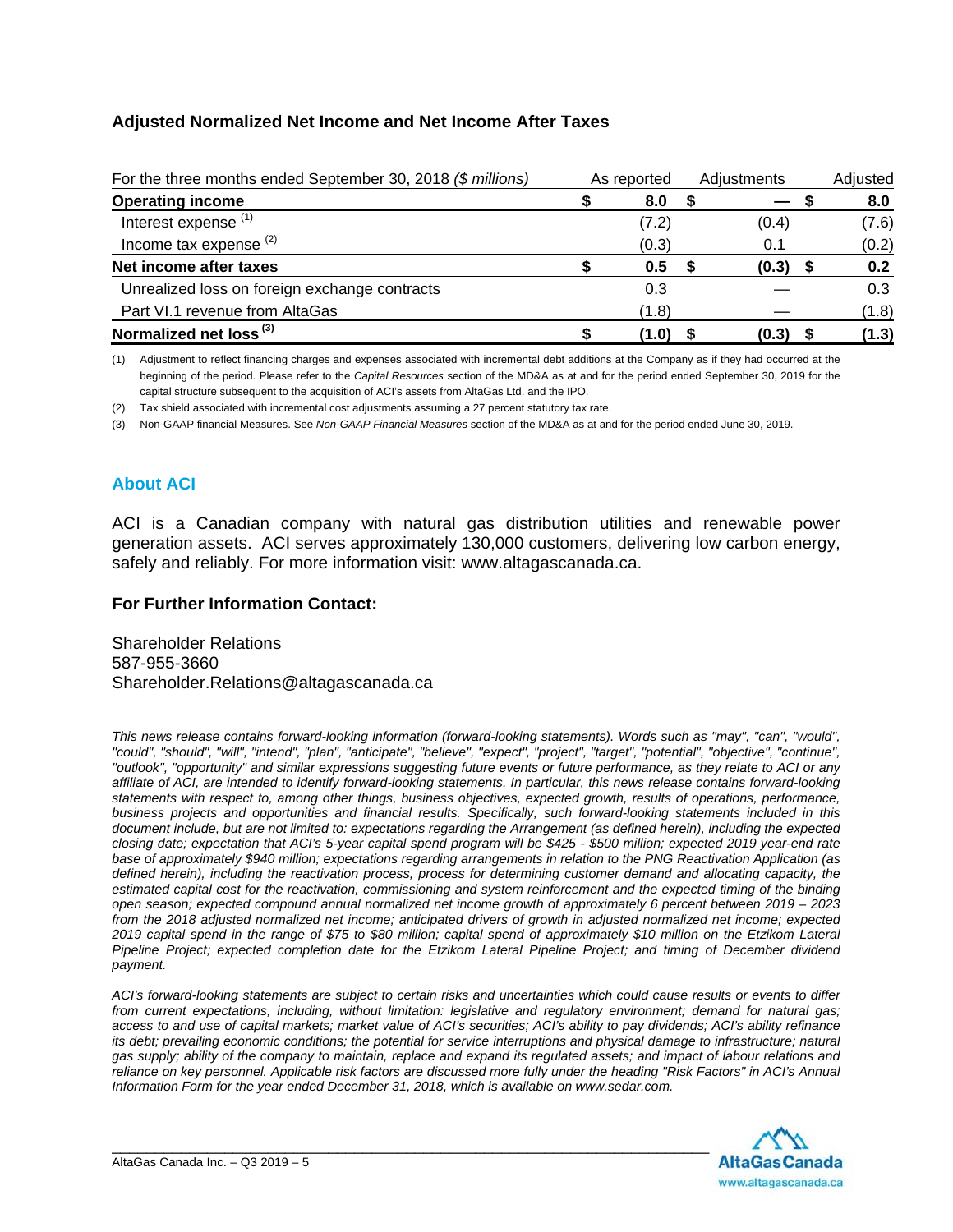*Many factors could cause ACI's actual results, performance or achievements to vary from those described in this news release, including, without limitation, those listed above and the assumptions upon which they are based proving incorrect. These factors should not be construed as exhaustive. Should one or more of these risks or uncertainties materialize, or should assumptions underlying forward-looking statements prove incorrect, actual results may vary materially from those described in this news release as intended, expected, projected or targeted and such forward-looking statements included in this news release, should not be unduly relied upon. The impact of any one assumption, risk, uncertainty or other factor on a particular forward-looking statement cannot be determined with certainty because they are interdependent and ACI's future decisions and actions will depend on management's assessment of all information at the relevant time. Such statements speak only as of the date of this news release. ACI does not intend, and does not assume any obligation, to update these forward-looking statements except as required by law. The forward-looking statements contained in this news release are expressly qualified by these cautionary statements.* 

*Financial outlook information contained in this news release about prospective financial performance, financial position or cash flows is based on assumptions about future events, including economic conditions and proposed courses of action, based on management's assessment of the relevant information currently available. Readers are cautioned that such financial outlook information contained in this news release should not be used for purposes other than for which it is disclosed herein.* 

*This news release contains references to certain financial measures used by ACI that do not have a standardized meaning prescribed by U.S. GAAP and may not be comparable to similar measures presented by other entities. Readers are cautioned that these non-GAAP measures should not be construed as alternatives to other measures of financial performance calculated in accordance with U.S. GAAP. The non-GAAP measures and their reconciliation to US GAAP financial measures are shown in ACI's MD&A as at and for the period ended September 30, 2019. These non-GAAP*  measures provide additional information that Management believes is meaningful in describing ACI's operational *performance, liquidity and capacity to fund dividends, capital expenditures, and other investing activities. The specific rationale for, and incremental information associated with, each non-GAAP measure is discussed below.* 

*Normalized net income represents net income after taxes adjusted for after tax impact of unrealized gain (loss) on foreign exchange contracts and other typically non-recurring items. This measure is presented in order to enhance the comparability of results, as it reflects the underlying performance of the Company. Normalized net income as presented should not be viewed as an alternative to net income after taxes or other measures of income calculated in accordance with U.S. GAAP as an indicator of performance.* 

*Adjusted normalized net income reflects Management's estimates of ACI's normalized net income for the third quarter*  ended September 30, 2018 assuming the IPO had been closed at the beginning of the period. Although many of the *adjustments are estimates and are not objectively determinable, ACI believes that the amounts represent reasonable estimates of its normalized net income for the third quarter ended September 30, 2018 based on the assumptions made. ACI believes adjusted normalized net income is useful to investors and analysts when trying to determine what the results of operations for 2018 would have been if it was under ACI's capital structure going forward.* 

*Normalized EBITDA is a measure of the Company's operating profitability prior to how business activities are financed, assets are amortized, or earnings are taxed. Normalized EBITDA is calculated using operating income adjusted for depreciation and amortization expense, accretion expenses, foreign exchange gain (loss), unrealized gain (loss) on foreign exchange contracts, and other typically non-recurring items. Normalized EBITDA is frequently used by analysts and investors in the evaluation of entities within the industry as it excludes items that can vary substantially between entities depending on the accounting policies chosen, the book value of assets and the capital structure.* 

*Normalized funds from operations is used to assist Management and investors in analyzing the liquidity of the Company without regard to changes in operating assets and liabilities in the period as well as other non-operating related expenses. Management uses this measure to understand the ability to generate funds for use in investing and financing activities.* 

\_\_\_\_\_\_\_\_\_\_\_\_\_\_\_\_\_\_\_\_\_\_\_\_\_\_\_\_\_\_\_\_\_\_\_\_\_\_\_\_\_\_\_\_\_\_\_\_\_\_\_\_\_\_\_\_\_\_\_\_\_\_\_\_\_\_\_\_\_

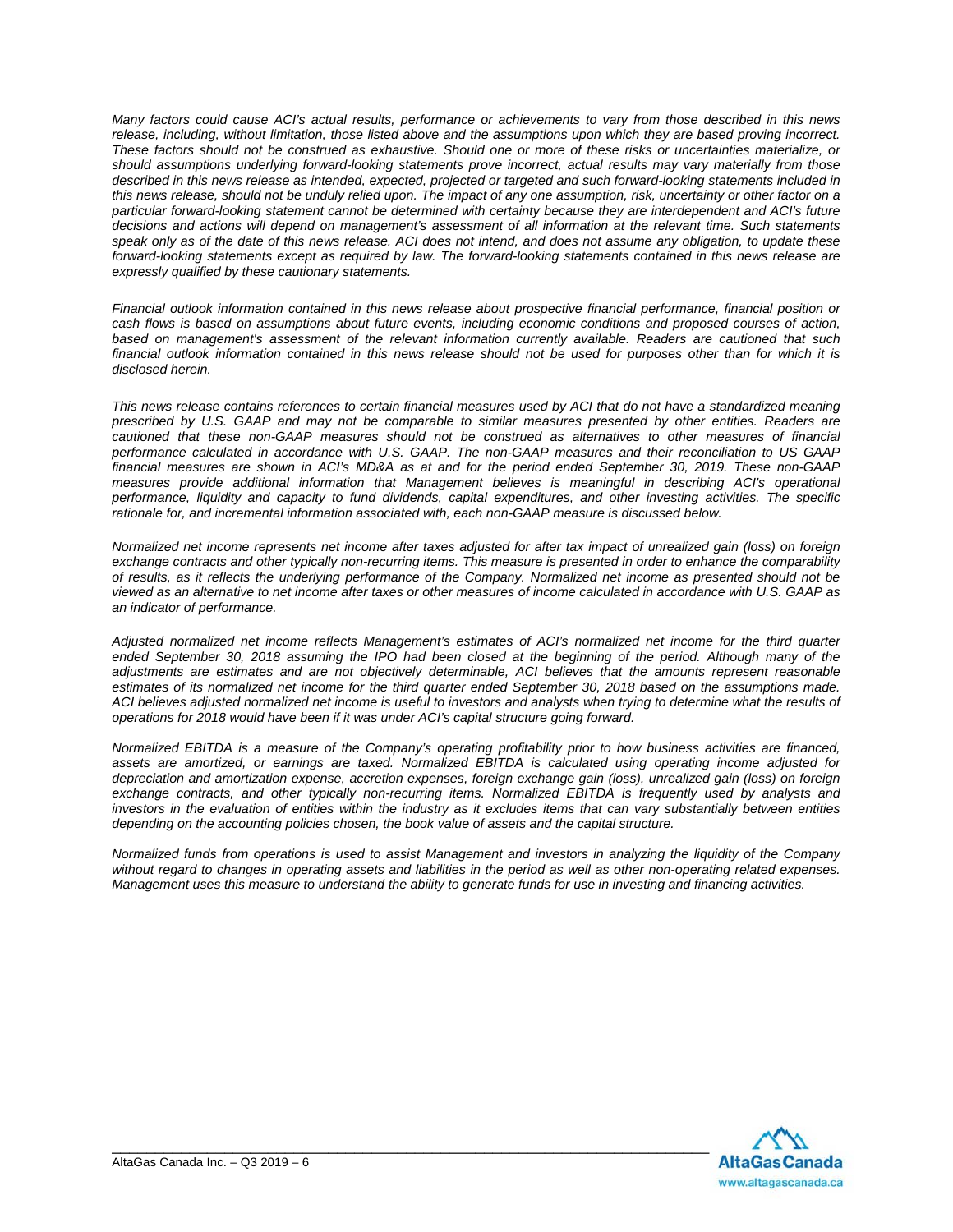## **MANAGEMENT'S DISCUSSION AND ANALYSIS**

*(Tabular amounts and amounts in footnotes to tables are in millions of Canadian dollars unless otherwise indicated.)* 

This Management's Discussion and Analysis ("MD&A") dated November 6, 2019 is provided to enable readers to assess the results of operations, liquidity and capital resources of AltaGas Canada Inc. ("ACI" or the "Company") as at and for the three and nine months ended September 30, 2019. This MD&A should be read in conjunction with the accompanying unaudited condensed interim consolidated financial statements as at and for the three and nine months ended September 30, 2019 (the "Interim Financial Statements"), the Company's audited consolidated financial statements as at and for the year ended December 31, 2018 (the "2018 Annual Financial Statements") and the Company's management's discussion and analysis for the year ended December 31, 2018 (the "2018 Annual MD&A"). Please refer to note 2 of the Interim Financial Statements for important information regarding the basis of preparation of the Interim Financial Statements.

The Company's presentation currency is in Canadian dollars. In this MD&A, references to "\$" are to Canadian dollars unless otherwise indicated. The Interim Financial Statements and comparative information have been prepared in accordance with United States ("U.S.") generally accepted accounting principles ("U.S. GAAP") as codified by the Financial Accounting Standards Board ("FASB") Accounting Standards Codification ("ASC"). Throughout this MD&A, reference to GAAP refers to U.S. GAAP. Any reference to per Common Share measures are presented on a basic basis, unless otherwise indicated.

This MD&A refers to certain terms commonly used in the rate-regulated utility industry, such as "rate-regulated", "rate base" and "return on equity". The terms "rate base" and "return on equity" are key performance indicators but are not considered non-GAAP measures. Rate base is an amount that a utility is required to calculate for regulatory purposes, and generally refers to net book value of the utility's assets for regulatory purposes. Return on equity or "ROE" is a percentage that is set or approved by a utility's regulator and represents the rate of return that a regulator allows the utility to earn on the equity component of the utility's rate base. The Company refers to the rate base and return on equity of its utility businesses because it believes that such terms assist in understanding the Company's business and are commonly used by investors and research analysts to help evaluate the performance of rate-regulated utilities. For a discussion of these terms, please see the heading "*Business of the Company – Utilities Business*" in the annual information form of ACI dated March 6, 2019 (the "Annual Information Form").

Abbreviations, acronyms, and capitalized terms used in this MD&A that are not otherwise defined herein are used consistently with the definitions in the 2018 Annual MD&A or the Annual Information Form.

#### **CAUTIONARY STATEMENT REGARDING FORWARD-LOOKING INFORMATION**

This MD&A contains certain forward-looking information and statements within the meaning of applicable securities laws. The use of any of the words "expect", "anticipate", "continue", "estimate", "objective", "ongoing'", "may", ''will'', "should", "believe", "plan", "would", "could", "focus", "forecast", "opportunity" and similar expressions are intended to identify forward-looking information or statements. In particular, but without limiting the foregoing, this MD&A contains forward-looking information and statements pertaining to the following: expectations regarding the Arrangement (as defined herein), including the expected closing date; expectations regarding HGL's application with the NSUARB (as defined herein) requesting to extend its CRP (as defined herein) and reduce deferrals; expectations regarding arrangements in relation to the PNG Reactivation Application (as defined herein), including the reactivation process, process for determining customer demand and allocating capacity, the estimated capital cost for the reactivation, commissioning and system reinforcement and the expected timing of the binding open season; expectations regarding net income growth, planned expenditures and related investments and capital program from 2019 to 2023 and the expected financing model for the capital program; expected growth in the adjusted normalized net income in 2019 and the expected capital spend in 2019; expected fluctuations in the Company's working capital and the expected funding of the Company's capital program; the Company's objective for managing capital and its effects on rate base and return to investors; and expected impact of adopting ASUs in the future on the Company's consolidated financial statements.

 $\overline{\phantom{a}}$  , and the contribution of the contribution of the contribution of the contribution of the contribution of the contribution of the contribution of the contribution of the contribution of the contribution of the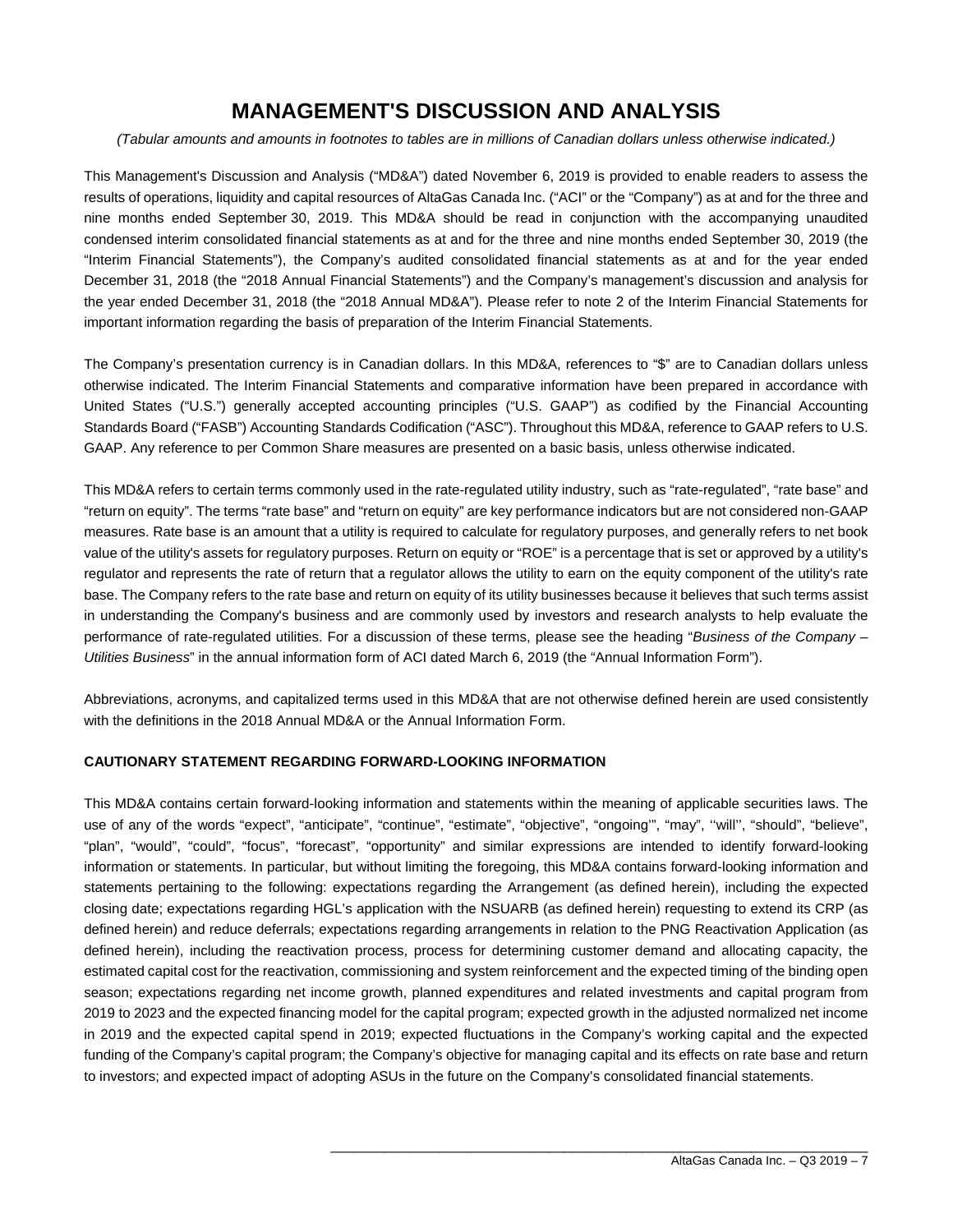The forward-looking information and statements contained in this MD&A reflect several material factors, expectations and assumptions of the Company including, without limitation: expected commodity supply, demand and pricing; that the Company will continue to conduct its operations in a manner consistent with past operations; the general continuance of current or, where applicable, assumed industry conditions; regulatory approvals and policies; funding operating and capital costs; project completion dates; capacity expectations; that there will be no material defaults by the counterparties to agreements with the Company and such agreements will not be terminated prior to their scheduled expiry; and the Company will continue to have access to wind and water resources in amounts consistent with the amounts expected by the Company. The Company believes the material factors, expectations and assumption reflected in the forward-looking information and statements are reasonable but no assurance can be given that these factors, expectations and assumptions will prove to be correct.

The forward-looking information and statements included in this MD&A are not guarantees of future performance and should not be unduly relied upon. Such information and statements involve known and unknown risks, uncertainties and other factors that may cause actual results or events to differ materially from those anticipated in such forward-looking information and statements, including, without limitation: changes in the demand for or supply of the Company's services; unanticipated operating results; changes in regulatory matters; limited, unfavourable or a lack of access to capital markets; increased costs; the impact of competitors; attracting and retaining skilled personnel and certain other risks (including, without limitation, those risks identified elsewhere in this MD&A); and the other factors discussed under the heading "*Risk Factors*" in the Annual Information Form and set out in the Company's other continuous disclosure documents.

The estimates of certain of the Company's financial results constitutes a financial outlook in respect of financial performance based on assumptions about future events, including economic conditions and proposed courses of action, based on management's assessment of the relevant information currently available. See "*Outlook and Capital Program*".

These estimates are based on the same assumptions, risk factors, limitations and qualifications as set forth above. In addition, the estimates are based on the Company's historical results of operations, using the expectations and assumptions set out in the footnotes to the table in "*Non-GAAP Financial Measures – Adjusted Normalized Net Income*" in the 2018 Annual MD&A. The estimates reflect management's reasonable expectations, based on historical experience, regarding the extent to which each of the foregoing expectations and assumptions is likely to occur.

The financial outlook or potential financial outlook set forth in this MD&A were approved by management as of the date of this MD&A and are provided for the purpose of providing investors with an estimation of the 2019 to 2023 outlook. Readers are cautioned that any such financial outlook contained herein should not be used for purposes other than those for which it is disclosed herein.

The prospective financial information set forth in this MD&A has been prepared by, and is the responsibility of, management. The Company and management believe that the prospective financial information has been prepared on a reasonable basis, reflecting management's best estimates and judgments, and represents, to the best of management's knowledge and opinion, the Company's expected course of action in developing and executing its business strategy and growth opportunities relating to its business operations. However, actual results will likely vary from the prospective financial information set forth in this MD&A, and such variation could be material. See above for a discussion of the risks that could cause actual results to vary. The prospective financial information set forth in this MD&A should not be relied on as necessarily indicative of future results.

The Company believes the forward-looking statements in this MD&A are reasonable. However, such statements are not a guarantee that any of the actions, events or results of the forward-looking statements will occur, or if any of them do occur, their timing or what impact they will have on the Company's results of operations or financial condition. Because of these uncertainties, investors should not put undue reliance on any forward-looking statements.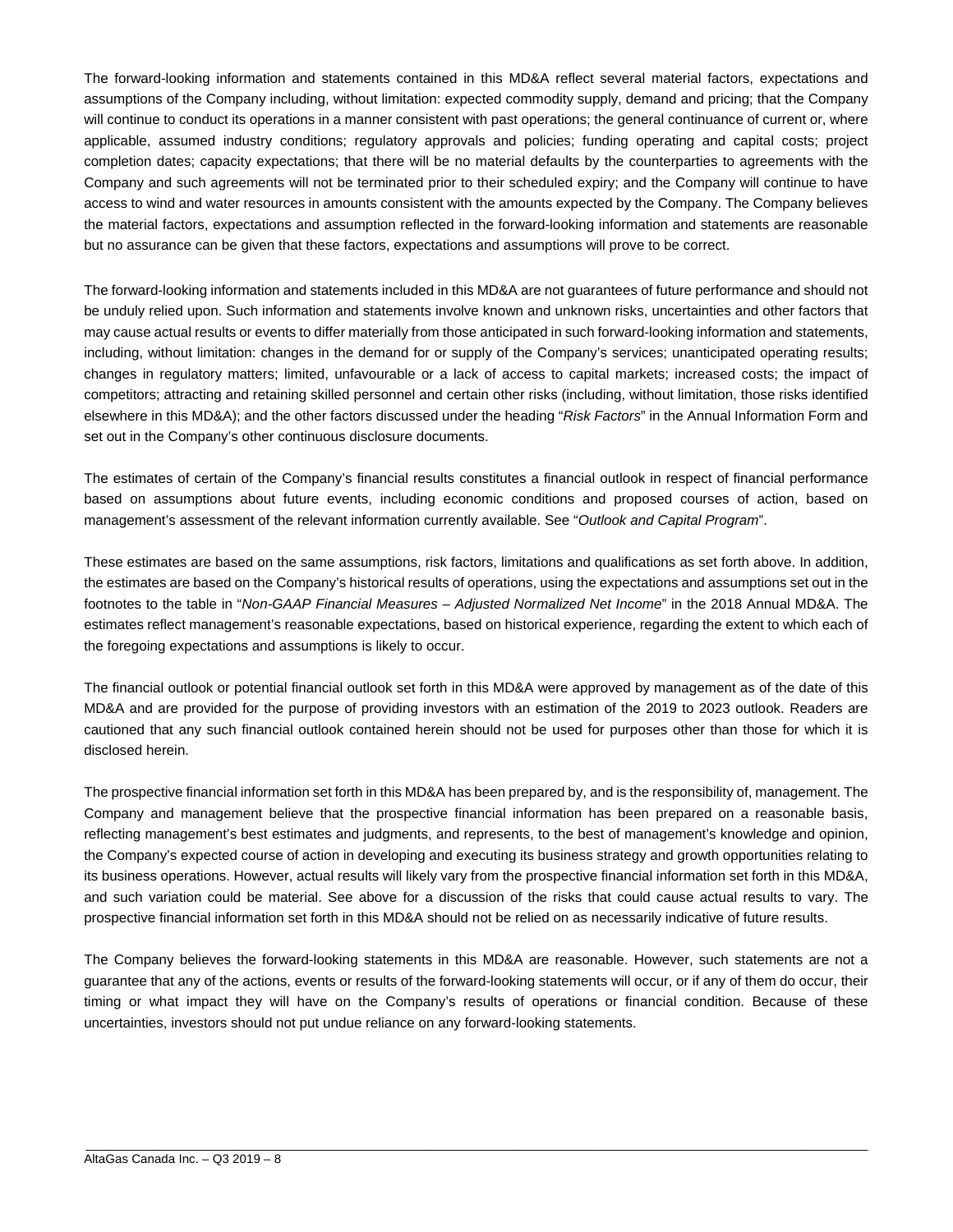The forward-looking statements included in this MD&A are expressly qualified by this cautionary statement and are made as of the date of this MD&A. The Company does not undertake any obligation to publicly update or revise any forward-looking statements except as required by Canadian securities laws.

Additional information relating to the Company, including the Annual Information Form, is available on the Company's profile on SEDAR at www.sedar.com.

#### **THE COMPANY**

ACI was incorporated under the *Canada Business Corporations Act* on October 27, 2011 as AltaGas Utility Holdings (Pacific) Inc., a wholly owned subsidiary of AltaGas Ltd. ("AltaGas"). On September 5, 2018, ACI amended its articles to, among other things, facilitate it becoming a public company, change its name to AltaGas Canada Inc., change its authorized capital and consolidate its outstanding Common Shares on the basis of one post-consolidation Common Share for every 28 pre-consolidation Common Shares. Prior to the Acquisition that was completed on October 18, 2018 as further described under the "*Significant Recent Developments"* section of the 2018 Annual MD&A, the Company owned rate-regulated natural gas distribution and transmission utility assets in British Columbia through its subsidiaries, Pacific Northern Gas Ltd. ("PNG") and Pacific Northern Gas (N.E.) Ltd. Following the completion of the Acquisition, the Company has rate-regulated natural gas distribution and transmission utility businesses in Alberta, British Columbia, Nova Scotia and the Northwest Territories, owns the Bear Mountain Wind Park, and holds an approximate 10 percent indirect interest in the Northwest Hydro Facilities. The Company became a reporting issuer on October 18, 2018 and its Common Shares commenced trading on the Toronto Stock Exchange on October 25, 2018 under the symbol "ACI". Please refer to "*Pending Acquisition of ACI*" for important subsequent event information.

#### **THIRD QUARTER FINANCIAL HIGHLIGHTS**

(Normalized EBITDA, normalized net income, net debt, and net debt to total capitalization ratio are non-GAAP financial measures. Please see the *"Non-GAAP Financial Measures"* section of this MD&A)

- Net income after taxes was \$2.8 million (\$0.09 per Common Share) compared to \$0.5 million (\$0.02 per Common Share) in the third quarter of 2018.
- Normalized net income was \$2.4 million (\$0.08 per Common Share), compared to normalized net loss of \$1.0 million (\$0.03 per Common Share) in the third quarter of 2018.
- Operating income was \$9.9 million, compared to \$8.0 million in the third quarter of 2018.
- Normalized EBITDA was \$17.7 million, compared to \$15.0 million in the third quarter of 2018.
- Net debt was \$649.6 million as at September 30, 2019, compared to \$643.8 million as at December 31, 2018.
- Net debt to total capitalization ratio was 51.5 percent as at September 30, 2019, compared to 51.4 percent as at December 31, 2018.
- Rate base as at September 30, 2019 was \$922 million inclusive of construction work in progress, compared to \$873 million in the third quarter of 2018.

#### **HIGHLIGHTS SUBSEQUENT TO QUARTER END**

- On October 21, 2019, ACI announced it had entered into a definitive arrangement agreement (the "Arrangement Agreement") pursuant to which the Public Sector Pension Investment Board ("PSP Investments") and the Alberta Teachers' Retirement Fund Board ("ATRF") (together, the "Consortium") will indirectly acquire through PSPIB Cycle Investments Inc. (the "Purchaser"), all of the issued and outstanding Common Shares of ACI for \$33.50 in cash per Common Share (the "Arrangement"). Please see "*Pending Acquisition of ACI"* for further details.
- On November 4, 2019, HGL filed an application with the Nova Scotia Utility and Review Board ("NSUARB") requesting to extend its Customer Retention Program ("CRP") to the end of 2023. Please see "*Business and Regulatory Updates – HGL's Customer Retention Program*" for further details.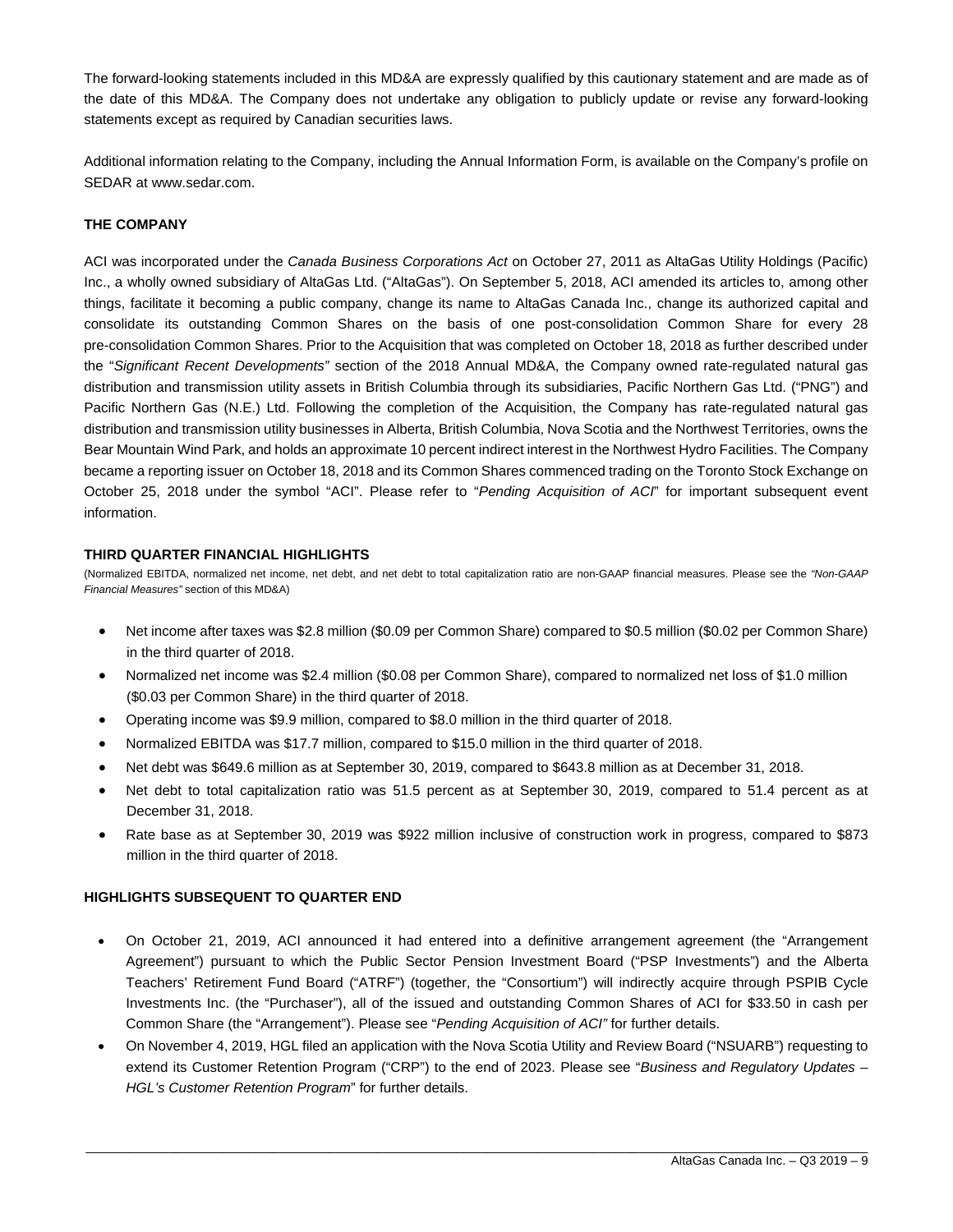#### **OVERVIEW OF THE BUSINESS**

ACI has three reporting segments:

- Utilities, which owns and operates utility assets that deliver natural gas to end-users in Alberta, British Columbia and Nova Scotia. ACI also owns a one-third equity interest in the utility that delivers natural gas to end-users in Inuvik, Northwest Territories. In aggregate, the utilities had approximately \$922 million of rate base as at September 30, 2019 and serve approximately 130,000 customers across Canada.
- Renewable Energy, which includes the Bear Mountain Wind Park and an approximate 10 percent indirect interest in the entities that own the Northwest Hydro Facilities.
- Corporate, which primarily includes the cost of providing shared services, financing and access to capital, and general corporate support.

#### **PENDING ACQUISITION OF ACI**

On October 21, 2019, ACI announced it had entered into the Arrangement Agreement pursuant to which the Consortium will, indirectly through the Purchaser, acquire all of the issued and outstanding Common Shares of ACI for \$33.50 in cash per Common Share. The Board of Directors, after receiving the unanimous recommendation of an independent committee of the Board of Directors formed to review and consider various strategic and financial options available to ACI and in consultation with its financial and legal advisors, has unanimously determined that the Arrangement is in the best interests of ACI and fair to the holders of Common Shares and is therefore unanimously recommending that holders of Common Shares vote in favour of the Arrangement. The Arrangement will be carried out under the *Canada Business Corporations Act* and its completion will be subject to customary closing conditions, including approval by 66 2/3% of the Common Shares voted in person or by proxy at a special meeting of holders of Common Shares to be called to approve the Arrangement. In addition to such shareholder approval, closing of the Arrangement is also subject to the approval by the Court of Queen's Bench of Alberta and to certain regulatory approvals, including approval under the *Competition Act* (Canada), approval from the Alberta Utilities Commission and approval from the British Columbia Utilities Commission. The Arrangement is expected to close in the first half of 2020.

The Arrangement Agreement includes customary provisions relating to non-solicitation, a "fiduciary-out" permitting the Board of Directors to respond to any unsolicited superior alternate proposals and the Purchaser's right to match any such proposals. The Arrangement Agreement also provides for the payment by ACI of a \$38 million termination fee if the Arrangement Agreement is terminated in certain specified circumstances, including if ACI enters into an agreement in respect of a superior proposal, and for the payment by the Consortium of a \$38 million termination fee if the Arrangement Agreement is terminated in certain specified circumstances, including if certain regulatory approvals are not received.

#### **BUSINESS AND REGULATORY UPDATES**

#### PNG Reactivation Application

On June 28, 2019, PNG submitted an application to the BCUC for approval of a large volume industrial transportation rate required in its proposed process for allocation of reactivated capacity on its existing pipeline system (the "PNG Reactivation Application"). The proposed reactivation involves natural gas deliveries from Station 4a on the Enbridge Westcoast Energy Inc. southern mainline near Summit Lake, British Columbia to three termination points: Terrace, Kitimat, and Prince Rupert, British Columbia. Should the BCUC approve the PNG Reactivation Application, PNG plans to conduct a binding open season where shippers would have the opportunity to bid on capacity of up to approximately 88 million standard cubic feet per day based on either firm Transportation Service Agreements ("TSA") or reserve capacity through Transportation Reservation Agreements. PNG has garnered strong interest from a number of potential shippers. Provided there are sufficient shipper commitments backed by TSAs, PNG would commence system reactivation and recommissioning work to prepare for returning the system back to full utilization, subject to BCUC approvals. Depending on shipper demands and the requested delivery points, PNG estimates the capital cost for the reactivation, recommissioning and system reinforcement could be up to approximately \$120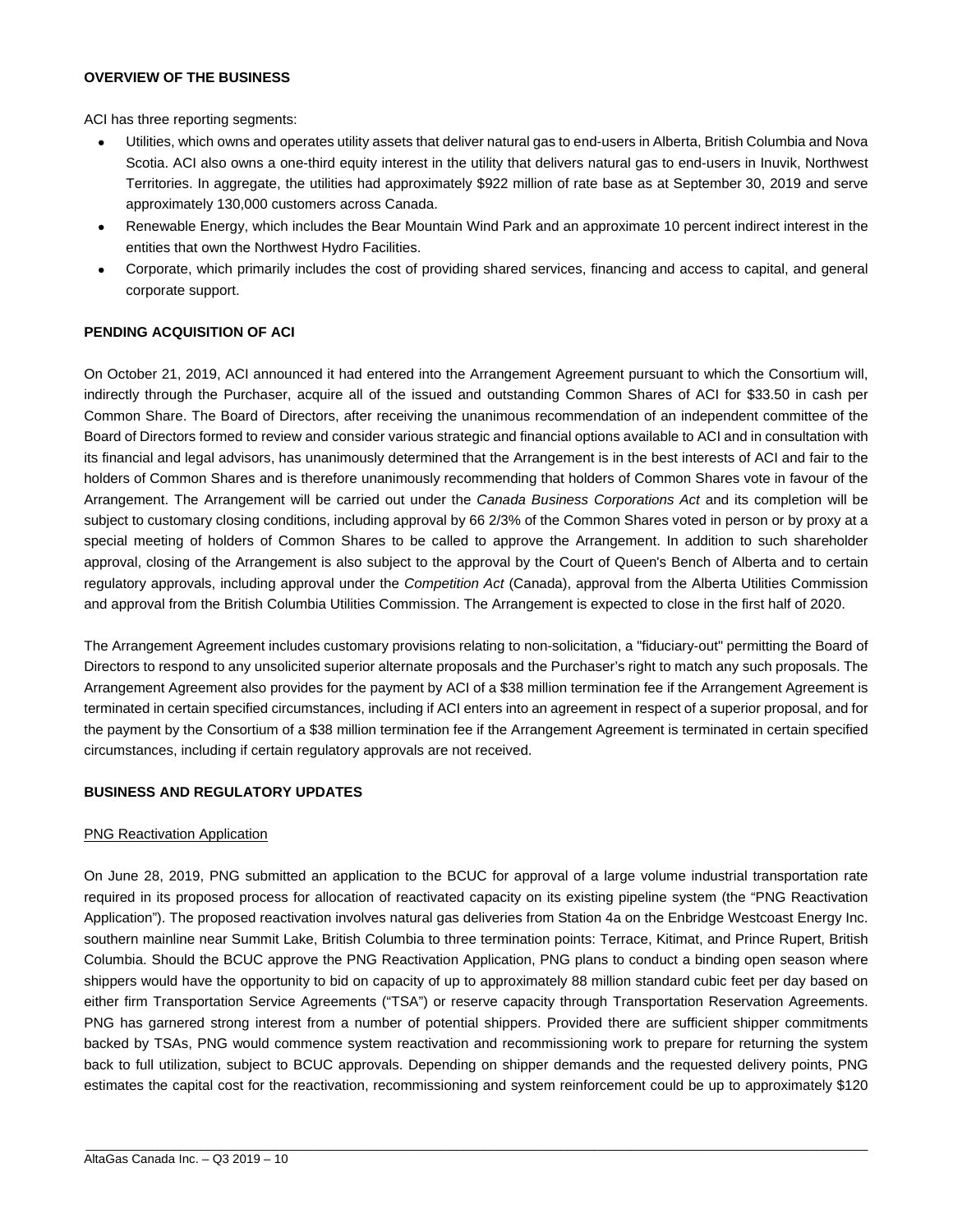million. On October 25, 2019, the BCUC provided the next steps with respect to the PNG Reactivation Application. PNG expects to begin the binding open season in the first quarter of 2020.

#### HGL's Customer Retention Program

On November 4, 2019, HGL filed an application with the NSUARB requesting to extend its CRP that was set to expire at the end of 2020 to the end of 2023 and to significantly reduce the degree of deferral currently approved. The program provides HGL with the flexibility to adjust rates for customers consuming between 500 and 5,000 GJs per year. In addition to retaining pricing flexibility, HGL also requested to change the CRP deferral mechanism to defer amounts equivalent to the price discount provided to customers, rather than the current practice of suspension of depreciation and 50 percent capitalization of operating, maintenance and administrative expenses. If approved, future amounts deferred under the CRP program are expected to be lower than the current practice. HGL expects this matter to be addressed via a regulatory process that will be completed in the first quarter of 2020.

#### AUC 2021 Generic Cost of Capital ("GCOC") Proceeding

On April 4, 2019, the AUC issued a letter indicating the scope of the 2021 GCOC proceeding for Alberta utilities will be expanded to include a "traditional" non-formulaic GCOC inquiry for the years 2021 and 2022, as well as considering returning to a formula-based approach to set ROE for 2021 and subsequent years. The proceeding timeline will begin in January 2020 with the filing of expert evidence.

#### **OUTLOOK AND CAPITAL PROGRAM**

Over the 2019 to 2023 time period, ACI expects to achieve approximately 6 percent compound annual normalized net income growth from the adjusted normalized net income of \$40.5<sup>1</sup> million achieved in 2018. Over this period, ACI expects to spend \$425 to \$500 million at its utilities. The expected capital program includes the potential PNG Reactivation Project and the Etzikom Lateral Pipeline Project as well as investments in system betterment projects to maintain the safety and reliability of ACI's utility infrastructure, new business opportunities and technology improvements. ACI expects to fund its capital program using a self-funded model.

In 2019, ACI continues to expect growth in adjusted normalized net income to be driven primarily by additions to rate base at the utilities and stronger expected results from the renewable power assets, partially offset by higher expected income tax expense. In 2019, ACI expects capital spend to be in the range of \$75 to \$80 million. The expected capital spend includes approximately \$10 million for the Etzikom Lateral Pipeline Project, which is currently under construction and is expected to be completed in the fourth quarter of 2019.

#### **SEASONALITY**

 $\overline{\phantom{a}}$ 

Results for the Utilities segment have a high degree of seasonality associated with them as the second and third quarters usually produce lower net income as a result of warmer weather, lower customer demand, and certain expenses such as depreciation and operating and administrative expenses, which generally increase as a result of rate base growth and are more evenly distributed throughout the year. These increased costs are normally more than offset in the first and fourth quarters which produce higher net income as a result of colder weather and higher customer demand.

<sup>1</sup> Please refer to the assumptions, reconciliation and other information under the heading "*Non-GAAP Financial Measures - Adjusted Normalized Net Income"* of the 2018 Annual MD&A.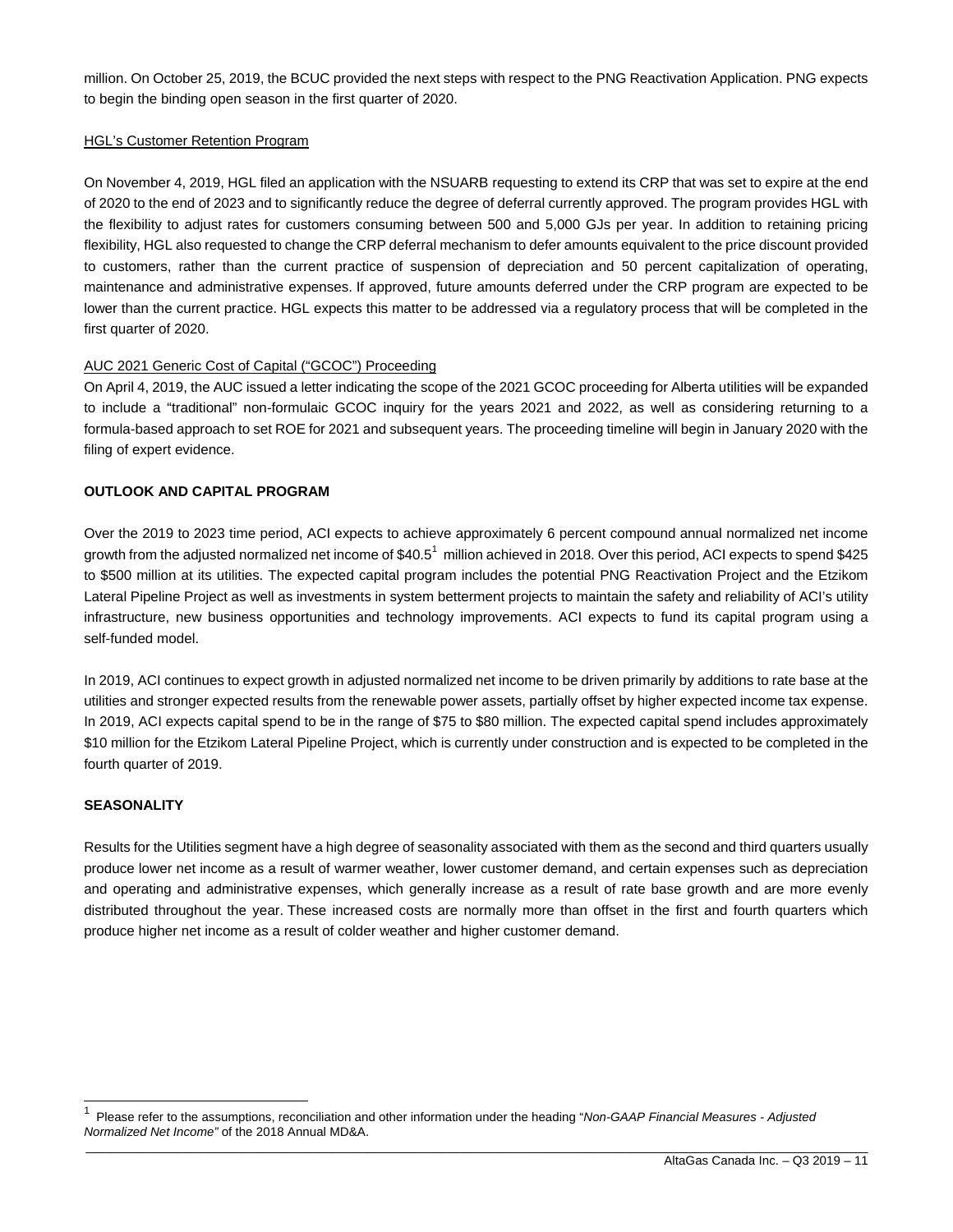#### **SELECTED FINANCIAL INFORMATION**

The following tables summarize key financial results:

|                                                 |         | <b>Three Months Ended</b> |         |         |  |  |
|-------------------------------------------------|---------|---------------------------|---------|---------|--|--|
|                                                 |         | September 30              |         |         |  |  |
| (\$ millions)                                   | 2019    | 2018                      | 2019    | 2018    |  |  |
| Normalized EBITDA <sup>(1)(2)</sup>             | 17.7    | 15.0                      | 73.4    | 71.1    |  |  |
| Operating income                                | 9.9     | 8.0                       | 47.0    | 48.8    |  |  |
| Net income after taxes                          | 2.8     | 0.5                       | 26.0    | 24.4    |  |  |
| Normalized net income (loss) <sup>(1)</sup>     | 2.4     | (1.0)                     | 26.7    | 21.8    |  |  |
| <b>Total assets</b>                             | 1,498.6 | 1,590.1                   | 1,498.6 | 1,590.1 |  |  |
| Total long-term liabilities                     | 820.9   | 641.0                     | 820.9   | 641.0   |  |  |
| Net additions to property, plant and equipment  | 23.3    | 21.2                      | 42.3    | 43.5    |  |  |
| Dividends declared <sup>(3)</sup>               | 7.8     |                           | 22.1    |         |  |  |
| Cash from operations                            | 16.9    | 4.4                       | 59.4    | 63.5    |  |  |
| Normalized funds from operations <sup>(1)</sup> | 6.7     | 2.8                       | 45.2    | 59.5    |  |  |

|                                                              | <b>Three Months Ended</b> |              | Nine Months Ended |              |  |
|--------------------------------------------------------------|---------------------------|--------------|-------------------|--------------|--|
|                                                              |                           | September 30 |                   | September 30 |  |
| (\$ per Common Share, except Common Shares outstanding)      | 2019                      | 2018         | 2019              | 2018         |  |
| Net income after taxes - basic                               | 0.09                      | 0.02         | 0.87              | 0.81         |  |
| Net income after taxes - diluted                             | 0.09                      | 0.02         | 0.86              | 0.81         |  |
| Normalized net income (loss) - basic <sup>(1)</sup>          | 0.08                      | (0.03)       | 0.89              | 0.73         |  |
| Dividends declared <sup>(3)</sup>                            | 0.2600                    |              | 0.7350            |              |  |
| Cash from operations                                         | 0.56                      | 0.15         | 1.98              | 2.12         |  |
| Normalized funds from operations <sup>(1)</sup>              | 0.22                      | 0.09         | 1.51              | 1.98         |  |
| Weighted average number of Common Shares outstanding - basic |                           |              |                   |              |  |
| $(millions)^{(4)}$                                           | 30.0                      | 30.0         | 30.0              | 30.0         |  |

(1) Non-GAAP financial measure; see discussion in the "*Non-GAAP Financial Measures"* section of this MD&A.

(2) Effective January 1, 2019, ACI revised the calculation of normalized EBITDA to incorporate ACI's proportionate share of normalized EBITDA from its equity investments instead of just the equity pick-up. The comparative periods have been revised to conform to the current period presentation. Please refer to "*Non-GAAP Financial Measures*" section of this MD&A.

(3) Dividends declared per Common Share after the completion of the IPO.

(4) For comparative purposes, the Common Shares issued under the IPO including the Over-Allotment Option, have been assumed to be outstanding as of the beginning of each period, including the periods prior to the Acquisition.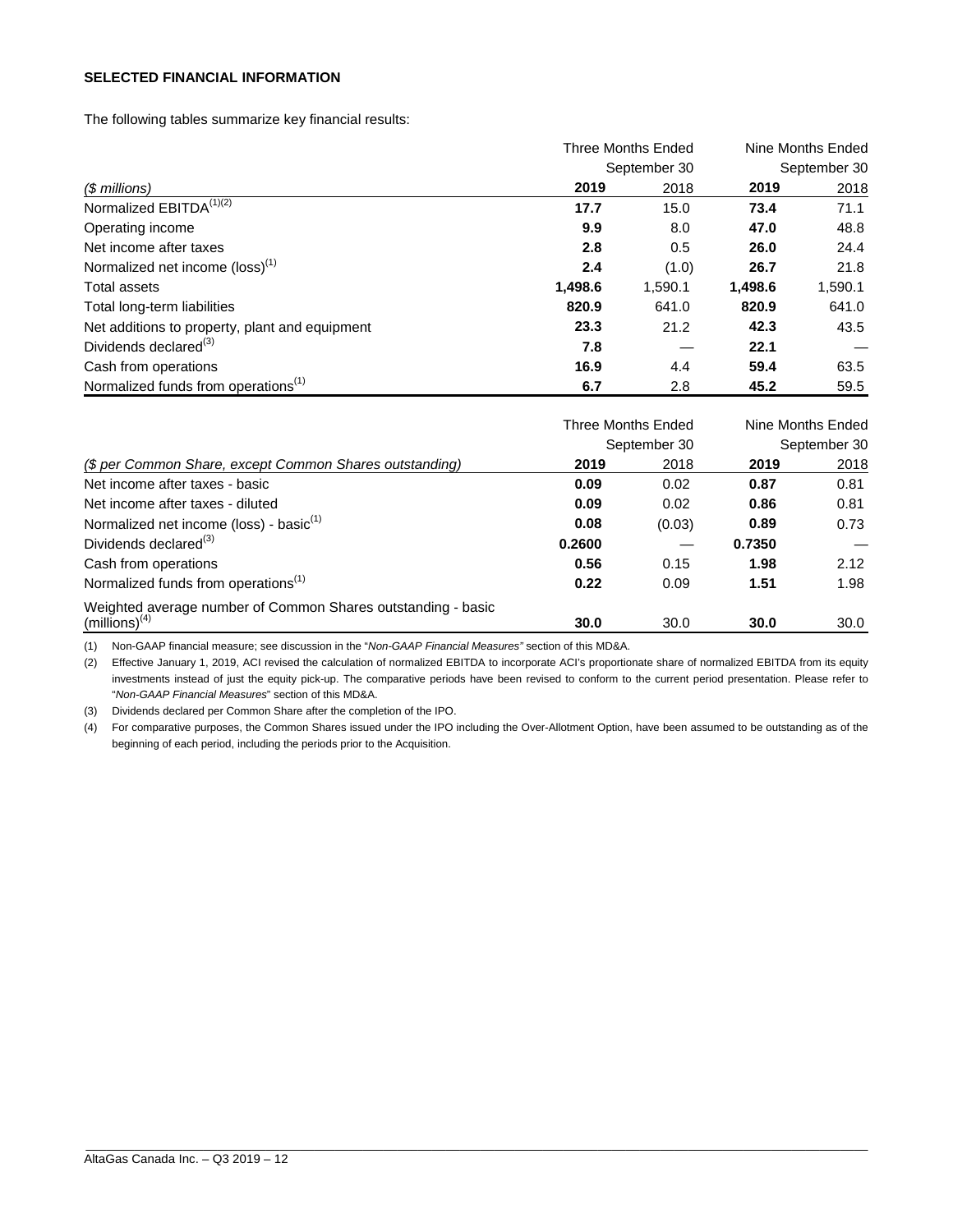The following table summarizes ACI's consolidated results:

|                                                     | Three Months Ended |              | Nine Months Ended |              |  |
|-----------------------------------------------------|--------------------|--------------|-------------------|--------------|--|
|                                                     |                    | September 30 |                   | September 30 |  |
| (\$ millions)                                       | 2019               | 2018         | 2019              | 2018         |  |
| Revenue                                             | 45.2               | 44.1         | 225.1             | 213.8        |  |
| Cost of sales                                       | (9.9)              | (9.8)        | (87.6)            | (78.9)       |  |
| Operating and administrative expense                | (23.2)             | (21.7)       | (72.1)            | (68.8)       |  |
| Accretion expense                                   |                    |              | (0.1)             | (0.1)        |  |
| Depreciation and amortization expense               | (7.4)              | (7.6)        | (22.1)            | (22.0)       |  |
| Income from equity investments                      | 4.7                | 3.3          | 5.3               | 4.1          |  |
| Unrealized gain (loss) on foreign exchange contract | 0.4                | (0.3)        | (1.5)             | 0.8          |  |
| Other loss                                          |                    |              | (0.1)             |              |  |
| Foreign exchange gain (loss)                        | 0.1                |              | 0.1               | (0.1)        |  |
| Operating income                                    | 9.9                | 8.0          | 47.0              | 48.8         |  |
| Interest expense                                    | (6.9)              | (7.2)        | (20.0)            | (20.9)       |  |
| Income tax expense                                  | (0.2)              | (0.3)        | (1.0)             | (3.5)        |  |
| Net income after taxes                              | 2.8                | 0.5          | 26.0              | 24.4         |  |

#### **Three Months Ended September 30**

Normalized EBITDA for the three months ended September 30, 2019 was \$17.7 million, an increase of \$2.7 million relative to the same period in 2018 primarily due to higher approved rates and rate base growth at the utilities, higher equity earnings from the investment in the Northwest Hydro Facilities, and higher wind generation at the Bear Mountain Wind Park, partially offset by higher operating and administrative expense and warmer weather in Alberta.

Operating income for the three months ended September 30, 2019 was \$9.9 million, an increase of \$1.9 million relative to the same period in 2018, primarily due to the same factors as the increase in normalized EBITDA discussed above and an unrealized gain on foreign exchange contracts compared to a loss in the prior period, partially offset by the absence of the one-time revenue of approximately \$1.8 million recognized in the third quarter of 2018 related to the receipt of funds from AltaGas in connection with Part VI.1 tax transfers.

Operating and administrative expense for the three months ended September 30, 2019 was \$23.2 million, an increase of \$1.5 million from the same period in 2018 mainly due to higher employee costs primarily from inflationary salary increases and higher contractor expense at the utilities, as well as costs incurred on business development activities.

Depreciation and amortization expense for the three months ended September 30, 2019 was \$7.4 million, a decrease of \$0.2 million from the same period in 2018, due to write-down of unregulated plant assets in the same period of 2018, partially offset by capital assets being put into service.

Interest expense for the three months ended September 30, 2019 was \$6.9 million compared to \$7.2 million in the same period in 2018. The decrease of \$0.3 million was mainly due to lower average interest rates, partially offset by a higher average debt balance outstanding as a result of incremental borrowing to capitalize ACI as a standalone entity.

Income tax expense for the three months ended September 30, 2019 was \$0.2 million, relatively consistent with the same period in 2018 of \$0.3 million.

Normalized net income for the three months ended September 30, 2019 was \$2.4 million, compared to normalized net loss of \$1.0 million in the same period of 2018. The increase was mainly due to higher normalized EBITDA discussed above and lower interest and income tax expense.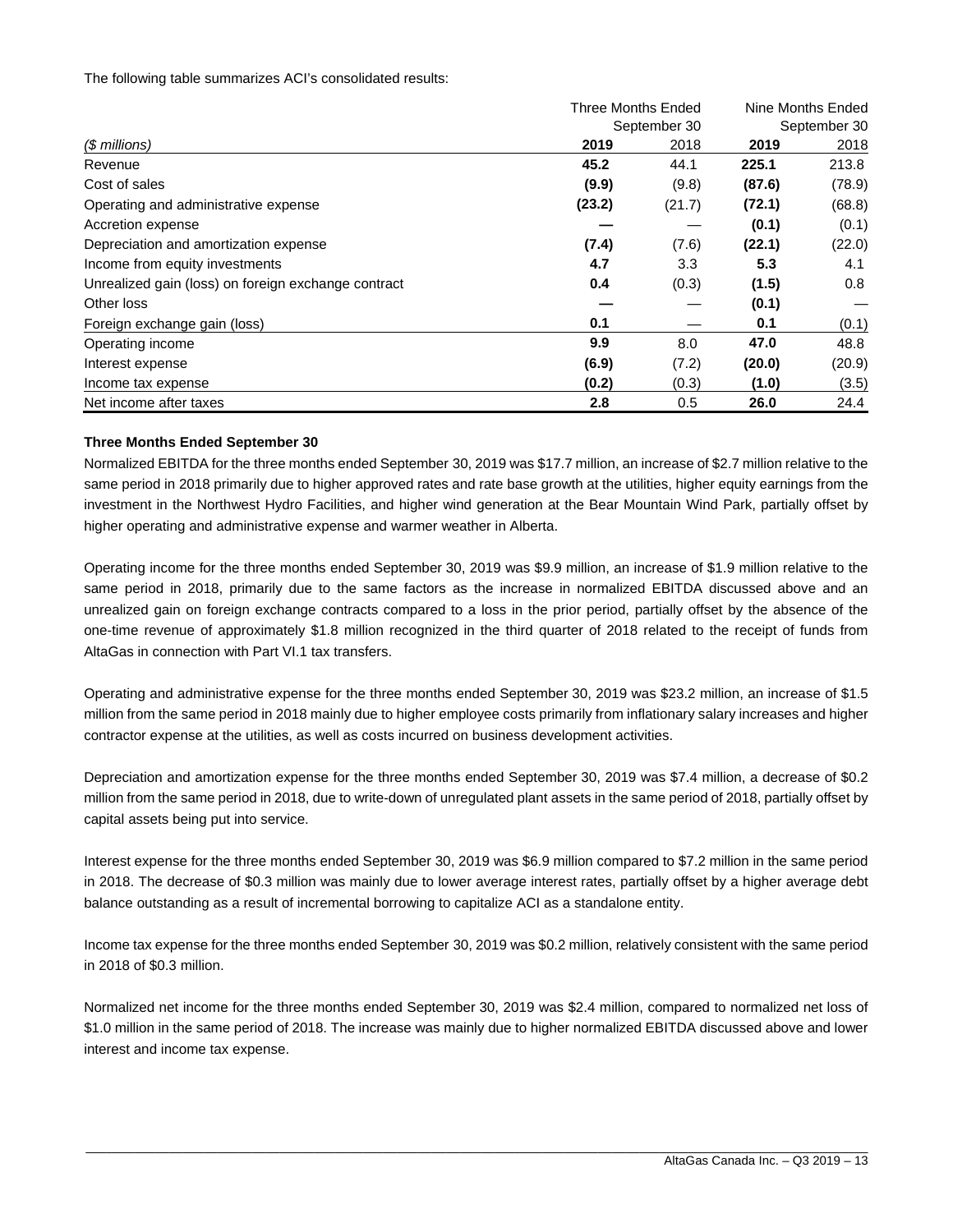Net income after taxes for the three months ended September 30, 2019 was \$2.8 million, an increase of \$2.3 million compared to the same period in 2018. The increase was mainly due to higher operating income discussed above and lower interest and income tax expense.

Normalized funds from operations for the three months ended September 30, 2019 was \$6.7 million, an increase of \$3.9 million relative to the same period in 2018, primarily due to rate base growth and higher approved rates at the utilities, higher wind generation at the Bear Mountain Wind Park, higher distribution from the investment in the Northwest Hydro Facilities, and lower current income tax expense, partially offset by warmer weather in Alberta and higher operating and administrative expense.

#### **Nine Months Ended September 30**

Normalized EBITDA for the nine months ended September 30, 2019 was \$73.4 million, an increase of \$2.3 million relative to the same period in 2018, primarily due to higher approved rates and rate base growth at the utilities, and colder weather in Nova Scotia, partially offset by lower wind generation at the Bear Mountain Wind Park, warmer weather in Alberta, and higher operating and administrative expense.

Operating income for the nine months ended September 30, 2019 was \$47.0 million, a decrease of \$1.8 million relative to the same period in 2018, primarily due to an unrealized loss on foreign exchange contracts compared to an unrealized gain in the prior period, the absence of the one-time revenue of approximately \$1.8 million recognized in the third quarter of 2018 related to the receipt of funds from AltaGas in connection with Part VI.1 tax transfers, and higher depreciation and amortization expense, partially offset by the same factors as the increase in normalized EBITDA discussed above.

Operating and administrative expense for the nine months ended September 30, 2019 was \$72.1 million, an increase of \$3.3 million from the same period in 2018, mainly due to higher employee related costs primarily from inflationary salary increases and higher contract and consultant expenses at the utilities.

Depreciation and amortization expense for the nine months ended September 30, 2019 was \$22.1 million, an increase of \$0.1 million from the same period in 2018 mainly due to capital assets being put into service, partially offset by a write-down of unregulated plant assets in the same period of 2018.

Interest expense for the nine months ended September 30, 2019 was \$20.0 million compared to \$20.9 million in the same period in 2018. The decrease of \$0.9 million was mainly due to lower average interest rates, partially offset by a higher average debt balance outstanding as a result of incremental borrowing to capitalize ACI as a standalone entity.

Income tax expense for the nine months ended September 30, 2019 was \$1.0 million, compared to \$3.5 million in the same period in 2018. The decrease in income tax expense was primarily due to a one-time deferred income tax recovery related to the reduction in the Alberta statutory tax rate in June 2019, the decrease in current income tax recovery due to accelerated tax deductions related to PP&E, and a decrease in net income before tax, partially offset by the absence of the one-time non-taxable revenue received in 2018 in connection with Part VI.1 tax transfers from AltaGas.

Normalized net income for the nine months ended September 30, 2019 was \$26.7 million, an increase of \$4.9 million relative to the same period in 2018 mainly due to the increase in normalized EBITDA discussed above and lower income tax and interest expense.

Net income after taxes for the nine months ended September 30, 2019 was \$26.0 million, an increase of \$1.6 million compared to the same period in 2018. The increase was due to lower income tax and interest expense, partially offset by the decrease in operating income discussed above.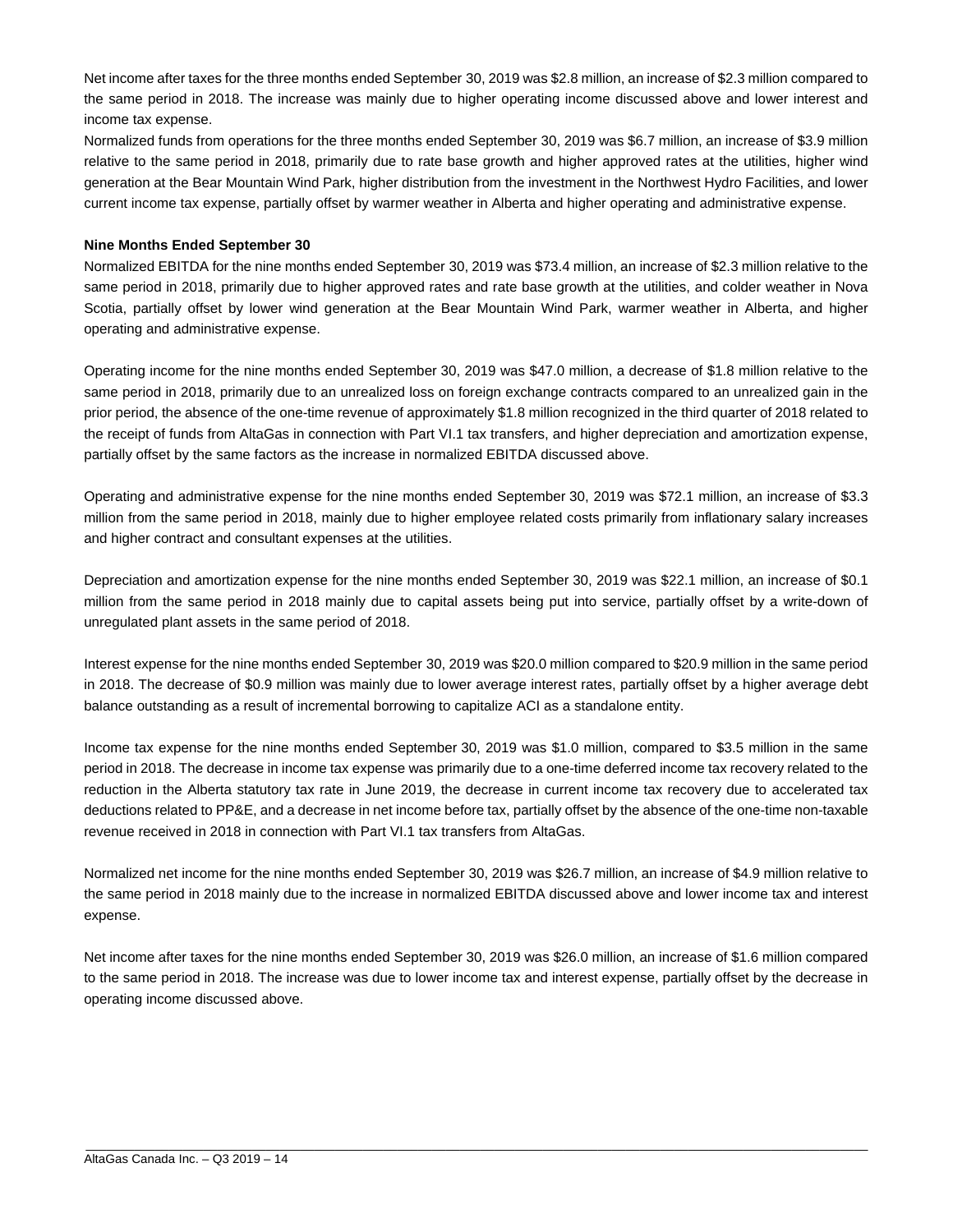Normalized funds from operations for the nine months ended September 30, 2019 was \$45.2 million, a decrease of \$14.3 million relative to the same period in 2018, primarily due to a special distribution related to the investment in the Northwest Hydro Facilities of \$20.3 million in the same period of 2018, lower wind generation at the Bear Mountain Wind Park, warmer weather in Alberta, and higher operating and administrative expense, partially offset by rate base growth, higher approved rates at the utilities, colder weather in Nova Scotia and lower current income tax expense.

Please refer to the "*Liquidity and Capital Resources - Liquidity"* section of this MD&A for a discussion of changes in cash from operations.

#### **RESULTS BY REPORTING SEGMENT**

#### **Normalized EBITDA by Reporting Segment(1)(2)**

|                  |   | Three Months Ended |              | Nine Months Ended |              |  |
|------------------|---|--------------------|--------------|-------------------|--------------|--|
|                  |   |                    | September 30 |                   | September 30 |  |
| $$$ millions)    |   | 2019               | 2018         | 2019              | 2018         |  |
| <b>Utilities</b> | S | 10.8               | 9.4<br>- \$  | 60.8<br>- \$      | 58.2         |  |
| Renewable Energy |   | 7.7                | 5.6          | 14.3              | 12.9         |  |
| Corporate        |   | (0.8)              |              | (1.7)             |              |  |
|                  |   | 17.7               | 15.0         | 73.4              | 71.1         |  |

(1) Non-GAAP financial measure; see discussion in the *"'Non-GAAP Financial Measures"* section of this MD&A.

(2) Effective January 1, 2019, ACI revised the calculation of normalized EBITDA to incorporate ACI's proportionate share of normalized EBITDA from its equity investments instead of just the equity pick-up. The comparative period has been revised to conform to the current period presentation. Please refer to "*Non-GAAP Financial Measures*" section of this MD&A.

#### **Operating Income (Loss) by Reporting Segment**

|                  |   | Three Months Ended |              | Nine Months Ended |              |  |
|------------------|---|--------------------|--------------|-------------------|--------------|--|
|                  |   |                    | September 30 |                   | September 30 |  |
| $$$ millions)    |   | 2019               | 2018         | 2019              | 2018         |  |
| <b>Utilities</b> | S | 5.6<br>- \$        | 5.1<br>- \$  | 42.5              | 44.1         |  |
| Renewable Energy |   | 5.0                | 2.9          | 6.1               | 4.8          |  |
| Corporate        |   | (0.7)              |              | (1.6)             | (0.1)        |  |
|                  |   | 9.9                | 8.0          | 47.0              | 48.8         |  |

#### **UTILITIES SEGMENT REVIEW**

#### **Financial results**

|                                                      |    | <b>Three Months Ended</b> |      |              | Nine Months Ended |                    |  |              |
|------------------------------------------------------|----|---------------------------|------|--------------|-------------------|--------------------|--|--------------|
|                                                      |    |                           |      | September 30 |                   |                    |  | September 30 |
| $$$ millions)                                        |    | 2019                      |      | 2018         |                   | 2019               |  | 2018         |
| Revenue                                              | \$ | 41.9 $\frac{1}{3}$        |      | $39.4$ \$    |                   | $215.5$ \$         |  | 201.6        |
| Cost of sales                                        |    | (9.8)                     |      | (9.7)        |                   | (87.4)             |  | (78.7)       |
| Operating and administrative expense                 |    | (21.3)                    |      | (20.2)       |                   | (67.2)             |  | (64.6)       |
| Normalized EBITDA from equity investment             |    |                           |      | (0.1)        |                   |                    |  | (0.1)        |
| Other loss                                           |    |                           |      |              |                   | (0.1)              |  |              |
| Normalized EBITDA <sup>(1)(2)</sup>                  | \$ | 10.8 <sup>°</sup>         |      | 9.4          | -\$               | 60.8 <sup>°</sup>  |  | 58.2         |
| Unrealized gain (loss) on foreign exchange contracts |    | 0.4                       |      | (0.3)        |                   | (1.5)              |  | 0.8          |
| Depreciation and amortization expense                |    | (5.6)                     |      | (5.8)        |                   | (16.7)             |  | (16.6)       |
| Accretion expense                                    |    |                           |      |              |                   | (0.1)              |  | (0.1)        |
| Part VI.1 revenue from AltaGas                       |    |                           |      | 1.8          |                   |                    |  | 1.8          |
| Operating income                                     | \$ | 5.6                       | - \$ | 5.1          |                   | 42.5 $\frac{6}{3}$ |  | 44.1         |

(1) Non-GAAP financial measure; see discussion in the *"'Non-GAAP Financial Measures"* section of this MD&A.

(2) Effective January 1, 2019, ACI revised the calculation of normalized EBITDA to incorporate ACI's proportionate share of normalized EBITDA from its equity investments instead of just the equity pick-up. The comparative periods have been revised to conform to the current period presentation. Please refer to "*Non-GAAP Financial Measures*" section of this MD&A.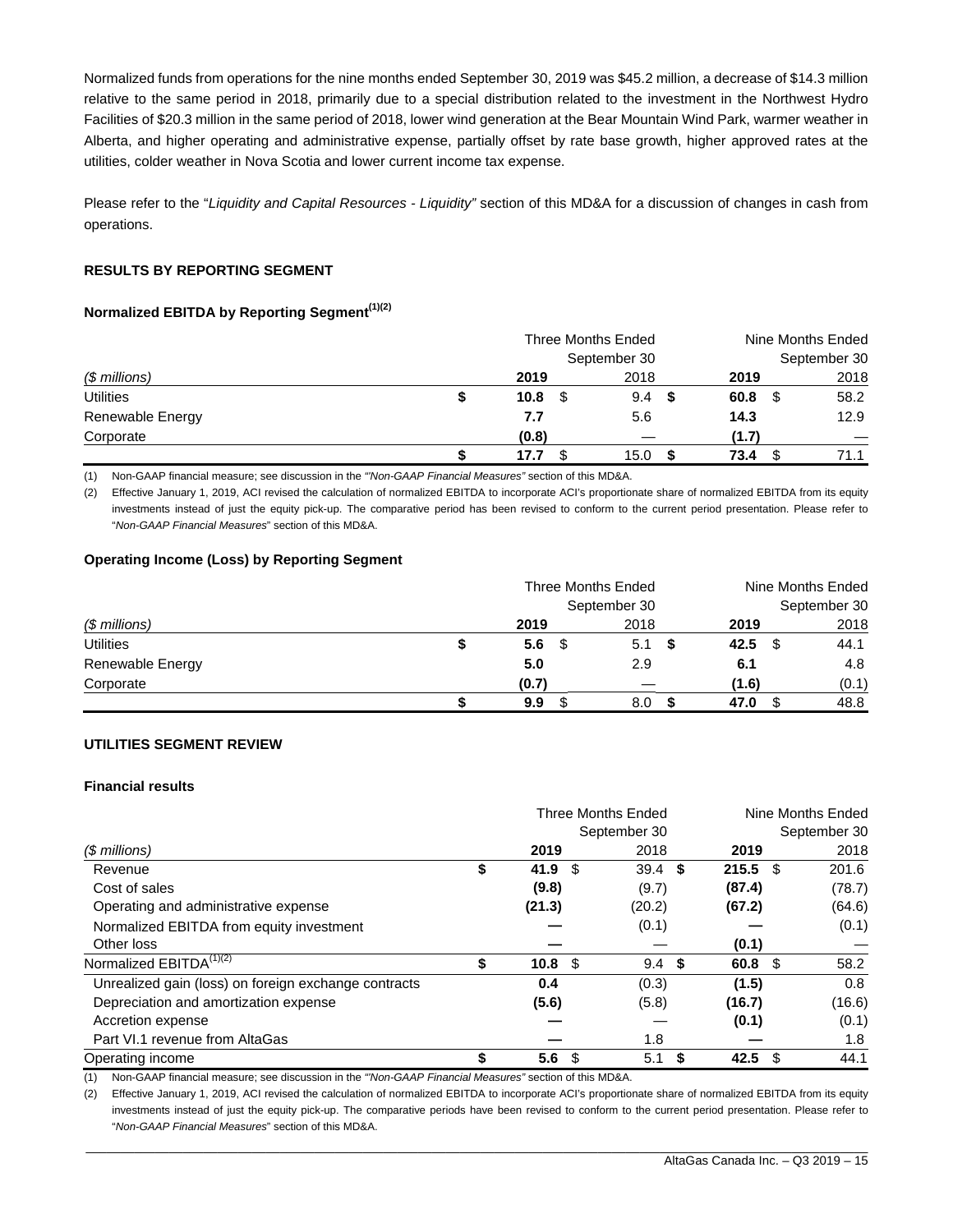#### **Operating statistics**

|                                                    | Three Months Ended | Nine Months Ended |      |       |
|----------------------------------------------------|--------------------|-------------------|------|-------|
|                                                    | September 30       | September 30      |      |       |
|                                                    | 2019               | 2018              | 2019 | 2018  |
| Natural gas deliveries - end-use (PJ)              | 3.4                | 3.5               | 23.8 | 23.2  |
| Natural gas deliveries - transportation (PJ)       | 1.1                | 1.1               | 4.3  | 4.3   |
| Degree day variance from normal - AUI $(\%)^{(1)}$ | 7.2                | 80.0              | 9.8  | 13.5  |
| Degree day variance from normal - HGL $(\%)^{(1)}$ | 22.4               | (0.7)             | 3.8  | (6.9) |

(1) A degree day for AUI and HGL is the cumulative extent to which the daily mean temperature falls below 15 degrees Celsius at AUI and 18 degrees Celsius at HGL. Normal degree days are based on a 20-year rolling average. Positive variances from normal lead to increased delivery volumes from normal expectations. Degree day variances do not materially affect the results of PNG, as the BCUC has approved a rate stabilization mechanism for its residential and small commercial customers.

#### **Three Months Ended September 30**

Revenue increased by \$2.5 million for the three months ended September 30, 2019 compared to the same period in 2018, primarily due to higher approved rates and rate base growth, partially offset by warmer weather in Alberta.

Normalized EBITDA increased by \$1.4 million for the three months ended September 30, 2019 compared to the same period in 2018, primarily due to higher approved rates, partially offset by higher operating and administrative expense related to employee costs primarily from inflationary salary increases and higher contractor expense.

Operating income increased by \$0.5 million for the three months ended September 30, 2019 compared to the same period in 2018, primarily due to the same factors as the increase in normalized EBITDA discussed above partially offset by the absence of the one-time revenue of approximately \$1.8 million recognized in the third quarter of 2018 related to the receipt of funds from AltaGas in connection with Part VI.1 tax transfers, and an unrealized gain on foreign exchange contracts compared to a loss in the prior period.

#### **Nine Months Ended September 30**

Revenue increased by \$13.9 million for the nine months ended September 30, 2019 compared to the same period in 2018, primarily due to higher approved rates, rate base growth, increased net customer activations, colder weather in Nova Scotia, and higher flow through of gas supply costs to customers, partially offset by warmer weather in Alberta.

Normalized EBITDA increased by \$2.6 million for the nine months ended September 30, 2019 compared to the same period in 2018, primarily due to higher revenue discussed above, partially offset by higher cost of gas, higher operating and administrative expense related to materials and supplies and employee costs primarily from inflationary salary increases, and higher contractor and consulting fees.

Operating income decreased by \$1.6 million for the nine months ended September 30, 2019 compared to the same period in 2018, primarily due to an unrealized loss on foreign exchange contracts compared to a gain in the prior period and the absence of the one-time revenue of approximately \$1.8 million recognized in the third quarter of 2018 related to the receipt of funds from AltaGas in connection with Part VI.1 tax transfers, partially offset by the same factors as the increase in normalized EBITDA discussed above.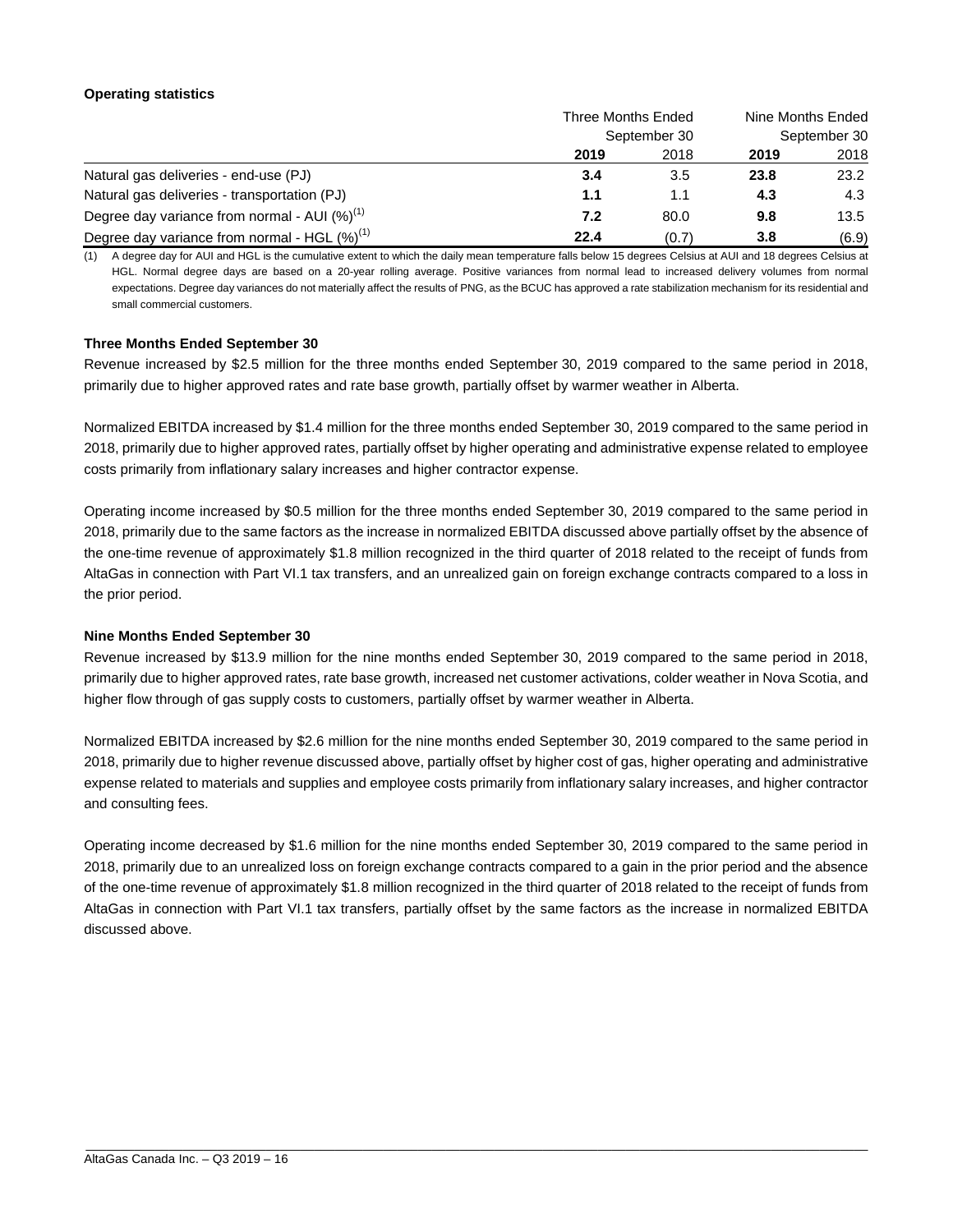#### **RENEWABLE ENERGY SEGMENT REVIEW**

#### **Financial results**

|                                                          |    |                  |      | <b>Three Months Ended</b> |      |                   |      | Nine Months Ended |
|----------------------------------------------------------|----|------------------|------|---------------------------|------|-------------------|------|-------------------|
|                                                          |    |                  |      | September 30              |      |                   |      | September 30      |
| (\$ millions)                                            |    | 2019             |      | 2018                      |      | 2019              |      | 2018              |
| Revenue                                                  | \$ | 3.3 <sub>2</sub> | - \$ | 2.9                       | - \$ | 9.6               | - \$ | 10.4              |
| Cost of sales                                            |    | (0.1)            |      | (0.1)                     |      | (0.2)             |      | (0.2)             |
| Operating and administrative expense                     |    | (1.1)            |      | (1.5)                     |      | (3.2)             |      | (4.2)             |
| Normalized EBITDA from equity investment                 |    | 5.6              |      | 4.3                       |      | 8.1               |      | 6.9               |
| Normalized EBITDA <sup>(1)(2)</sup>                      |    | 7.7 <sup>°</sup> |      | 5.6 <sup>5</sup>          |      | 14.3 <sup>°</sup> |      | 12.9              |
| Depreciation and amortization expense                    |    | (1.8)            |      | (1.8)                     |      | (5.4)             |      | (5.4)             |
| Accretion and depreciation and amortization expense from |    |                  |      |                           |      |                   |      |                   |
| equity investment                                        |    | (0.9)            |      | (0.9)                     |      | (2.8)             |      | (2.7)             |
| Operating income                                         |    | 5.0              |      | 2.9                       |      | 6.1               |      | 4.8               |

(1) Non-GAAP financial measure; see discussion in the "'Non-GAAP Financial Measures" section of this MD&A.

(2) Effective January 1, 2019, ACI revised the calculation of normalized EBITDA to incorporate ACI's proportionate share of normalized EBITDA from its equity investments instead of just the equity pick-up. The comparative periods have been revised to conform to the current period presentation. Please refer to "Non-GAAP Financial Measures" section of this MD&A.

#### **Operating statistics**

|                                                               | Three Months Ended |      | Nine Months Ended |       |
|---------------------------------------------------------------|--------------------|------|-------------------|-------|
|                                                               | September 30       |      | September 30      |       |
|                                                               | 2019               | 2018 | 2019              | 2018  |
| Bear Mountain Wind Park power sold (GWh)                      | 29.2               | 28.1 | 90.8              | 101.5 |
| Northwest Hydro Facilities power sold (GWh) <sup>(1)(2)</sup> | 54.7               | 49.7 | 97.4              | 90.9  |

(1) Represents approximately 10 percent of the total power sold by the Northwest Hydro Facilities.

(2) Inclusive of 4.2 GWh of deemed energy for the three months ended September 30, 2019 related to BC Hydro's curtailment.

#### **Three Months Ended September 30**

Revenue increased by \$0.4 for the three months ended September 30, 2019 compared to the same period in 2018, primarily due to higher wind generation at the Bear Mountain Wind Park.

Normalized EBITDA increased by \$2.1 million for the three months ended September 30, 2019 compared to the same period in 2018, primarily due to higher normalized EBITDA from the Northwest Hydro Facilities, higher wind generation at the Bear Mountain Wind Park and lower operating and administrative expense largely due to lower shared service allocation from the Corporate segment.

Operating income increased by \$2.1 million for the three months ended September 30, 2019 compared to the same period in 2018, due to the same factors as the increase in normalized EBITDA discussed above.

For the three months ended September 30, 2019, ACI recorded \$4.7 million of equity income from its investment in the Northwest Hydro Facilities, compared to \$3.4 million in the same period of 2018. The increase in equity income was mainly due to higher realized price and generation at the Northwest Hydro Facilities and the reversal of the impact from the timing of revenue recognition from the second quarter of 2019.

#### **Nine Months Ended September 30**

Revenue decreased by \$0.8 million for the nine months ended September 30, 2019 compared to the same period in 2018, primarily due to lower wind generation at the Bear Mountain Wind Park.

Normalized EBITDA increased by \$1.4 million for the nine months ended September 30, 2019 compared to the same period in 2018, primarily due to higher normalized EBITDA from the Northwest Hydro Facilities, lower operating and administrative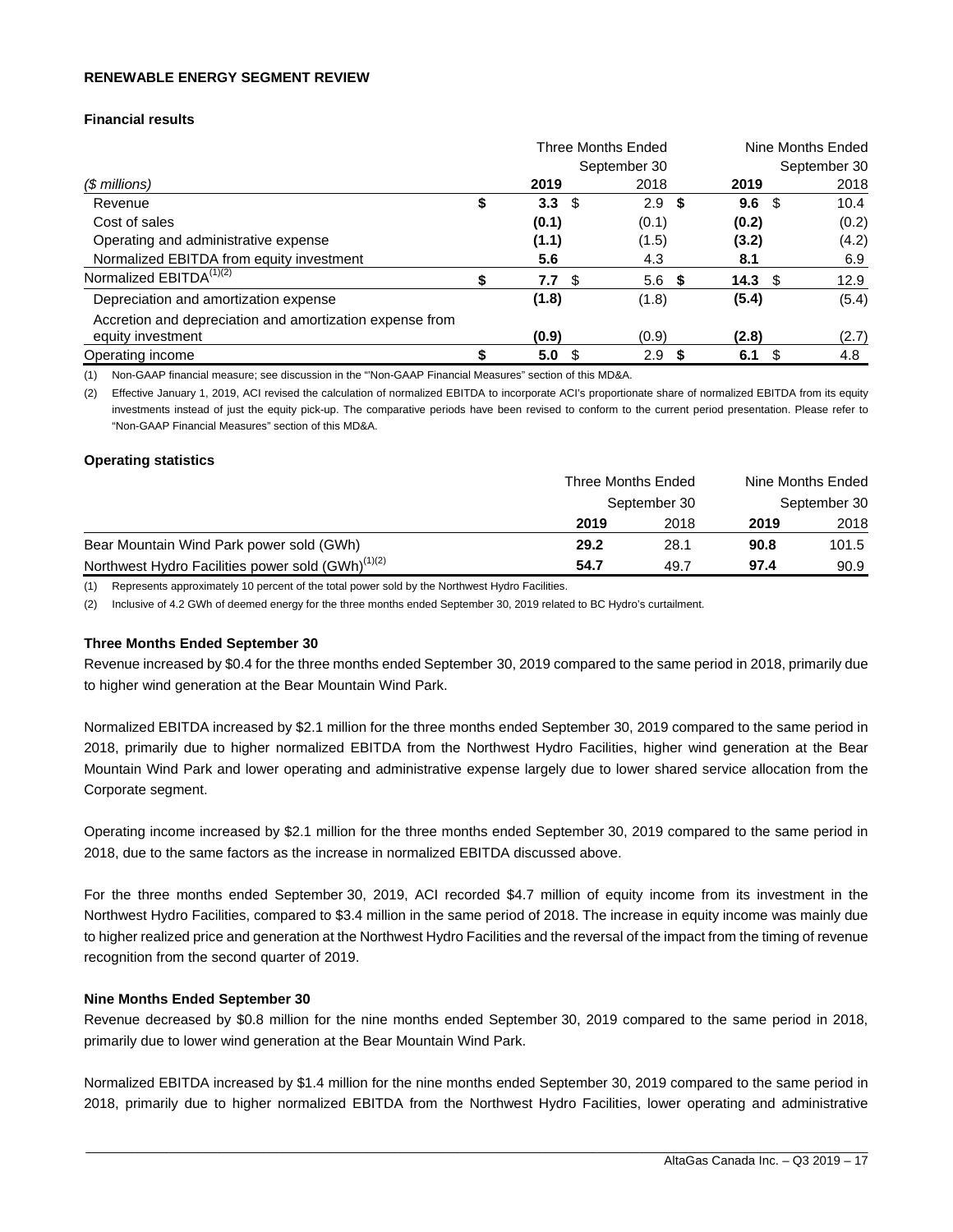expense largely due to lower maintenance expense at the Bear Mountain Wind Park and lower shared service allocation from the Corporate segment, partially offset by lower wind generation at the Bear Mountain Wind Park.

Operating income increased by \$1.3 million for the nine months ended September 30, 2019 compared to the same period in 2018, due to the same factors as the increase in normalized EBITDA discussed above.

During the nine months ended September 30, 2019, ACI recorded \$5.3 million of equity income from its investment in the Northwest Hydro Facilities, compared to \$4.2 million of equity income from its investment in the same period in 2018. The increase was mainly due to higher generation and realized price at the Northwest Hydro Facilities.

#### **CORPORATE SEGMENT REVIEW**

|                                      |              | Three Months Ended |      | Nine Months Ended |       |  |
|--------------------------------------|--------------|--------------------|------|-------------------|-------|--|
|                                      | September 30 |                    |      | September 30      |       |  |
| (\$ millions)                        |              | 2019               | 2018 | 2019              | 2018  |  |
| Operating and administrative expense |              | $(0.8)$ \$         |      | $(1.7)$ \$        |       |  |
| Normalized EBITDA <sup>(1)</sup>     |              | $(0.8)$ \$         |      | $(1.7)$ \$        |       |  |
| Foreign exchange gain (loss)         |              | 0.1                |      | 0.1               | (0.1) |  |
| Operating loss                       |              | $(0.7)$ \$         |      | $(1.6)$ \$        | (0.1) |  |

(1) Non-GAAP financial measure; see discussion in the *"'Non-GAAP Financial Measures"* section of this MD&A.

For the three and nine months ended September 30, 2019, operating loss was \$0.7 million and \$1.6 million, respectively (2018 - \$nil and \$0.1 million, respectively). Expenses incurred by the Corporate segment in 2019 are related to employee incentive programs tied to ACI's share price performance, business development activities, and costs associated with providing corporate shared services. For the three and nine months ended September 30, 2019, corporate costs of \$1.8 million and \$5.3 million, respectively, were reflected directly in ACI's operating segments compared to \$1.8 million and \$6.5 million, respectively, for the same periods in 2018.

#### **SUMMARY OF SELECTED QUARTERLY RESULTS (1)**

The following table sets forth unaudited quarterly information for each of the eight quarters from the quarter ended December 31, 2017 to the quarter ended September 30, 2019.

| (\$ millions, except per Common Share amounts)                                   | $Q3-19$ | $Q2-19$ | $Q1-19$ | Q4-18  |
|----------------------------------------------------------------------------------|---------|---------|---------|--------|
| Revenue                                                                          | 45.2    | 61.3    | 118.6   | 95.3   |
| Normalized net income <sup>(2)</sup>                                             | 2.4     | 3.8     | 20.4    | 20.0   |
| Net income after taxes                                                           | 2.8     | 3.9     | 19.2    | 20.8   |
| Net income after taxes per Common Share - basic and diluted $(\text{$\$})^{(3)}$ | 0.09    | 0.13    | 0.64    | 0.69   |
| Dividends declared per Common Share $(\text{$\$})^{(4)}$                         | 0.2600  | 0.2375  | 0.2375  | 0.1744 |
|                                                                                  |         |         |         |        |
| (\$ millions, except per Common Share amounts)                                   | $Q3-18$ | $Q2-18$ | $Q1-18$ | Q4-17  |
| Revenue                                                                          | 44.1    | 59.9    | 109.8   | 88.4   |
| Normalized net income $(\text{loss})^{(2)}$                                      | (1.0)   | 3.8     | 19.0    | 16.6   |
| Net income after taxes                                                           | 0.5     | 3.7     | 20.2    | 17.1   |
| Net income after taxes per Common Share - basic and diluted $(\text{$\$})^{(3)}$ | 0.02    | 0.12    | 0.67    | 0.57   |
| Dividends declared per Common Share $(\text{$\$})^{(4)}$                         |         |         |         |        |

(1) Amounts may not add due to rounding.

(2) Non-GAAP financial measure; see discussion in the *"'Non-GAAP Financial Measures"* section of this MD&A.

(3) For comparative purposes, the Common Shares issued under the IPO including the Over-Allotment Option, have been assumed to be outstanding as of the beginning of each period, including the periods prior to the Acquisition.

(4) ACI declares and pays a quarterly dividend on its Common Shares. Dividends are at the discretion of the Board of Directors and dividend levels are reviewed periodically, giving consideration to the ongoing sustainable cash flow from operating activities, maintenance and growth capital expenditures, and debt repayment requirements of ACI. Dividends declared per Common Share in the fourth quarter of 2018 are for the period from October 25, 2018 to December 31, 2018.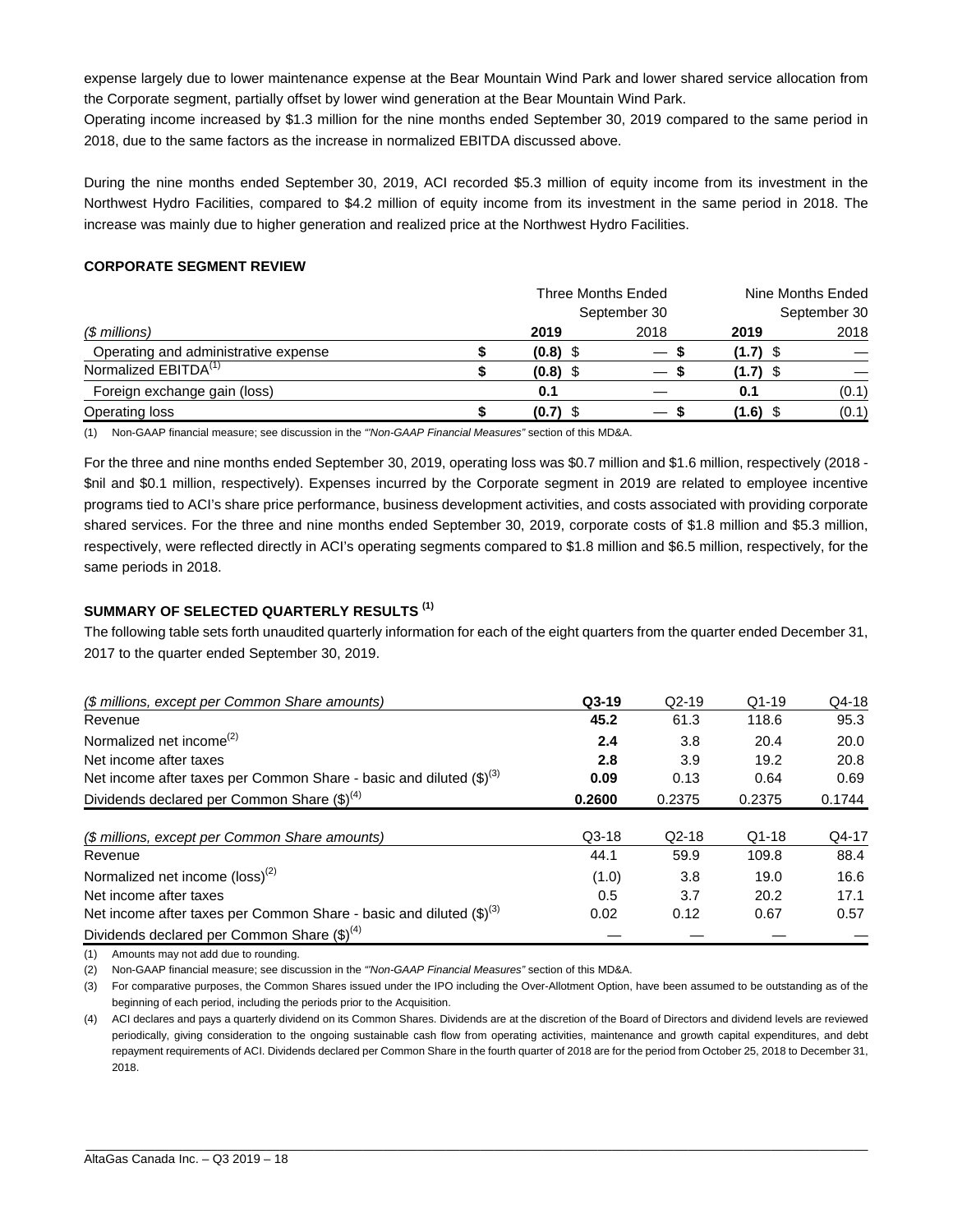Quarter-over-quarter financial results are impacted by seasonality, weather, planned and unplanned outages, and timing and recognition of regulatory decisions.

Revenue for the Utilities segment is generally the highest in the first and fourth quarters of any given year as the majority of natural gas demand occurs during the winter heating season, which typically extends from November to March. The equity investment in the Northwest Hydro Facilities is impacted by seasonal precipitation and snowpack melt, which create periods of high river flow typically during May through October of any given year.

Other significant item(s) that impacted quarter-over-quarter revenue during the periods noted include:

 A one-time revenue of approximately \$1.8 million recorded in the third quarter of 2018 related to the receipt of funds from AltaGas in connection with Part VI.1 tax transfers occurring from earlier periods.

Net income after taxes is also affected by non-cash items such as deferred income tax, depreciation and amortization expense, accretion expense, impairment, gains and losses on foreign exchange contracts, and gains or losses on the sale of assets. For these reasons, net income may not necessarily reflect the same trends as revenue. Net income after taxes during the periods noted was impacted by:

- higher interest expense during the first three quarters of 2018 as a result of a \$30 million debenture issuance to AltaGas in October 2017;
- higher interest expense during the fourth quarter of 2018 as a result of incremental borrowing to capitalize ACI as a standalone business;
- lower income tax expense during the fourth quarter of 2018 as a result of the transition of ACI to a standalone entity;
- lower interest expense during the first quarter of 2019 as a result of lower average interest rates on ACI's medium-term notes ("MTNs") and external credit facilities compared to the debt outstanding to AltaGas during 2018, partially offset by a higher average debt balance outstanding; and
- an income tax recovery recognized in the second quarter of 2019 as a result of the one-time deferred income tax recovery related to the reduction in the Alberta statutory tax rate in June 2019 and the decrease in current income tax expense due to accelerated tax deductions related to PP&E.

#### **LIQUIDITY AND CAPITAL RESOURCES**

#### **Liquidity**

The Company's primary sources of liquidity are cash from operations and debt additions. The Company's cash requirements include funding for capital expenditures and working capital, servicing and repaying long-term debt, and dividend payments. The Company's sources and uses of cash are further discussed below:

|                                       |                  | Three Months Ended | Nine Months Ended |        |  |
|---------------------------------------|------------------|--------------------|-------------------|--------|--|
|                                       | September 30     | September 30       |                   |        |  |
| (\$ millions)                         | 2019             | 2018               | 2019              | 2018   |  |
| Cash from operations                  | 16.9             | 4.4                | 59.4              | 63.5   |  |
| Cash used in investing activities     | (20.1)           | (21.5)             | (41.9)            | (40.0) |  |
| Cash used in financing activities     | 6.2              | 17.1               | (16.2)            | (23.5) |  |
| Increase in cash and cash equivalents | 3.0 <sub>1</sub> |                    | 1.3               |        |  |

#### **Cash from operations**

During the nine months ended September 30, 2019, cash from operations decreased by \$4.1 million compared to the same period in 2018, primarily due a special distribution related to the Northwest Hydro Facilities of \$20.3 million in the same period of 2018 as a result of the change in control of the entities indirectly holding the Northwest Hydro Facilities, partially offset by lower current income tax expense and a favourable variance from changes in operating assets and liabilities. The favourable variance in changes in operating assets and liabilities were mainly due to timing of customer receipts and supplier payments.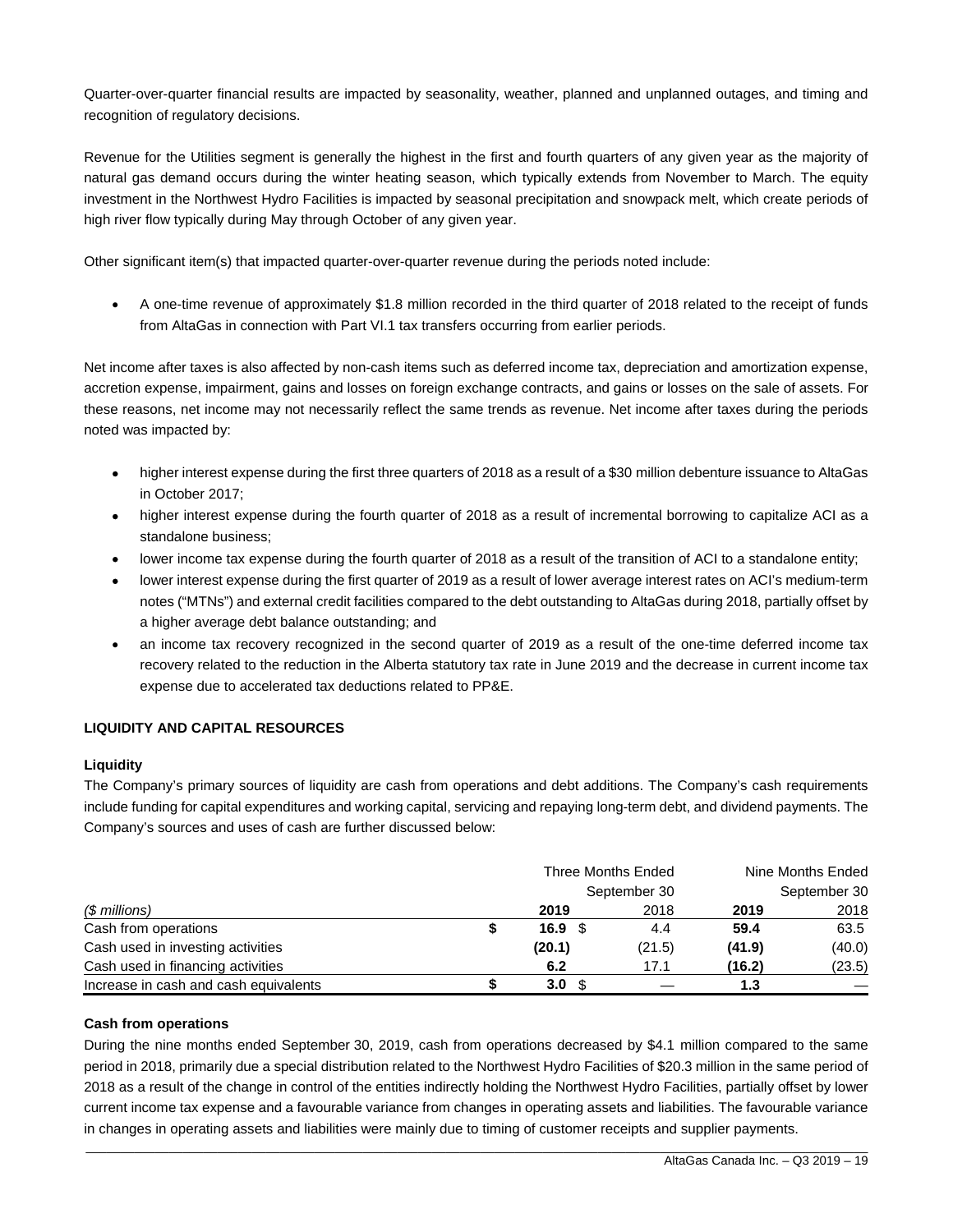#### **Investing activities**

During the nine months ended September 30, 2019, cash used in investing activities increased by \$1.9 million compared to the same period in 2018 primarily due to higher capital spending on system betterment and growth.

See also the "*Capital Expenditures*" section of this MD&A.

#### **Financing activities**

During the nine months ended September 30, 2019, cash used in financing activities decreased by \$7.3 million compared to the same period in 2018, primarily due to the absence of the distribution made to AltaGas during the same period in 2018 and higher net debt borrowings, partially offset by the the Common Share dividends paid in the first three quarters of 2019.

#### **Working Capital**

|                                    | September 30, | December 31, |  |  |
|------------------------------------|---------------|--------------|--|--|
| (\$ millions except current ratio) | 2019          | 2018         |  |  |
| Current assets                     | 35.9          | 74.7         |  |  |
| <b>Current liabilities</b>         | 64.8          | 91.5         |  |  |
| Working capital deficiency         | $(28.9)$ \$   | (16.8)       |  |  |
| Working capital ratio              | 0.55          | 0.82         |  |  |

The decrease in the working capital ratio was primarily due to timing of payments received for accounts receivable invoices and the recognition of a current liability relating to leases in connection with the new accounting standard that came into effect on January 1, 2019, partially offset by timing of payments of supplier invoices.

ACI's working capital will fluctuate in the normal course of business and the working capital will be funded using cash flow from operations and available credit facilities as required.

#### **Capital Resources**

The Company's objective for managing capital is to maintain its investment grade credit rating, ensure adequate liquidity, maximize the profitability of its existing assets and grow its business through prudent capital investments which ultimately add to the utilities' rate base, and enhance returns to investors. The Company's capital resources comprise short-term and long-term debt (including the current portion).

The use of debt or equity funding is based on ACI's capital structure, which is determined by considering the norms and risks associated with operations and cash flow stability and sustainability.

|                                      | September 30, |       | December 31, |
|--------------------------------------|---------------|-------|--------------|
| (\$ millions, except where noted)    |               | 2019  | 2018         |
| Short-term debt                      | \$            | 4.7   | 5.8          |
| Current portion of long-term debt    |               | 1.0   | 1.0          |
| Long-term debt $(1)$                 |               | 647.0 | 638.8        |
| Total debt                           |               | 652.7 | 645.6        |
| Less: cash and cash equivalents      |               | (3.1) | (1.8)        |
| Net debt                             |               | 649.6 | 643.8        |
| Shareholders' equity                 |               | 612.9 | 608.6        |
| Total capitalization                 | 1,262.5       |       | 1,252.4      |
| Net debt-to-total capitalization (%) |               | 51.5  | 51.4         |

(1) Net of debt issuance costs and debt discount of \$3.5 million as of September 30, 2019 (December 31, 2018 - \$2.5 million).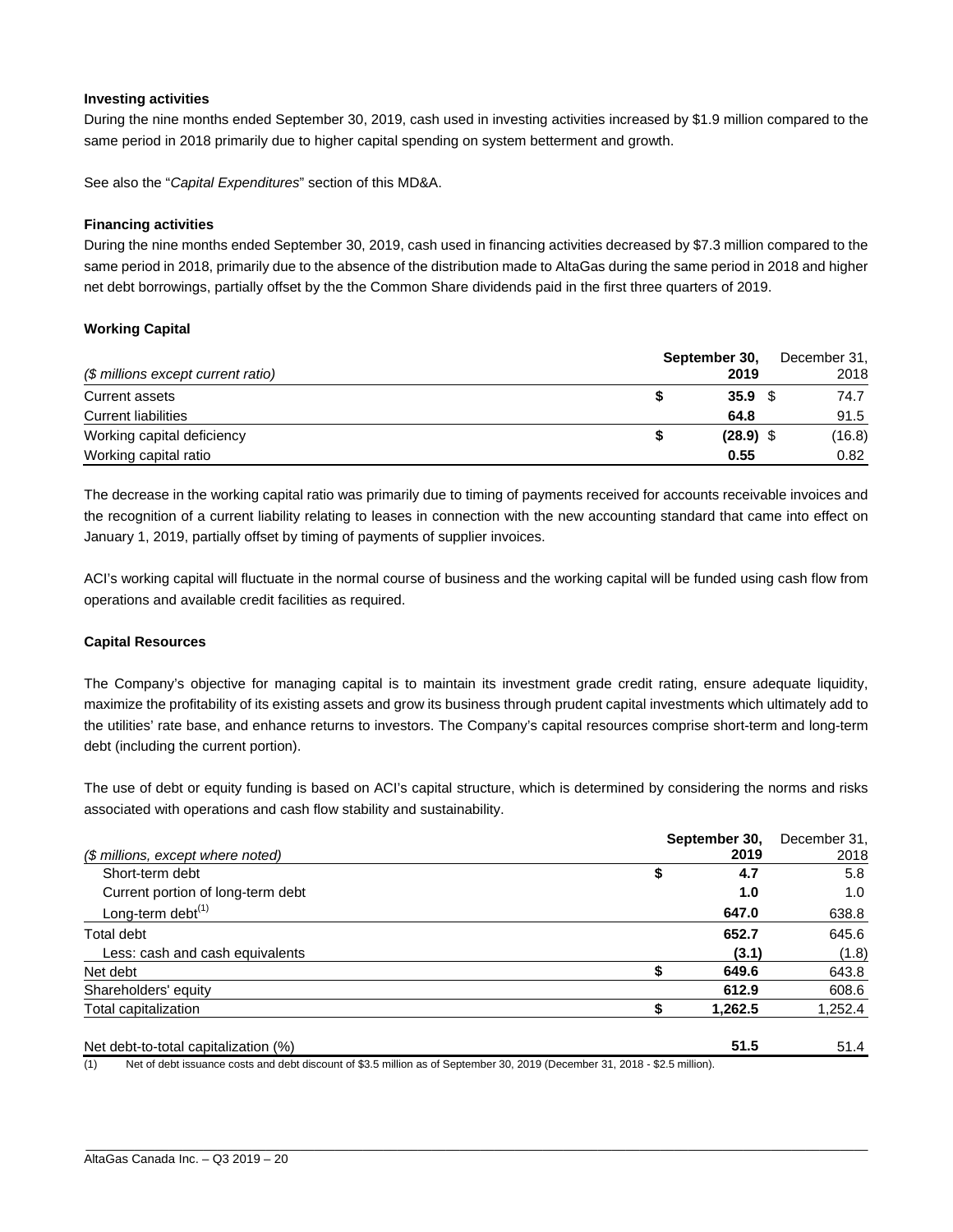As at September 30, 2019, ACI's total debt primarily consisted of outstanding MTNs of \$550 million (December 31, 2018 - \$300 million), PNG debentures of \$25.5 million (December 31, 2018 - \$26.0 million), unsecured syndicated term loan of \$14 million (December 31, 2018 - \$250 million), and \$66.7 million drawn under other bank credit facilities (December 31, 2018 - \$72.8 million). In addition, ACI had \$7.7 million of letters of credit issued as at September 30, 2019 (December 31, 2018 - \$7.7 million).

As at September 30, 2019, ACI's total market capitalization was approximately \$794 million based on 30,000,000 Common Shares outstanding and a closing trading price on September 30, 2019 of \$26.45 per Common Share.

ACI's earnings interest coverage for the rolling 12 months ended September 30, 2019 was 2.7 times (12 months ended September 30, 2018 – 2.7 times).

#### **Credit Facilities**

The Company funds its long and short term borrowing requirements with credit facilities as follows:

|                                                     |                              |   | Drawn at              |                      | Drawn at |
|-----------------------------------------------------|------------------------------|---|-----------------------|----------------------|----------|
| (\$ millions)                                       | <b>Borrowing</b><br>capacity |   | September 30,<br>2019 | December 31,<br>2018 |          |
| Syndicated revolving credit facility <sup>(1)</sup> | \$<br>200.0                  | S | 43.0                  | S                    | 48.0     |
| Syndicated term loan <sup>(2)</sup>                 | 14.0                         |   | 14.0                  |                      | 250.0    |
| Operating credit facility <sup>(3)</sup>            | 35.0                         |   | 3.8                   |                      | 4.0      |
| PNG committed credit facility <sup>(4)</sup>        | 25.0                         |   | 19.0                  |                      | 19.0     |
| PNG operating credit facility <sup>(5)</sup>        | 25.0                         |   | 8.6                   |                      | 9.5      |
|                                                     | 299.0                        |   | 88.4                  |                      | 330.5    |

(1) On October 25, 2018, the Company entered into definitive credit agreements establishing a \$200 million unsecured syndicated revolving credit facility that matures October 25, 2022. Borrowings options under this facility include Canadian prime rate-based loans, U.S. base rate loans, bankers' acceptances and LIBOR loans. Borrowings against this credit facility bear fees and interest at rates relevant to the nature of the draw made and the Company's credit rating. There are no mandatory repayments prior to maturity under this facility. The facility has covenants customary for these types of facilities, which must be met at each quarter end. The Company has complied with all financial covenants each quarter since the establishment of this facility.

- (2) On October 25, 2018, the Company entered into definitive credit agreements establishing a \$250 million unsecured syndicated term loan that matures October 25, 2020. This term loan was fully drawn on October 25, 2018. As at September 30, 2019, \$14.0 million remains on the term loan. Borrowings options under this term loan include Canadian prime rate-based loans, U.S. base rate loans, bankers' acceptances and LIBOR loans. Borrowings against this term loan bear fees and interest at rates relevant to the nature of the draw made and the Company's credit rating. Optional repayments are allowed without penalty and there is no mandatory repayment prior to maturity. This term loan has covenants customary for these types of facilities, which must be met at each quarter end. The Company has complied with all financial covenants each quarter since the establishment of this facility.
- (3) On October 25, 2018, the Company entered into a definitive credit agreement with a Canadian chartered bank establishing a \$35 million revolving operating credit facility. Borrowings under this facility are due on demand. Borrowings options under this facility include overdraft, letters of credit, Canadian prime rate-based loans, U.S. base rate loans, bankers' acceptances and LIBOR loans. Borrowings against this credit facility bear fees and interest at rates relevant to the nature of the draw made and the Company's credit rating. This facility is used to fund overdraft amounts and to issue letters of credit. As at September 30, 2019, a total of \$3.8 million (December 31, 2018 - \$4.0 million) in letters of credit were issued and are outstanding under this facility. This facility has covenants customary for these types of facilities, which must be met at each quarter end. The Company has complied with all financial covenants each quarter since the establishment of this facility.
- (4) On May 4, 2018, PNG completed the financing of \$55 million of revolving five-year credit facilities, \$30 million of which is with AltaGas and \$25 million of which is with a Canadian chartered bank. The facilities mature on May 4, 2023. The \$30 million AltaGas intercompany term loan was acquired by the Company in connection with the Acquisition. The \$25 million external facility will be used to support PNG's capital spending program. Borrowings under the external facility are available by way of bankers' acceptances bearing interest at the three-month bankers' acceptance rate plus a spread and subject to stand-by fees. Interest and stand-by costs are due monthly. Optional repayments are allowed without penalty and there is no mandatory repayment prior to maturity. The facilities have covenants customary for these types of facilities, which must be met at each quarter end. PNG has complied with all financial covenants each quarter since the establishment of these facilities.
- (5) The maturity date of PNG's \$25 million operating credit facility with a Canadian chartered bank was extended to May 4, 2021 pending approval from the BCUC. The operating line is available for working capital purposes through cash draws in the form of prime-rate advances or bankers' acceptances and the issuance of letters of credit and is collateralized by a charge on PNG's accounts receivable and inventories. As at September 30, 2019, \$3.9 million (December 31, 2018 - \$3.7 million) in letters of credit were issued and outstanding under this facility.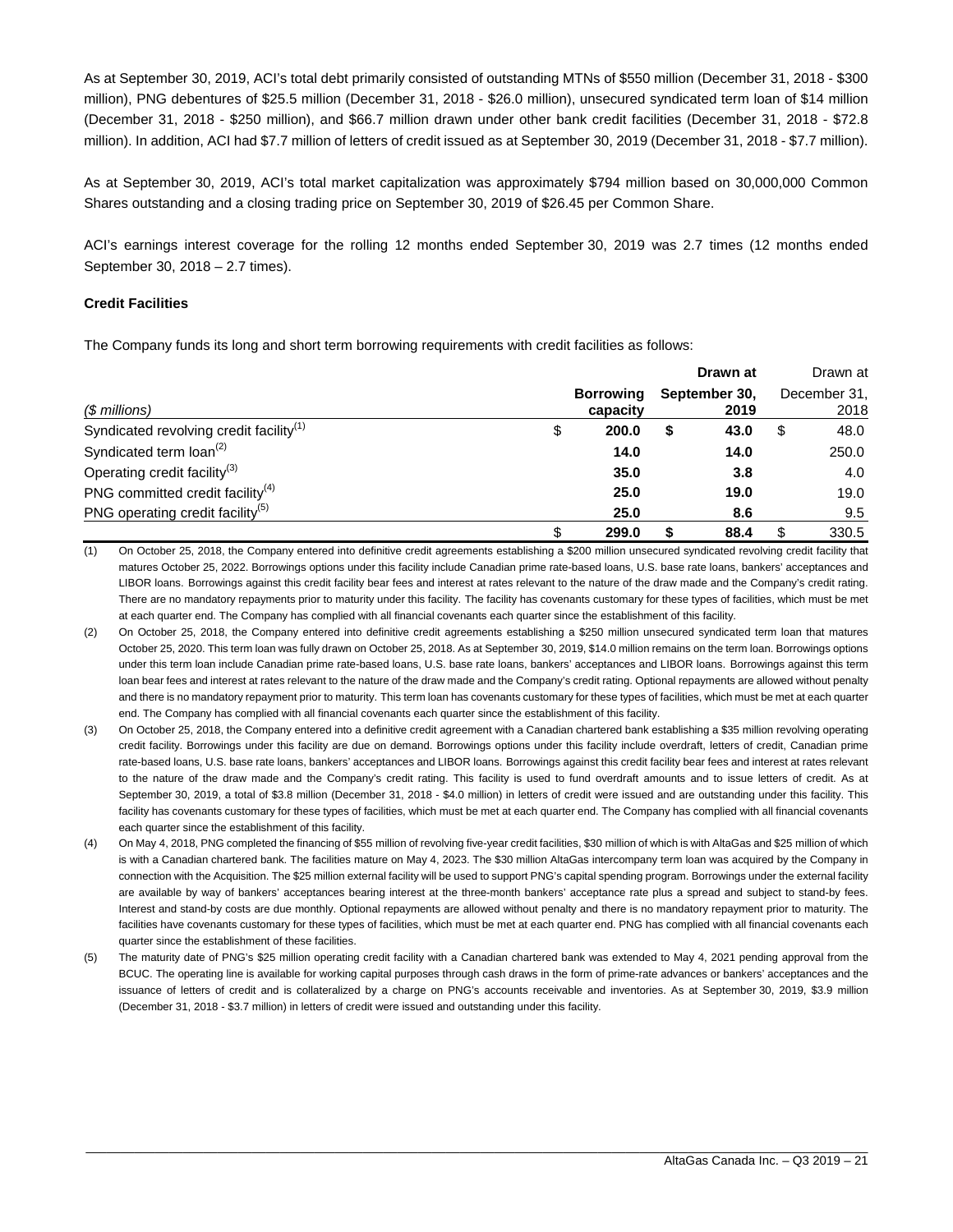The following table summarizes the Company's primary financial covenants as defined by the credit facility agreements:

|                                                   | Debt covenant               | As at                     |
|---------------------------------------------------|-----------------------------|---------------------------|
| Ratios                                            | requirements                | <b>September 30, 2019</b> |
| Bank debt-to-capitalization <sup>(1)(2)</sup>     | not greater than 65 percent | 54%                       |
| Bank EBITDA-to-interest expense <sup>(1)(2)</sup> | not less than 2.5x          | 3.8x                      |

(1) Calculated in accordance with the Company's credit facility agreement, which is available on SEDAR at www.sedar.com.

(2) Estimated, subject to final adjustments.

#### **Base Shelf Prospectus**

On November 14, 2018, the Company filed a \$1.0 billion base shelf prospectus (the "Base Shelf Prospectus"). The purpose of the Base Shelf Prospectus is to facilitate timely offerings of certain types of future public debt and/or equity issuances during the 25-month period that the Base Shelf Prospectus remains effective. As at September 30, 2019, approximately \$450 million was available under the Base Shelf Prospectus.

#### **CONTRACTUAL OBLIGATIONS**

As at September 30, 2019, other than as disclosed below, there were no material changes in contractual obligations from that disclosed in the 2018 Annual MD&A.

On September 30, 2019, ACI entered into a long-term agreement for software implementation, hosting and maintenance. ACI is obligated to pay approximately US\$18.5 million over the 13 year term of the contract.

#### **CAPITAL EXPENDITURES**

|                          |                     |  |                  |           | <b>Three Months Ended</b><br>September 30, 2019 |       |    |                     |                    | Three Months Ended<br>September 30, 2018 |       |
|--------------------------|---------------------|--|------------------|-----------|-------------------------------------------------|-------|----|---------------------|--------------------|------------------------------------------|-------|
| (\$ millions)            | Renewable<br>Energy |  | <b>Utilities</b> |           | Corporate                                       | Total |    | Renewable<br>Energy |                    | Utilities Corporate                      | Total |
| Capital expenditures:    |                     |  |                  |           |                                                 |       |    |                     |                    |                                          |       |
| $P P 8E^{(1)}$           | \$                  |  |                  | 23.4S     |                                                 | 23.4  | \$ |                     | $21.3 \text{ } $$  |                                          | 21.3  |
| Intangible assets        |                     |  |                  | 0.8       |                                                 | 0.8   |    |                     | 1.8                |                                          | 1.8   |
| Capital expenditures     |                     |  |                  | 24.2      |                                                 | 24.2  |    |                     | 23.1               |                                          | 23.1  |
| Disposals:               |                     |  |                  |           |                                                 |       |    |                     |                    |                                          |       |
| PP&E                     |                     |  |                  | (0.1)     |                                                 | (0.1) |    |                     | (0.1)              |                                          | (0.1) |
| Net capital expenditures |                     |  |                  | $24.1$ \$ |                                                 | 24.1  | \$ |                     | $23.0 \text{ }$ \$ |                                          | 23.0  |

(1) Excludes \$0.7 million of capitalized operating, maintenance and administrative expenses which have been deferred in regulatory assets as allowed by the CRP for the three months ended September 30, 2019 (three months ended September 30, 2018 - \$0.6 million).

Capital expenditures for the three months ended September 30, 2019 was \$24.2 million, the majority of which relates to system betterment, replacement of transmission and distribution lines and new business installations.

|                          |                                   |   |                   | <b>Nine Months Ended</b><br>September 30, 2019 |              |                                              |                   | Nine Months Ended<br>September 30, 2018 |       |
|--------------------------|-----------------------------------|---|-------------------|------------------------------------------------|--------------|----------------------------------------------|-------------------|-----------------------------------------|-------|
| (\$ millions)            | <b>Renewable</b><br><b>Energy</b> |   | <b>Utilities</b>  | Corporate                                      | <b>Total</b> | Renewable<br>Energy                          |                   | Utilities Corporate                     | Total |
| Capital expenditures:    |                                   |   |                   |                                                |              |                                              |                   |                                         |       |
| $P P 8E^{(1)}$           | \$                                | S | 42.2 <sup>5</sup> | 0.2                                            | 42.4         | \$<br>\$                                     | 43.8 <sup>5</sup> |                                         | 43.8  |
| Intangible assets        |                                   |   | 2.4               |                                                | 2.4          |                                              | 2.0               |                                         | 2.0   |
| Capital expenditures     |                                   |   | 44.6              | 0.2                                            | 44.8         |                                              | 45.8              |                                         | 45.8  |
| Disposals:               |                                   |   |                   |                                                |              |                                              |                   |                                         |       |
| PP&E                     |                                   |   | (0.1)             |                                                | (0.1)        |                                              | (0.3)             |                                         | (0.3) |
| Net capital expenditures |                                   |   | 44.5 \$           | 0.2                                            | 44.7         | \$<br>\$.<br>$\hspace{0.1mm}-\hspace{0.1mm}$ | 45.5~\$           | $\hspace{0.05cm}$                       | 45.5  |

(1) Excludes \$1.9 million of capitalized operating, maintenance and administrative expenses which have been deferred in regulatory assets as allowed by the CRP for the nine months ended September 30, 2019 (nine months ended September 30, 2018 - \$2.0 million).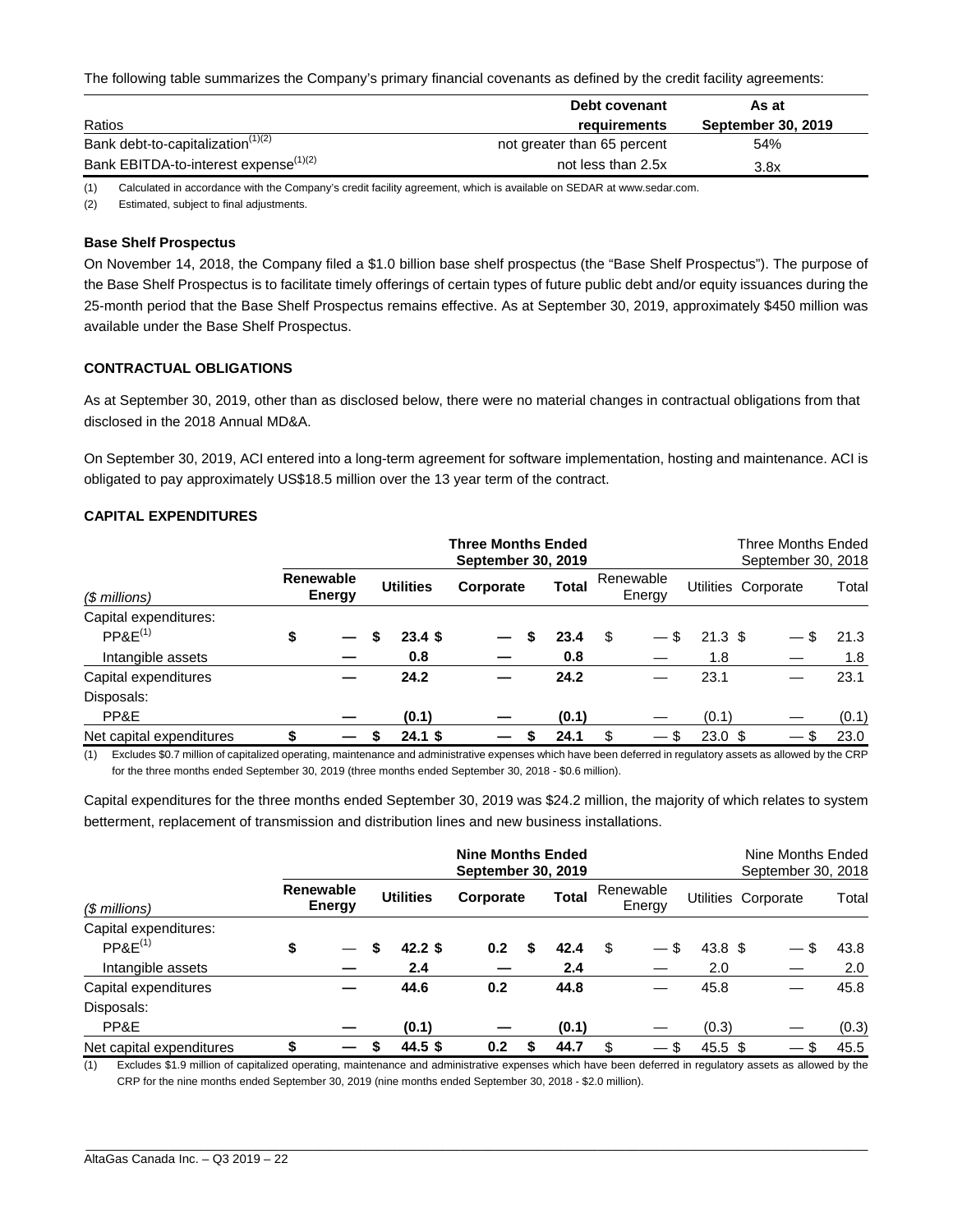Capital expenditures for the nine months ended September 30, 2019 was \$44.8 million, the majority of which relates to system betterment, replacement of transmission and distribution lines and new business installations.

#### **RISK MANAGEMENT**

ACI is exposed to various market risks in the normal course of operations that could impact earnings and cash flows. The Board of Directors provides oversight of the Company's risk management activities. There have been no significant changes during the nine months ended September 30, 2019 to the Company's business risks that were disclosed in the 2018 Annual MD&A.

#### **RELATED PARTY TRANSACTIONS**

Concurrent with the completion of the Acquisition on October 18, 2018, the Company entered into a Transition Services Agreement with AltaGas pursuant to which AltaGas provides certain general administrative and corporate services required by the Company, which include: accounting, tax, finance, legal and regulatory, payroll, corporate human resources and pension management, environmental, health and safety administration, procurement, enterprise resource planning and information technology. AltaGas will provide the services on a cost recovery basis only. The Transition Services Agreement will operate until June 30, 2020, subject to earlier termination in certain circumstances, and is extendable by mutual agreement of the parties.

The following transactions with ACI's affiliates and AltaGas and its affiliates are measured at the exchange amount and have been recorded on the Consolidated Statements of Income:

|                                                                   |    | Three months ended | September 30 | Nine months ended<br>September 30 |        |  |  |
|-------------------------------------------------------------------|----|--------------------|--------------|-----------------------------------|--------|--|--|
|                                                                   |    | 2019               | 2018         | 2019                              | 2018   |  |  |
| Revenue <sup>(1)</sup>                                            | S  | 0.6 <sup>5</sup>   | 1.1 S        | 1.5 <sup>5</sup>                  | 3.4    |  |  |
| Unrealized gain (loss) on foreign exchange contracts with AltaGas | \$ | $-$ \$             | $(0.3)$ \$   | $(0.9)$ \$                        | 0.8    |  |  |
| Cost of sales $(2)$                                               | \$ | $(5.7)$ \$         | $(6.9)$ \$   | (76.8) \$                         | (59.8) |  |  |
| Operating and administrative expenses (3)                         | \$ | $(0.4)$ \$         | $(2.2)$ \$   | $(1.6)$ \$                        | (7.3)  |  |  |
| Interest expense <sup>(4)</sup>                                   |    | — \$               | $(5.7)$ \$   | $\overline{\phantom{0}}$          | (17.4) |  |  |

(1) In the normal course of business, the Company provided gas sales and transportation services to related parties.

(2) In the normal course of business, the Company purchased natural gas from a related party.

(3) Operating and administrative expenses include the allocation of corporate costs for the three and nine months ended September 30, 2018 from AltaGas, fees paid to AltaGas for transition services, and administrative costs recovered from affiliates.

(4) Interest expense on debt due to related parties*.* 

#### **SHARE INFORMATION**

|                               | As at November 6, 2019 |
|-------------------------------|------------------------|
| <b>Issued and outstanding</b> |                        |
| Common shares                 | 30,000,000             |
| <b>Issued</b>                 |                        |
| Share options                 | 534,766                |
| Share options exercisable     |                        |

In addition, as at November 6, 2019, there were an aggregate of 206,222 restricted share units and performance share units outstanding, which, upon vesting, are paid in cash or, at the option of the Company, in Common Shares issued from treasury or purchased from the market.

#### **CRITICAL ACCOUNTING ESTIMATES**

Since a determination of the value of many assets, liabilities, revenues and expenses is dependent upon future events, the preparation of the Interim Financial Statements requires the use of estimates and assumptions that have been made using careful judgment. Other than as described below, the Company's significant accounting policies have remained unchanged and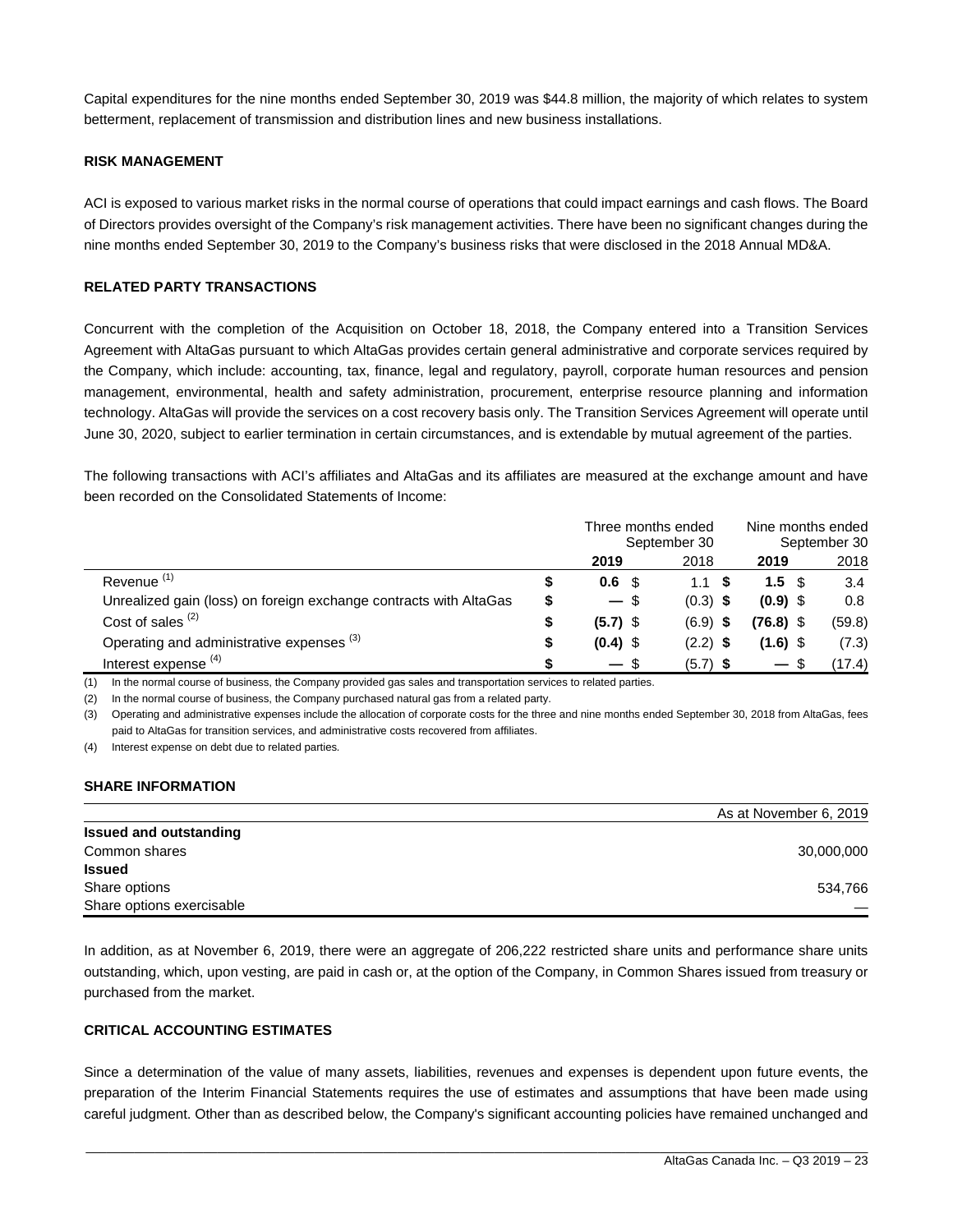are contained in the notes to the 2018 Annual Financial Statements. Certain of these policies involve critical accounting estimates because of the requirement to make particularly subjective or complex judgments about matters that are inherently uncertain, and because of the likelihood that materially different amounts could be reported under different conditions or using different assumptions.

The Company's critical accounting estimates have not changed materially from those in the 2018 Annual Financial Statements and 2018 Annual MD&A.

#### **ADOPTION OF NEW ACCOUNTING STANDARDS**

Effective January 1, 2019, the Company adopted the following FASB issued Accounting Standards Updates ("ASU"):

- ASU No. 2016-02 "Leases" and all related amendments (collectively "ASC 842"). ACI has applied ASC 842 using the modified retrospective approach as of the effective date of the new standard. Comparative information has not been restated and continues to be reported under the previous lease guidance ASC 840. The Company has applied the package of transition practical expedients which permitted the Company to not reassess (a) whether any expired or existing contracts contain leases, (b) lease classifications for any expired or existing leases, and (c) initial direct costs for any existing leases. In addition, the Company applied the transition practical expedient that permitted the Company to grandfather its accounting policy for land easements that existed as of, or expired, before January 1, 2019. On adoption of ASC 842, all operating leases were recognized on the balance sheet with an increase to other long-term assets of approximately \$5.3 million and an increase to lease liabilities of approximately \$4.2 million (net of the current portion which was recorded under other current liabilities of approximately \$1.1 million). The lease liabilities were measured using the present value of the remaining minimum lease payments for existing operating leases discounted using the Company's incremental borrowing rate as of January 1, 2019. The associated right-of-use assets were measured at the amount equal to the lease liabilities on January 1, 2019, adjusted for any prepaid or accrued lease payments. The adoption of ASC 842 did not impact lessor accounting, the consolidated statement of income, or the consolidated statement of cash flow. Please also refer to note 4 of the Interim Financial Statements for further details;
- ASU No. 2018-07 "Compensation Stock Compensation: Improvements to Nonemployee Share-Based Payment Accounting". The amendments in this ASU expand the scope of Topic 718 to include share-based payment transactions for acquiring goods and services from nonemployees, with the objective of making the measurement consistent with employee share based payment awards. The adoption of this ASU did not have a material impact on the Company's consolidated financial statements; and
- ASU No. 2018-15 "Intangibles-Goodwill and Other Internal-Use Software: Customer's Accounting for Implementation Costs Incurred in a Cloud Computing Arrangement that is a Service Contract". The amendments in this ASU align the requirements for capitalizing implementation costs incurred in a hosting arrangement that is a service contract with the requirements for capitalizing implementation costs incurred to develop or obtain internal-use software (and hosting arrangements that include an internal use software license). The amendments in this ASU are effective for fiscal years beginning after December 15, 2019, and interim periods within those fiscal years, however, the Company has chosen to early adopt this ASU. The adoption of this ASU did not have a material impact on the Company's consolidated financial statements.

#### **FUTURE CHANGES IN ACCOUNTING PRINCIPLES**

In June 2016, FASB issued ASU No. 2016-13 "Financial Instruments – Credit Losses: Measurement of Credit Losses on Financial Instruments". The amendments in this ASU replace the current "incurred loss" impairment methodology with an "expected loss" model for financial assets measured at amortized cost. The amendments in this ASU are effective for fiscal years beginning after December 15, 2020, and interim periods within those fiscal years. Early adoption is permitted. In November 2018, FASB issued ASU No. 2018-19 "Codification Improvements to Topic 326 – Financial Instruments: Credit Losses". The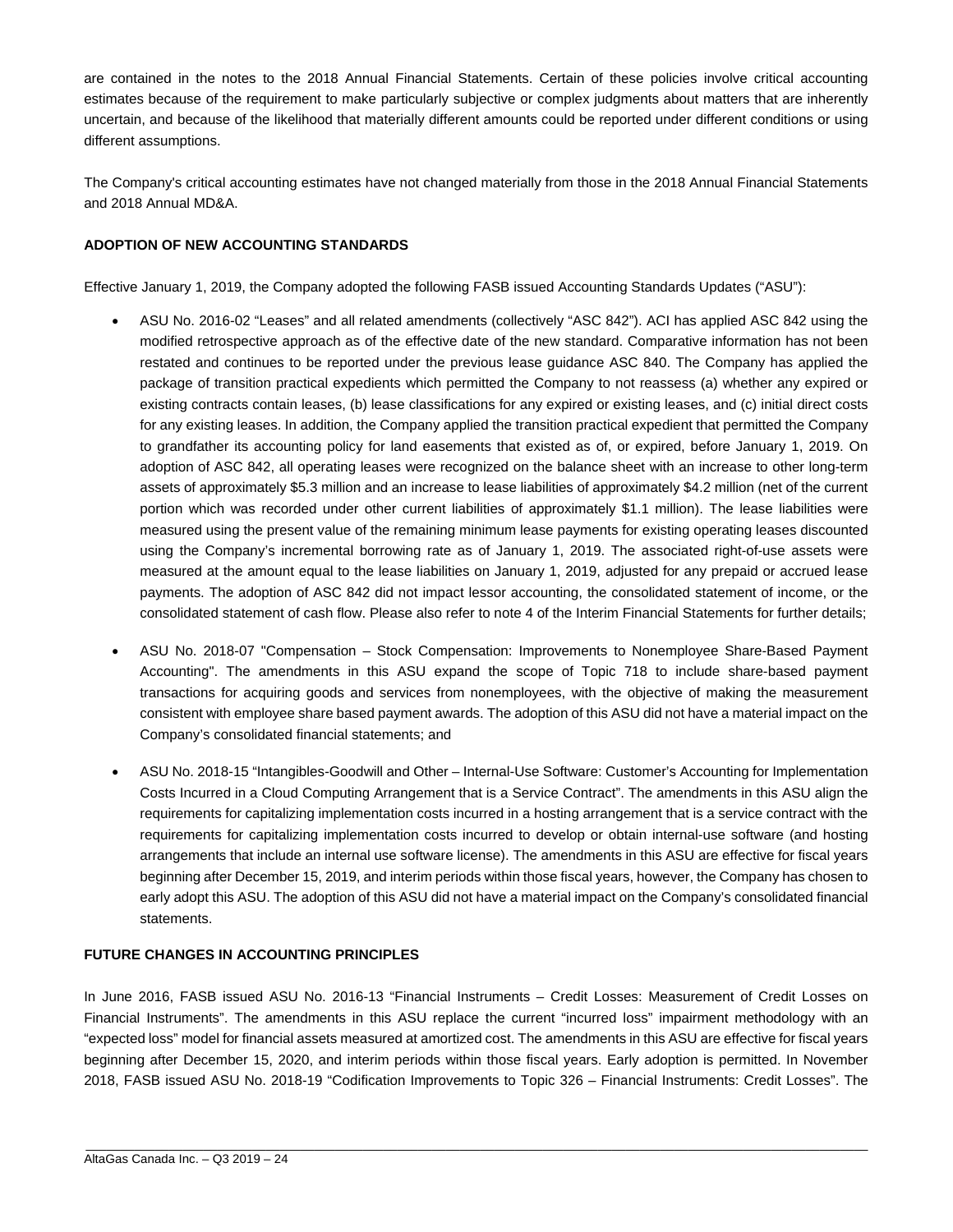amendments in the ASU clarify that operating lease receivable are not in the scope of ASC 326-20 and should be accounted for under ASC 842. In April 2019, FASB issued ASU No. 2019-04 "Topic 326 – Financial Instruments – Credit Losses". The amendments in this ASU provide guidance on the measurement of the allowance of credit losses on accrued interest receivables, transfers between classification or categories for loan and debt securities, and recoveries. In May 2019, FASB issued ASU No. 2019-05 for "Topic 326 – Financial Instruments – Credit Losses". The amendments in this ASU provide transition relief to entities by allowing the option to elect the fair value option for certain financial assets that are in the scope of ASC 326. The effective date for the amendments in these ASUs is the same as the effective date in ASU No. 2016-13. The Company is currently completing its assessment of the impact of these ASUs on its consolidated financial statements.

In August 2018, FASB issued ASU No. 2018-13 "Fair Value Measurement – Disclosure Framework: Changes to the Disclosure Requirements for Fair Value Measurement". The amendments in this ASU modify the disclosure requirements on fair value measurements. The amendments in this update are effective for fiscal years beginning after December 15, 2019, and interim periods within those fiscal years. Early adoption is permitted. The adoption of this ASU is not expected to have a material impact on the Company's consolidated financial statements.

In August 2018, FASB issued ASU No. 2018-14 "Compensation – Retirement Benefits-Defined Benefit Plans – General: Disclosure Framework – Changes to the Disclosure Requirements for the Defined Benefit Plans". The amendments in this ASU modify the disclosure requirements on defined benefit pension and other postretirement plans. The amendments in this ASU are effective for fiscal years beginning after December 15, 2020, and interim periods within those fiscal years. Early adoption is permitted. The adoption of this ASU is not expected to have a material impact on the Company's consolidated financial statements.

In October 2018, FASB issued ASU 2018-17 "Consolidation – Targeted Improvements to Related Party Guidance for Variable Interest Entities ("VIE")". The amendments in this ASU provide that indirect interest held through related parties under common control will be considered on a proportional basis when determining whether fees paid to decision makers and service providers are variable interests. Under the new guidance, fewer decision-making fees will be considered variable interests in a VIE because the other interests held will be less significant using the proportionate method rather than when considered in their entirety. The amendments in this ASU are effective for fiscal years beginning after December 15, 2019, and interim periods within those fiscal years. All entities are required to apply the amendments in this ASU retrospectively with a cumulative-effect adjustment to retained earnings at the beginning of the earliest period presented. Early adoption is permitted. The adoption of this ASU is not expected to have a material impact on the Company's consolidated financial statements.

In November 2018, FASB issued ASU 2018-18 "Collaborative Arrangements – Clarifying the Interaction between Topic 808 and Topic 606". The amendments in this ASU clarifies that certain transactions between collaborative partners should be accounted for as revenue under ASC 606 when the collaborative partner is a customer, provides guidance specifying that a distinct good or service is the unit of account for evaluating whether a transaction is with a customer, and precludes a company from presenting transactions with a collaborative partner that are not in the scope of ASC 606 together with revenue from contracts with customers. The amendments in this ASU are effective for fiscal years beginning after December 15, 2019, and interim periods within those fiscal years. Early adoption is permitted. The adoption of this ASU is not expected to have a material impact on the Company's consolidated financial statements.

In April 2019, FASB issued ASU No. 2019-04 "Topic 815 – Derivatives and Hedges and Topic 825 – Financial Instruments." The amendments in this ASU clarify aspects of ASU 2017-12 regarding partial-term fair value hedges and fair value basis adjustments. In addition, this ASU, amends ASU 2016-01 to clarify that the measurement alternative in ASC 321-10 for equity securities without readily determinable fair value represents a nonrecurring fair value measurement under ASC 820. The amendments to ASU 2017-12 and ASU 2016-01 are effective for fiscal years beginning after December 15, 2019 and interim periods within those fiscal years. The adoption of this ASU is not expected to have a material impact on the Company's consolidated financial statements.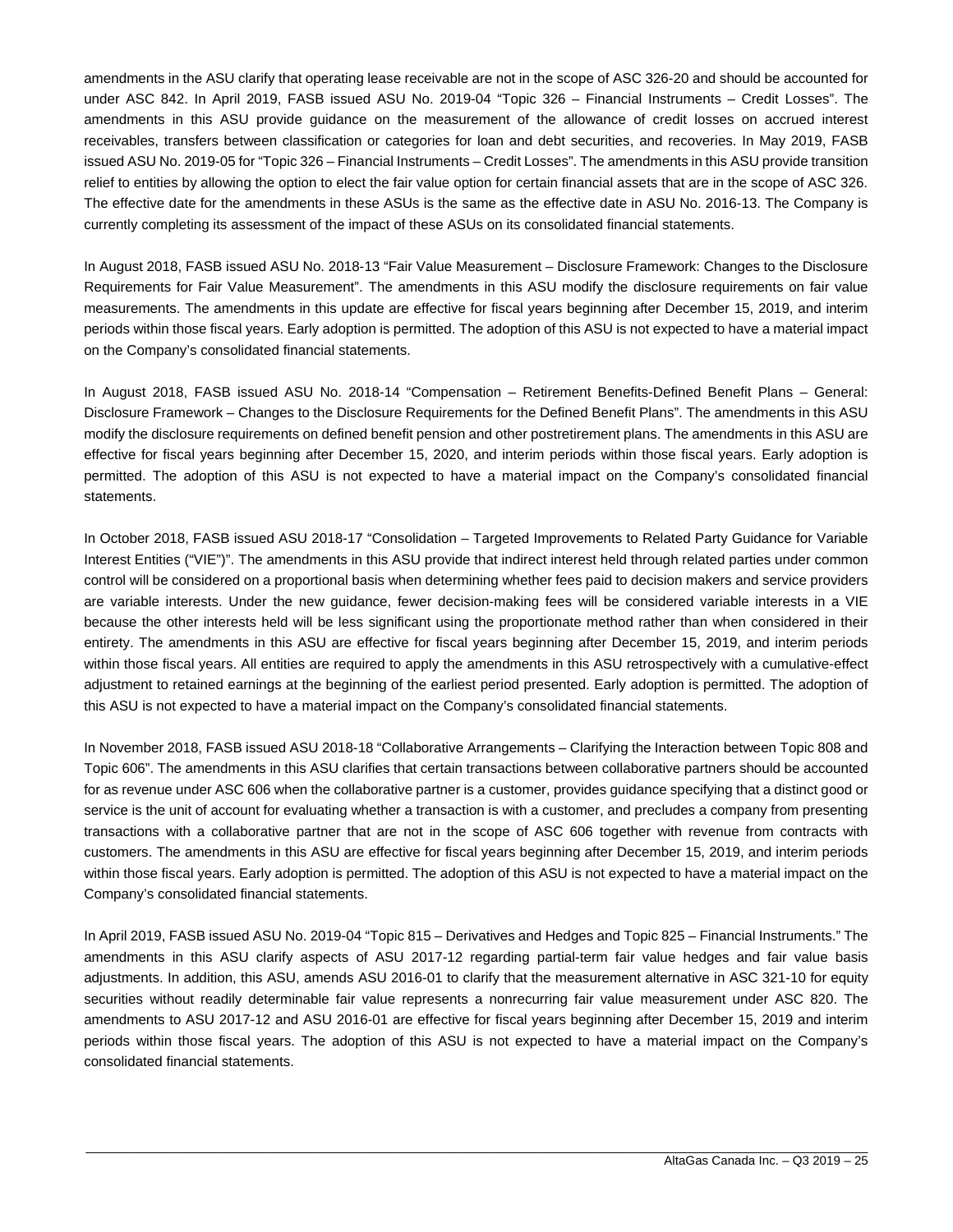#### **OFF-BALANCE SHEET ARRANGEMENTS**

ACI did not enter into any material off-balance sheet arrangements during the nine months ended September 30, 2019. Reference should be made to the 2018 Annual Financial Statements and the 2018 Annual MD&A.

### **DISCLOSURE CONTROLS AND PROCEDURES ("DC&P") AND INTERNAL CONTROL OVER FINANCIAL REPORTING ("ICFR")**

ACI is required to comply with National Instrument 52-109 – *Certification of Disclosure in Issuers' Annual and Interim Filings*. ACI's management, including its Chief Executive Officer and Chief Financial Officer certified that they have designed or caused it to be designed under their supervision, DC&P and ICFR to provide reasonable assurance that information required to be disclosed by the Company in its annual flings, interim filings and other reports filed or submitted by it under securities legislation is reported on a timely basis, financial reporting is reliable, and financial statements are prepared in accordance with U.S. GAAP.

There were no material weaknesses in the design of DC&P and ICFR as at September 30, 2019 and no changes in ICFR during the interim period from July 1, 2019 to September 30, 2019 that have materially affected, or are reasonably likely to materially effect, the Company's ICFR.

It should be noted that a control system, no matter how well conceived and operated, can provide only reasonable, not absolute, assurance that the objectives of the control system are met. Because of the inherent limitations in all control systems, no evaluation of controls can provide absolute assurance that all control issues, including instances of fraud, if any, have been detected. The design of any system of controls is also based in part on certain assumptions about the likelihood of future events, and there can be no assurances that any design will succeed in achieving its stated goals under all potential conditions.

#### **NON-GAAP FINANCIAL MEASURES**

This MD&A contains references to certain financial measures used by the Company that do not have a standardized meaning prescribed by U.S. GAAP and may not be comparable to similar measures presented by other entities. Readers are cautioned that these non-GAAP measures should not be construed as alternatives to other measures of financial performance calculated in accordance with U.S. GAAP. The non-GAAP measures and their reconciliation to U.S. GAAP financial measures are shown below. These non-GAAP measures provide additional information that Management believes is meaningful in describing the Company's operational performance, liquidity and capacity to fund dividends, capital expenditures, and other investing activities. The specific rationale for, and incremental information associated with, each non-GAAP measure is discussed below.

References to normalized EBITDA, normalized net income, normalized funds from operations, net debt, and net debt to total capitalization throughout this MD&A have the meanings as set out in this section.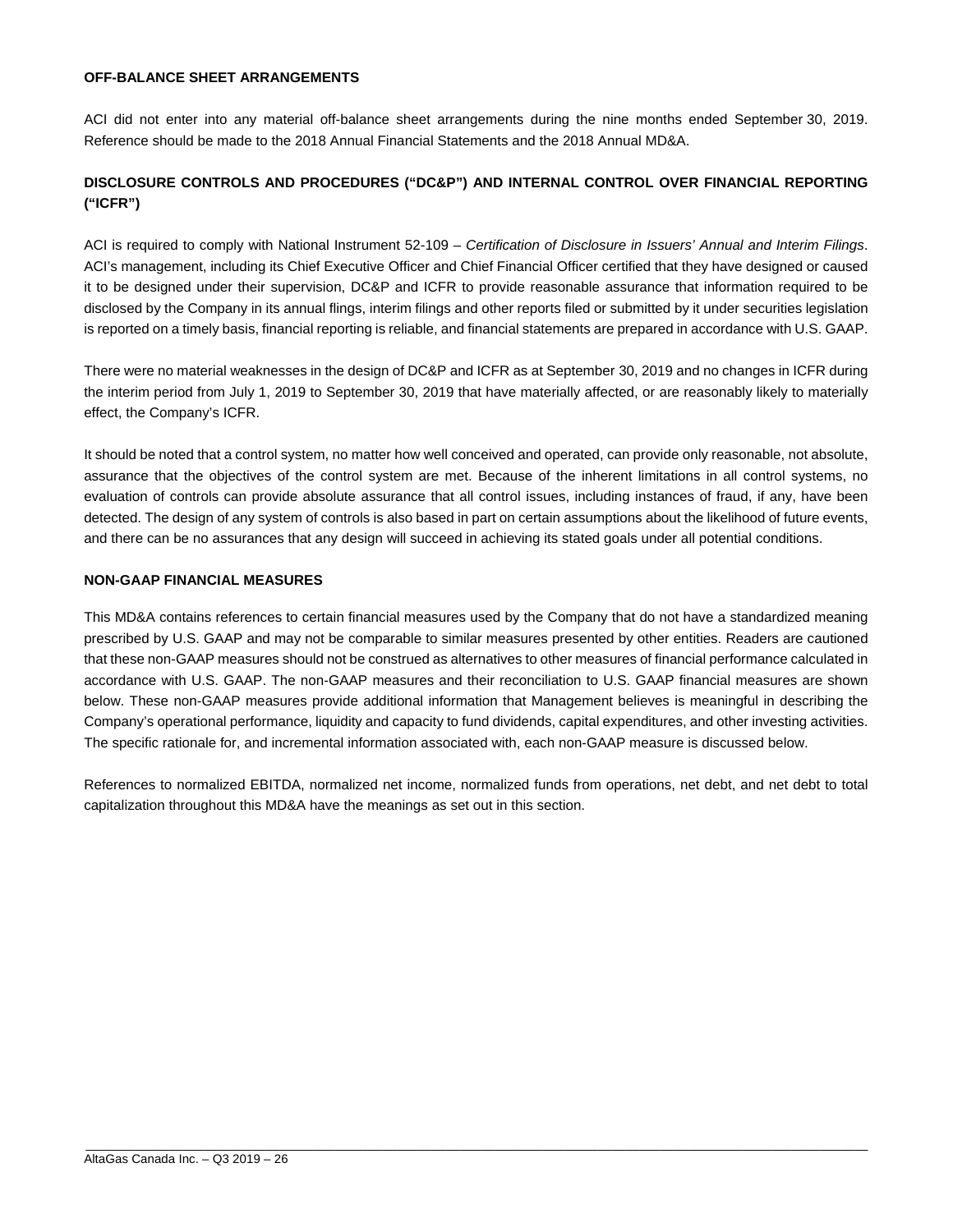#### **Normalized EBITDA(1)**

|                                                      |                | Three Months Ended |             | Nine Months Ended |  |
|------------------------------------------------------|----------------|--------------------|-------------|-------------------|--|
|                                                      |                | September 30       |             | September 30      |  |
| (\$ millions)                                        | 2019           | 2018               | 2019        | 2018              |  |
| Normalized EBITDA                                    | 17.7           | 15.0<br>S          | 73.4<br>- 5 | 71.1<br>S         |  |
| Add (deduct):                                        |                |                    |             |                   |  |
| Foreign exchange gain (loss)                         | 0.1            |                    | 0.1         | (0.1)             |  |
| Unrealized gain (loss) on foreign exchange contracts | 0.4            | (0.3)              | (1.5)       | 0.8               |  |
| Accretion expense                                    |                |                    | (0.1)       | (0.1)             |  |
| Part VI.1 revenue from AltaGas                       |                | 1.8                |             | 1.8               |  |
| Depreciation and amortization expense                | (7.4)          | (7.6)              | (22.1)      | (22.0)            |  |
| Accretion and depreciation and amortization expense  |                |                    |             |                   |  |
| from equity investment                               | (0.9)          | (0.9)              | (2.8)       | (2.7)             |  |
| Operating income                                     | \$<br>9.9<br>S | 8.0                | 47.0<br>5   | 48.8<br>\$        |  |

(1) Effective January 1, 2019, ACI revised the calculation of normalized EBITDA to incorporate ACI's proportionate share of normalized EBITDA from its equity investments instead of just the equity pick-up. The comparative period has been revised to conform to the current period presentation.

Normalized EBITDA is a measure of the Company's operating profitability prior to how business activities are financed, assets are amortized, or earnings are taxed. Normalized EBITDA is calculated using operating income adjusted for depreciation and amortization expense, accretion expense, foreign exchange gain (loss), unrealized gain (loss) on foreign exchange contracts, and other typically non-recurring items. Normalized EBITDA is frequently used by analysts and investors in the evaluation of entities within the industry as it excludes items that can vary substantially between entities depending on the accounting policies chosen, the book value of assets and the capital structure.

Normalized EBITDA as presented should not be viewed as an alternative to operating income or other measures of income calculated in accordance with U.S. GAAP as an indicator of performance.

#### **Normalized Net Income**

|                                                                          | Three Months Ended |     |              |  |       | Nine Months Ended |              |
|--------------------------------------------------------------------------|--------------------|-----|--------------|--|-------|-------------------|--------------|
|                                                                          |                    |     | September 30 |  |       |                   | September 30 |
| (\$ millions)                                                            | 2019               |     | 2018         |  | 2019  |                   | 2018         |
| Normalized net income (loss)                                             | 2.4                | SS. | $(1.0)$ \$   |  | 26.7  |                   | 21.8         |
| Add (deduct) after-tax:                                                  |                    |     |              |  |       |                   |              |
| Unrealized gain (loss) on foreign exchange contracts                     | 0.4                |     | (0.3)        |  | (1.5) |                   | 0.8          |
| Part VI.1 revenue from AltaGas                                           |                    |     | 1.8          |  |       |                   | 1.8          |
| Income tax recovery related to decrease in Alberta<br>statutory tax rate |                    |     |              |  | 0.8   |                   |              |
| Net income after taxes                                                   | 2.8                |     | 0.5          |  | 26.0  |                   | 24.4         |

Normalized net income represents net income after taxes adjusted for after tax impact of unrealized gain (loss) on foreign exchange contracts and other typically non-recurring items such as statutory tax rate changes. This measure is presented in order to enhance the comparability of results, as it reflects the underlying performance of the Company.

Normalized net income as presented should not be viewed as an alternative to net income after taxes or other measures of income calculated in accordance with U.S. GAAP as an indicator of performance.

#### **Normalized Funds from Operations**

|                                             | Three Months Ended |              |  |       | Nine Months Ended |      |              |      |  |
|---------------------------------------------|--------------------|--------------|--|-------|-------------------|------|--------------|------|--|
|                                             |                    | September 30 |  |       |                   |      | September 30 |      |  |
| $$$ millions)                               |                    | 2019         |  | 2018  |                   | 2019 |              | 2018 |  |
| Normalized funds from operations            |                    | 6.7          |  | 2.8   |                   | 45.2 |              | 59.5 |  |
| Add (deduct):                               |                    |              |  |       |                   |      |              |      |  |
| Part VI.1 revenue from AltaGas              |                    |              |  | 1.8   |                   |      |              | 1.8  |  |
| Changes in operating assets and liabilities |                    | 10.2         |  | (0.2) |                   | 14.2 |              | 2.2  |  |
| Cash from operations                        |                    | 16.9         |  | 4.4   |                   | 59.4 |              | 63.5 |  |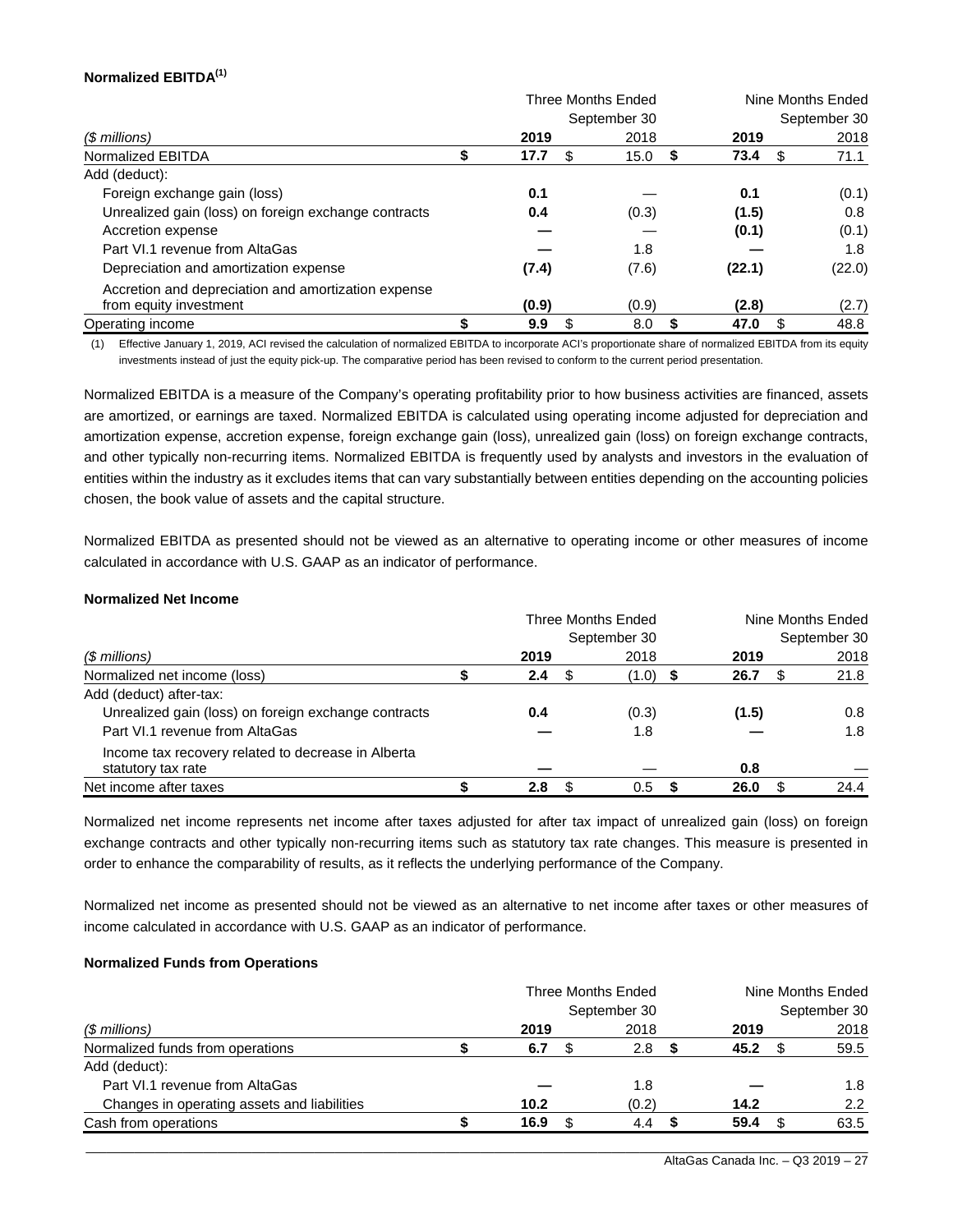Normalized funds from operations is used to assist Management and investors in analyzing the liquidity of the Company without regard to changes in operating assets and liabilities in the period as well as other non-operating related expenses. Management uses this measure to understand the ability to generate funds for use in investing and financing activities.

Please refer to the "*Selected Financial Information"* section of this MD&A for a discussion of the variance related to normalized funds from operations.

Normalized funds from operations as presented should not be viewed as an alternative to cash from operations or other cash flow measures calculated in accordance with U.S. GAAP as an indicator of liquidity.

#### **Net Debt and Net Debt to Total Capitalization**

Net debt and net debt to total capitalization are used by the Company to monitor its capital structure and financing requirements. It is also used as a measure of the Company's overall financial strength. Net debt is defined as short-term debt, plus current and long-term portions of long-term debt, less cash and cash equivalents. Total capitalization is defined as net debt plus shareholders' equity. Additional information regarding these non-GAAP measures can be found under the "*Liquidity and Capital Resources - Capital Resources"* section of this MD&A.

#### **DEFINITIONS**

GJ means gigajoule GW means gigawatt GWh means gigawatt hour PJ means petajoule; one million gigajoules PP&E means property, plant and equipment

#### **ABOUT ACI**

ACI is a Canadian company with natural gas distribution utilities and renewable power generation assets. ACI serves approximately 130,000 customers, delivering low carbon energy, safely and reliably. For more information visit: www.altagascanada.ca.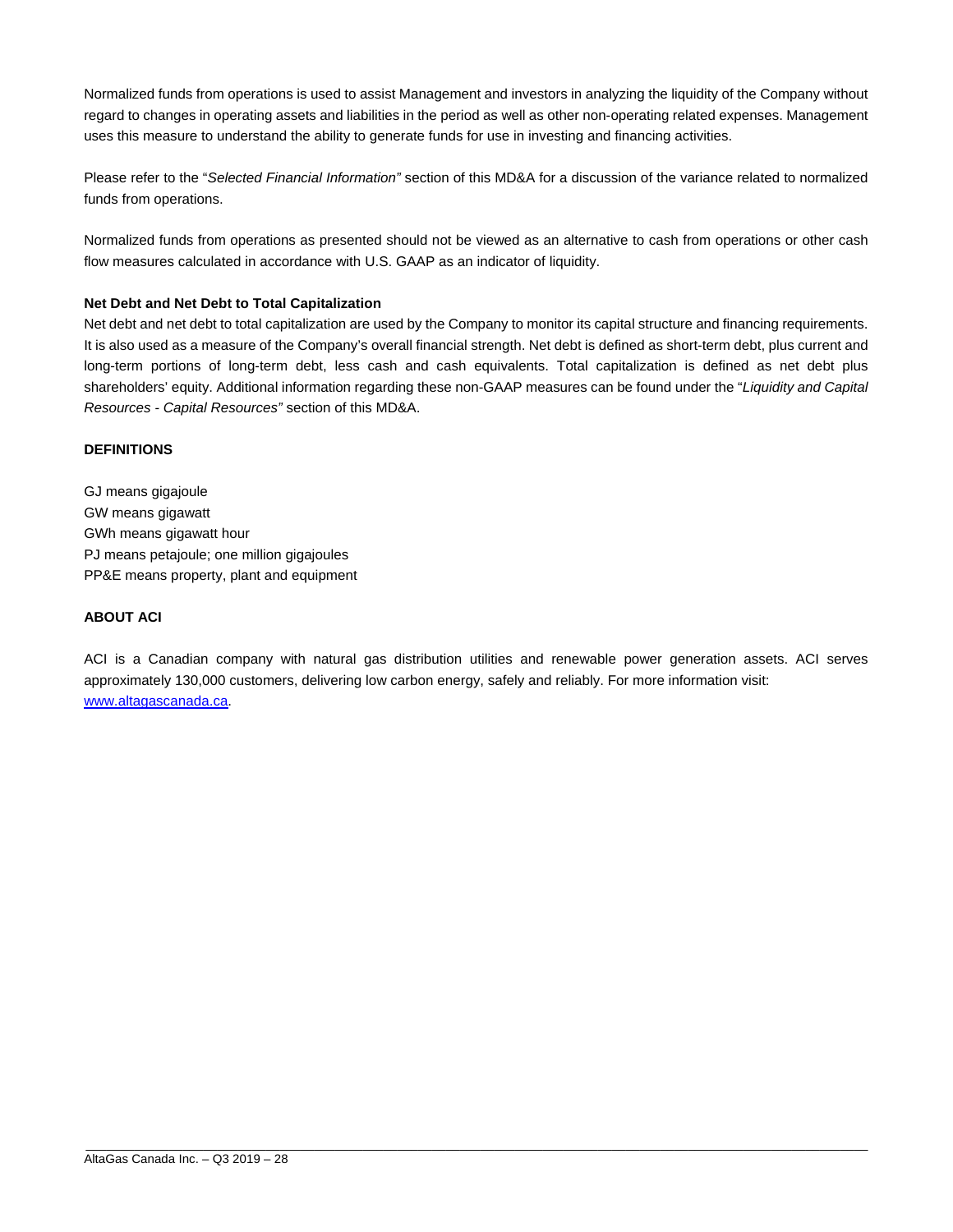## Condensed Consolidated Balance Sheets *(unaudited)*

|                                                                           | September 30, December 31, |         |    |         |  |
|---------------------------------------------------------------------------|----------------------------|---------|----|---------|--|
| As at $(\$$ millions)                                                     |                            | 2019    |    | 2018    |  |
| <b>ASSETS</b>                                                             |                            |         |    |         |  |
| <b>Current assets</b>                                                     |                            |         |    |         |  |
| Cash and cash equivalents                                                 | \$                         | 3.1     | \$ | 1.8     |  |
| Accounts receivable, net of allowances                                    |                            | 26.1    |    | 64.4    |  |
| Inventory                                                                 |                            | 1.5     |    | 1.4     |  |
| Regulatory assets                                                         |                            | 1.2     |    | 0.6     |  |
| Foreign exchange contracts asset (note 9)                                 |                            |         |    | 1.4     |  |
| Prepaid expenses and other current assets                                 |                            | 4.0     |    | 5.1     |  |
|                                                                           |                            | 35.9    |    | 74.7    |  |
| Property, plant and equipment                                             |                            | 986.2   |    | 968.6   |  |
| Intangible assets                                                         |                            | 17.9    |    | 17.5    |  |
| Goodwill                                                                  |                            | 119.1   |    | 119.1   |  |
| <b>Regulatory assets</b>                                                  |                            | 209.3   |    | 215.8   |  |
| Other long-term assets (note 4)                                           |                            | 7.3     |    | 0.9     |  |
| Investments accounted for by the equity method                            |                            | 122.9   |    | 118.9   |  |
|                                                                           | \$                         | 1,498.6 | \$ | 1,515.5 |  |
| <b>LIABILITIES AND SHAREHOLDERS' EQUITY</b>                               |                            |         |    |         |  |
| <b>Current liabilities</b>                                                |                            |         |    |         |  |
| Accounts payable and accrued liabilities                                  | \$                         | 41.2    | \$ | 64.9    |  |
| Short-term debt (note 5)                                                  |                            | 4.7     |    | 5.8     |  |
| Current portion of long-term debt (note 6)                                |                            | 1.0     |    | 1.0     |  |
| Customer deposits                                                         |                            | 10.5    |    | 10.9    |  |
| Regulatory liabilities                                                    |                            | 5.7     |    | 8.9     |  |
| Foreign exchange contracts liability (note 9)                             |                            | 0.1     |    |         |  |
| Other current liabilities (note 4)                                        |                            | 1.6     |    |         |  |
|                                                                           |                            | 64.8    |    | 91.5    |  |
| Long-term debt (note 6)                                                   |                            | 647.0   |    | 638.8   |  |
| <b>Asset retirement obligations</b>                                       |                            | 1.9     |    | 1.8     |  |
| Deferred income taxes (note 8)                                            |                            | 116.1   |    | 122.6   |  |
| <b>Regulatory liabilities</b>                                             |                            | 22.4    |    | 22.1    |  |
| Lease liabilities (note 4)                                                |                            | 4.1     |    |         |  |
| Future employee obligations (note 12)                                     |                            | 29.4    |    | 30.1    |  |
|                                                                           | \$                         | 885.7   | \$ | 906.9   |  |
| <b>Shareholders' equity</b>                                               |                            |         |    |         |  |
| Common shares, no par value, unlimited shares authorized;                 |                            |         |    |         |  |
| September 30, 2019 - 30 million and December 31, 2018 - 30 million shares |                            | 321.0   |    | 321.0   |  |
| issued and outstanding (note 10)                                          |                            |         |    |         |  |
| Contributed surplus                                                       |                            | 100.4   |    | 100.0   |  |
| Retained earnings                                                         |                            | 191.9   |    | 188.0   |  |
| Accumulated other comprehensive loss                                      |                            | (0.4)   |    | (0.4)   |  |
|                                                                           |                            | 612.9   |    | 608.6   |  |
|                                                                           | \$                         | 1,498.6 | \$ | 1,515.5 |  |
|                                                                           |                            |         |    |         |  |

\_\_\_\_\_\_\_\_\_\_\_\_\_\_\_\_\_\_\_\_\_\_\_\_\_\_\_\_\_\_\_\_\_\_\_\_\_\_\_\_\_\_\_\_\_\_\_\_\_\_\_\_\_\_\_\_\_\_\_\_\_\_\_\_\_\_\_\_\_\_\_\_\_\_\_\_\_\_\_\_\_\_\_\_\_\_\_\_\_\_\_\_\_\_\_\_\_\_\_\_\_\_\_\_\_\_\_\_\_\_\_\_\_

Commitments and contingencies *(note 13)*  Subsequent events *(note 18)*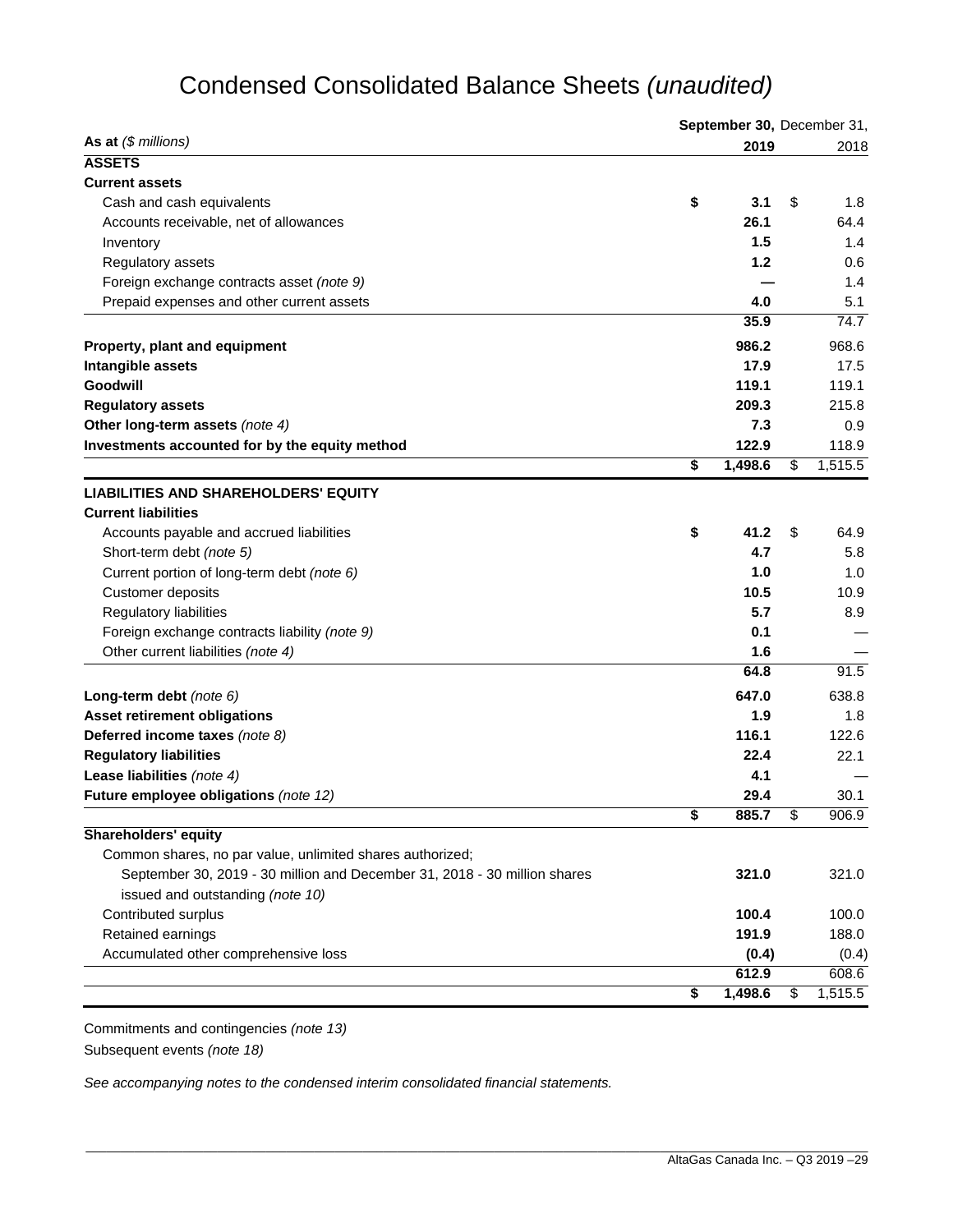## Condensed Consolidated Statements of Income *(unaudited)*

|                                                               | Three months ended     |    | Nine months ended |    |        |              |        |
|---------------------------------------------------------------|------------------------|----|-------------------|----|--------|--------------|--------|
|                                                               |                        |    | September 30      |    |        | September 30 |        |
| (\$ millions except per share amounts)                        | 2019                   |    | 2018              |    | 2019   |              | 2018   |
| REVENUE (note 7)                                              | \$<br>45.2             | \$ | 44.1              | \$ | 225.1  | \$           | 213.8  |
| <b>EXPENSES</b>                                               |                        |    |                   |    |        |              |        |
| Cost of sales, exclusive of items shown separately            | 9.9                    |    | 9.8               |    | 87.6   |              | 78.9   |
| Operating and administrative                                  | 23.2                   |    | 21.7              |    | 72.1   |              | 68.8   |
| Accretion                                                     |                        |    |                   |    | 0.1    |              | 0.1    |
| Depreciation and amortization                                 | 7.4                    |    | 7.6               |    | 22.1   |              | 22.0   |
|                                                               | 40.5                   |    | 39.1              |    | 181.9  |              | 169.8  |
| Income from equity investments                                | 4.7                    |    | 3.3               |    | 5.3    |              | 4.1    |
| Unrealized gain (loss) on foreign exchange contracts (note 9) | 0.4                    |    | (0.3)             |    | (1.5)  |              | 0.8    |
| <b>Other loss</b>                                             |                        |    |                   |    | (0.1)  |              |        |
| Foreign exchange gain (loss)                                  | 0.1                    |    |                   |    | 0.1    |              | (0.1)  |
| <b>Operating income</b>                                       | 9.9                    |    | 8.0               |    | 47.0   |              | 48.8   |
| <b>Interest expense</b>                                       |                        |    |                   |    |        |              |        |
| Short-term debt                                               | (0.2)                  |    | (0.2)             |    | (0.3)  |              | (0.3)  |
| Long-term debt                                                | (6.7)                  |    | (7.0)             |    | (19.7) |              | (20.6) |
| Income before income taxes                                    | 3.0                    |    | 0.8               |    | 27.0   |              | 27.9   |
| Income tax expense (recovery) (note $8$ )                     |                        |    |                   |    |        |              |        |
| Current                                                       | 0.6                    |    | 0.9               |    | 0.9    |              | 3.4    |
| Deferred                                                      | (0.4)                  |    | (0.6)             |    | 0.1    |              | 0.1    |
| Net income after taxes                                        | \$<br>2.8 <sup>°</sup> |    | 0.5               | \$ | 26.0   | -\$          | 24.4   |
| Net income per common share (note 11)                         |                        |    |                   |    |        |              |        |
| Basic                                                         | \$<br>0.09             | \$ | 0.02              | \$ | 0.87   | -\$          | 0.81   |
| <b>Diluted</b>                                                | \$<br>0.09             | \$ | 0.02              | \$ | 0.86   | - \$         | 0.81   |

*See accompanying notes to the condensed interim consolidated financial statements.* 

## Condensed Consolidated Statements of Comprehensive Income *(unaudited)*

|                                          | Three months ended | Nine months ended<br>September 30 |  |        |      |
|------------------------------------------|--------------------|-----------------------------------|--|--------|------|
| (\$ millions)                            | September 30       |                                   |  |        |      |
|                                          | 2019               | 2018                              |  | 2019   | 2018 |
| Net income after taxes                   | 2.8                | $0.5^{\circ}$                     |  | 26.0 S | 24.4 |
| Other comprehensive income, net of taxes |                    |                                   |  |        |      |
| Comprehensive income, net of taxes       | 2.8                | $0.5^{\circ}$                     |  | 26.0 S | 24.4 |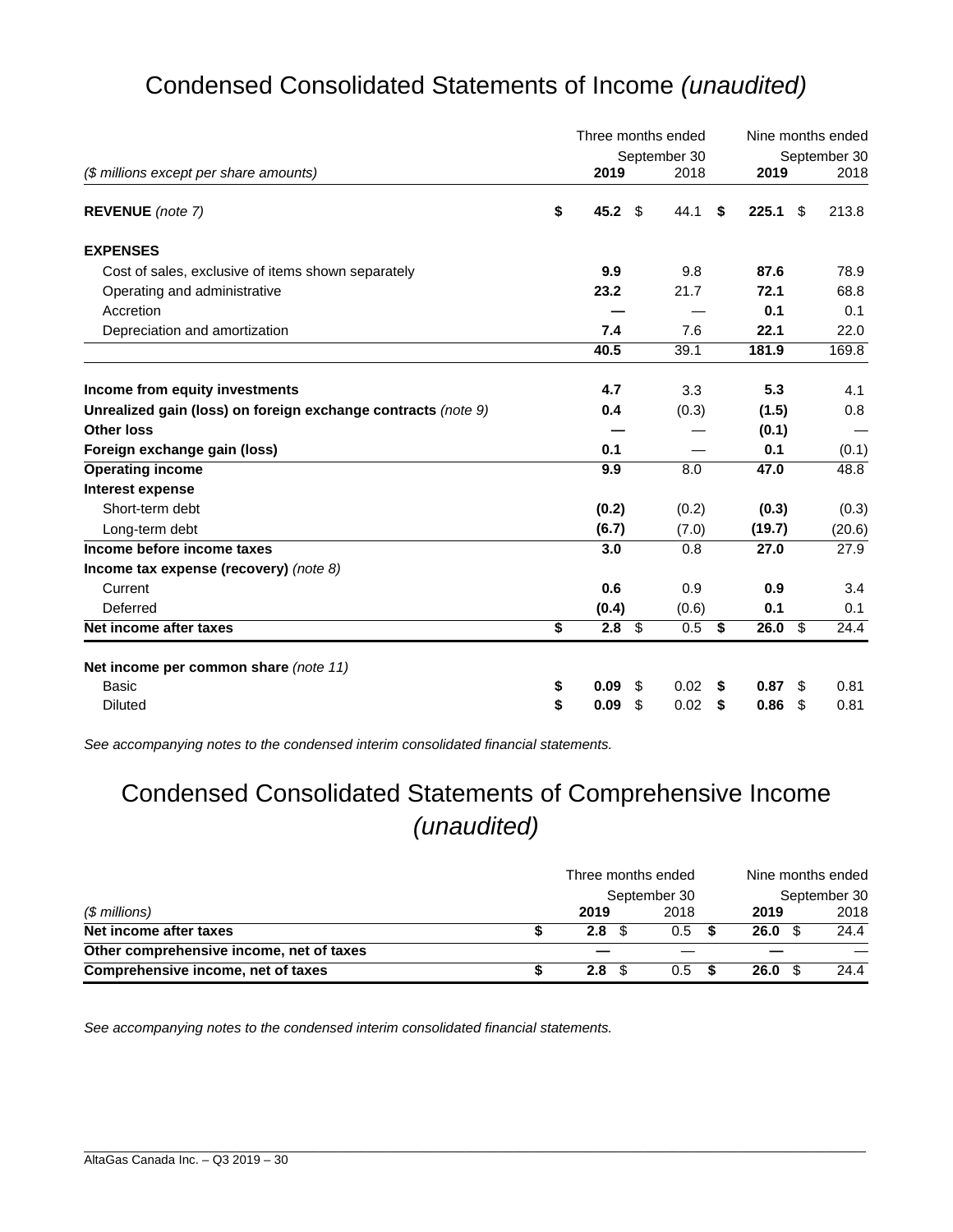## Condensed Consolidated Statements of Changes in Equity *(unaudited)*

|                                                                             |                  | Three months ended | Nine months ended |            |      |        |  |
|-----------------------------------------------------------------------------|------------------|--------------------|-------------------|------------|------|--------|--|
|                                                                             |                  | September 30       | September 30      |            |      |        |  |
| (\$ millions)                                                               | 2019             | 2018               |                   | 2019       |      | 2018   |  |
| Common shares (note 10)                                                     |                  |                    |                   |            |      |        |  |
| Balance, beginning of period                                                | \$<br>321.0      | \$                 | \$                | 321.0      | - \$ |        |  |
| Balance, end of period                                                      | \$<br>321.0      | \$                 | \$                | 321.0      | \$   |        |  |
| Net parental investment (notes 1 and 14)                                    |                  |                    |                   |            |      |        |  |
| Balance, beginning of period                                                | \$               | \$<br>809.8 \$     |                   |            | \$   | 804.7  |  |
| Net income after taxes                                                      |                  | 0.5                |                   |            |      | 24.4   |  |
| Contributions from (distributions to) AltaGas Ltd. prior to the Acquisition |                  | 1.1                |                   |            |      | (17.7) |  |
| Balance, end of period                                                      | \$               | \$<br>811.4 \$     |                   | $-$ \$     |      | 811.4  |  |
| <b>Contributed surplus</b>                                                  |                  |                    |                   |            |      |        |  |
| Balance, beginning of period                                                | \$<br>100.2      | \$                 | \$                | 100.0      | - \$ |        |  |
| Share option expense                                                        | 0.2              |                    |                   | 0.4        |      |        |  |
| Balance, end of period                                                      | \$<br>100.4      | \$                 | - \$              | $100.4$ \$ |      |        |  |
| <b>Retained earnings</b>                                                    |                  |                    |                   |            |      |        |  |
| Balance, beginning of period                                                | \$<br>196.9      | \$                 | \$                | 188.0      | - \$ |        |  |
| Net income after taxes                                                      | 2.8              |                    |                   | 26.0       |      |        |  |
| Common share dividends                                                      | (7.8)            |                    |                   | (22.1)     |      |        |  |
| Balance, end of period                                                      | \$<br>191.9      | \$                 | \$                | $191.9$ \$ |      |        |  |
| Accumulated other comprehensive loss                                        |                  |                    |                   |            |      |        |  |
| Balance, beginning of period                                                | \$<br>$(0.4)$ \$ | $(0.6)$ \$         |                   | $(0.4)$ \$ |      | (0.6)  |  |
| Other comprehensive income (loss)                                           |                  |                    |                   |            |      |        |  |
| Balance, end of period                                                      | \$<br>(0.4)      | \$<br>$(0.6)$ \$   |                   | $(0.4)$ \$ |      | (0.6)  |  |
| <b>Total shareholders' equity</b>                                           | \$<br>612.9      | \$<br>810.8        | \$                | 612.9      | \$   | 810.8  |  |

\_\_\_\_\_\_\_\_\_\_\_\_\_\_\_\_\_\_\_\_\_\_\_\_\_\_\_\_\_\_\_\_\_\_\_\_\_\_\_\_\_\_\_\_\_\_\_\_\_\_\_\_\_\_\_\_\_\_\_\_\_\_\_\_\_\_\_\_\_\_\_\_\_\_\_\_\_\_\_\_\_\_\_\_\_\_\_\_\_\_\_\_\_\_\_\_\_\_\_\_\_\_\_\_\_\_\_\_\_\_\_\_\_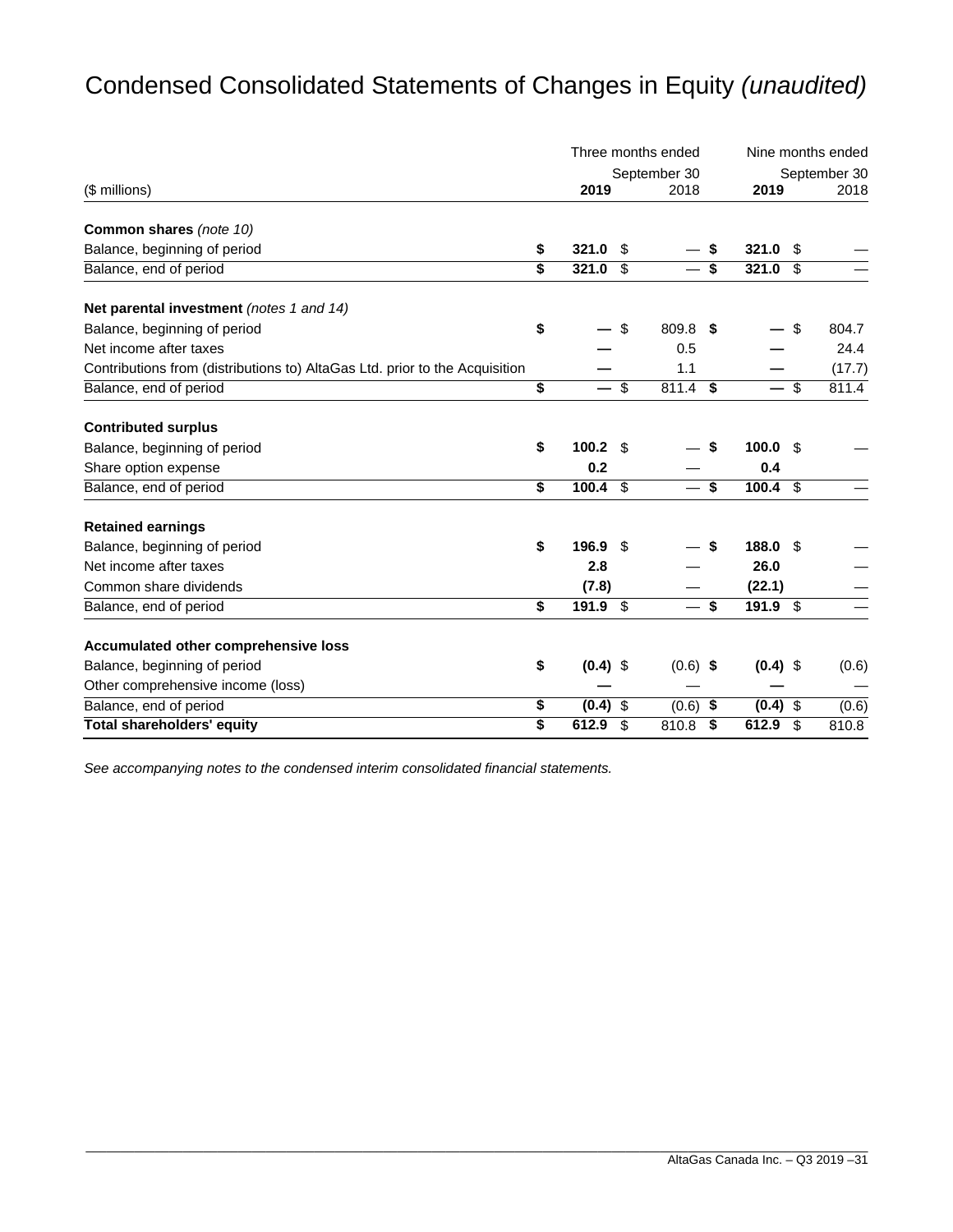## Condensed Consolidated Statements of Cash Flows *(unaudited)*

|                                                                             |                        |                          | Three months ended | Nine months ended |                                  |        |  |
|-----------------------------------------------------------------------------|------------------------|--------------------------|--------------------|-------------------|----------------------------------|--------|--|
|                                                                             |                        |                          | September 30       |                   | September 30                     |        |  |
| (\$ millions)                                                               | 2019                   |                          | 2018               |                   | 2019                             | 2018   |  |
| <b>Cash from operations</b>                                                 |                        |                          |                    |                   |                                  |        |  |
| Net income after taxes                                                      | \$<br>2.8 <sup>°</sup> |                          | 0.5                | \$                | 26.0%                            | 24.4   |  |
| Items not involving cash:                                                   |                        |                          |                    |                   |                                  |        |  |
| Depreciation and amortization expense                                       | 7.4                    |                          | 7.6                |                   | 22.1                             | 22.0   |  |
| Accretion expense                                                           |                        |                          |                    |                   | 0.1                              | 0.1    |  |
| Deferred income tax expense (recovery) (note 8)                             | (0.4)                  |                          | (0.6)              |                   | 0.1                              | 0.1    |  |
| Income from equity investments                                              | (4.7)                  |                          | (3.3)              |                   | (5.3)                            | (4.1)  |  |
| Unrealized loss (gain) on foreign exchange contracts (note 9)               | (0.4)                  |                          | 0.3                |                   | 1.5                              | (0.8)  |  |
| Other                                                                       | 0.7                    |                          | (0.2)              |                   | (0.6)                            | (1.0)  |  |
| Distributions from equity investment                                        | 1.3                    |                          | 0.3                |                   | 1.3                              | 20.6   |  |
| Changes in operating assets and liabilities (note 15)                       | 10.2                   |                          | (0.2)              |                   | 14.2                             | 2.2    |  |
|                                                                             | \$<br>16.9 \$          |                          | 4.4                | \$                | 59.4 \$                          | 63.5   |  |
| <b>Investing activities</b>                                                 |                        |                          |                    |                   |                                  |        |  |
| Acquisition of property, plant and equipment                                | (19.4)                 |                          | (19.6)             |                   | (39.1)                           | (38.1) |  |
| Acquisition of intangible assets                                            | (0.8)                  |                          | (2.0)              |                   | (2.9)                            | (2.1)  |  |
| Proceeds from disposition of assets, net of transaction costs               | 0.1                    |                          | 0.1                |                   | 0.1                              | 0.2    |  |
|                                                                             | \$<br>$(20.1)$ \$      |                          | (21.5)             | \$                | $(41.9)$ \$                      | (40.0) |  |
| <b>Financing activities</b>                                                 |                        |                          |                    |                   |                                  |        |  |
| Net issuance (repayment) of advances due to related parties                 |                        |                          | 11.4               |                   |                                  | (0.8)  |  |
| Net issuance (repayment) of short-term debt                                 | (2.5)                  |                          | 6.0                |                   | (1.1)                            | (3.0)  |  |
| Net issuance (repayment) of bankers' acceptances                            | 17.0                   |                          |                    |                   | (240.3)                          |        |  |
| Issuance of long-term debt, net of debt issuance costs                      |                        |                          |                    |                   | 248.1                            |        |  |
| Repayment of long-term debt                                                 | (0.5)                  |                          | (0.5)              |                   | (0.5)                            | (0.7)  |  |
| Payment of share issuance costs                                             |                        |                          |                    |                   | (0.3)                            |        |  |
| Contributions from (distributions to) AltaGas Ltd. prior to the Acquisition |                        |                          | 0.2                |                   |                                  | (19.1) |  |
| Common share dividends                                                      | (7.8)                  |                          |                    |                   | (22.1)                           |        |  |
|                                                                             | \$<br>6.2 $$$          |                          | 17.1               | \$                | $(16.2)$ \$                      | (23.5) |  |
| Change in cash and cash equivalents                                         | 3.0                    |                          |                    |                   | 1.3                              |        |  |
| Cash and cash equivalents, beginning of period                              | 0.1                    |                          |                    |                   | 1.8                              |        |  |
| Cash and cash equivalents, end of period                                    | \$<br>3.1              | $\overline{\mathcal{S}}$ |                    | \$                | 3.1<br>$\boldsymbol{\mathsf{S}}$ |        |  |

\_\_\_\_\_\_\_\_\_\_\_\_\_\_\_\_\_\_\_\_\_\_\_\_\_\_\_\_\_\_\_\_\_\_\_\_\_\_\_\_\_\_\_\_\_\_\_\_\_\_\_\_\_\_\_\_\_\_\_\_\_\_\_\_\_\_\_\_\_\_\_\_\_\_\_\_\_\_\_\_\_\_\_\_\_\_\_\_\_\_\_\_\_\_\_\_\_\_\_\_\_\_\_\_\_\_\_\_\_\_\_\_\_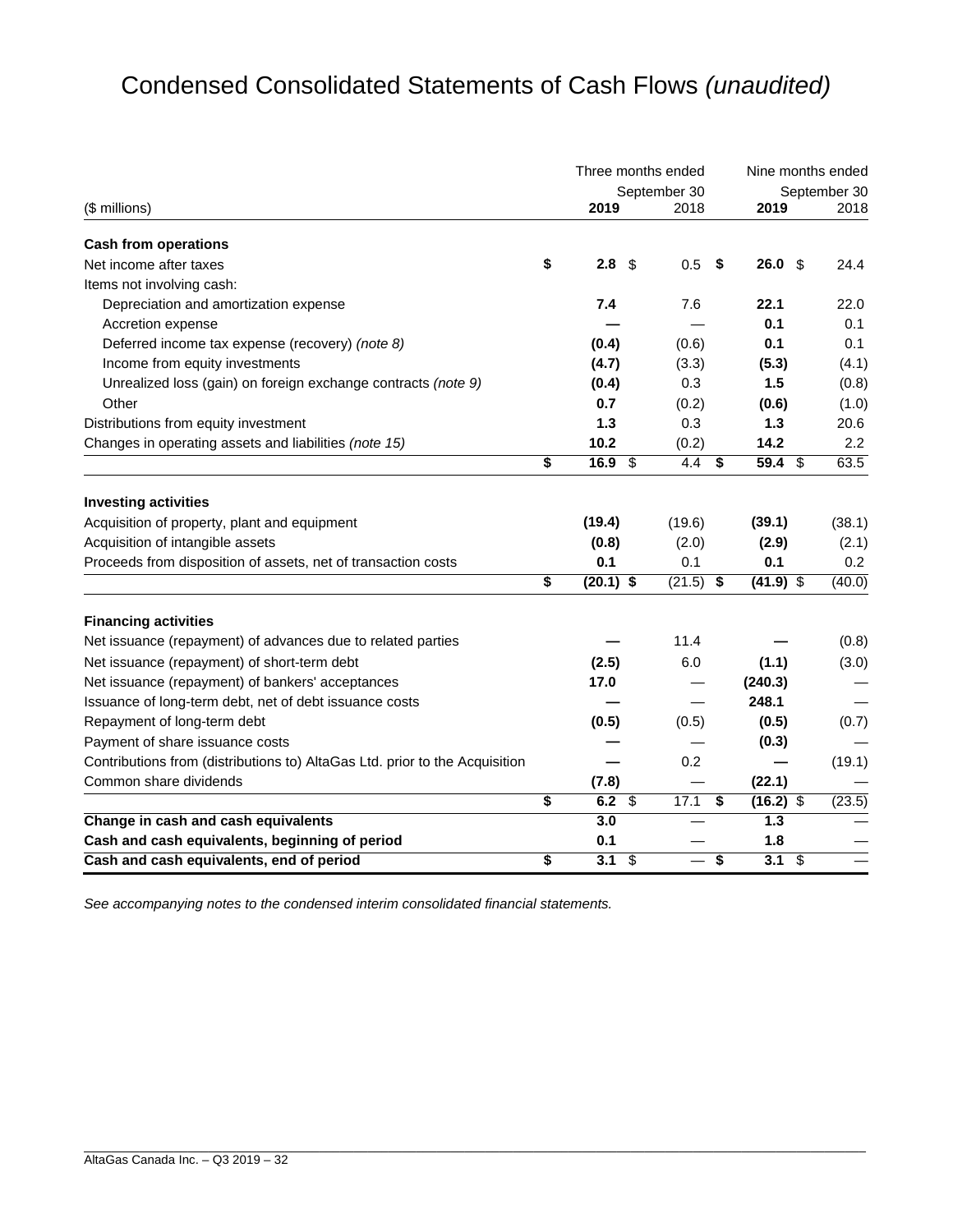## Notes to the Condensed Interim Consolidated Financial Statements *(unaudited)*

*(Tabular amounts and amounts in footnotes to tables are in millions of Canadian dollars, unless otherwise indicated.)* 

#### **1. OVERVIEW OF THE COMPANY**

AltaGas Canada Inc. (the "Company") was incorporated under the *Canada Business Corporations Act* on October 27, 2011 as AltaGas Utility Holdings (Pacific) Inc., a wholly owned subsidiary of AltaGas Ltd. ("AltaGas"). On September 5, 2018, the Company amended its articles to, among other things, facilitate it becoming a public company, change its name to AltaGas Canada Inc., amend its authorized capital and consolidate its outstanding common shares on the basis of one postconsolidation common share for every 28 pre-consolidation common shares. The Company owned rate-regulated natural gas distribution and transmission utility assets in British Columbia through its subsidiaries, Pacific Northern Gas Ltd. ("PNG") and Pacific Northern Gas (N.E.) Ltd. ("PNG(N.E.)"). On October 18, 2018, the Company acquired the following assets from AltaGas (the "Acquisition"): rate-regulated natural gas distribution utility assets in Alberta and Nova Scotia owned by AltaGas Utility Group ("AUGI") via its operating subsidiaries, AltaGas Utilities Inc. ("AUI") and Heritage Gas Limited ("HGL"); minority interests in entities (Inuvik Gas and Ikhil Joint Venture) providing natural gas to the Town of Inuvik, Northwest Territories; a fully contracted 102 MW Bear Mountain Wind Park located near Dawson Creek, British Columbia (the "Bear Mountain Wind Park") owned by Bear Mountain Wind Limited Partnership ("BMWLP") and Bear Mountain Wind Power Corporation ("BMWPC"); and an approximate 10 percent indirect equity interest in the capital of Northwest Hydro Limited Partnership ("Coast LP") and Northwest Hydro GP Inc. ("Coast GP") which indirectly own three fully contracted 303 MW run of river hydroelectric power generation assets in northwest British Columbia (the "Northwest Hydro Facilities") by way of the CMH Group. On October 25, 2018, the Company completed an initial public offering of its common shares (the "IPO"). Please refer to Note 1 of the 2018 annual audited consolidated financial statements for further information regarding the Acquisition and the IPO. The Company is a reporting issuer listed on the Toronto Stock Exchange. Please refer to Note 18 for important subsequent event information.

#### **2. BASIS OF PRESENTATION**

#### **Basis of Preparation**

These consolidated financial statements have been prepared by management in accordance with United States Generally Accepted Accounting Principles ("U.S. GAAP").

Pursuant to National Instrument 52-107, "Acceptable Accounting Principles and Auditing Standards" ("NI 52-107"), U.S. GAAP reporting is permitted by Canadian securities laws for companies subject to reporting obligations under U.S. securities laws. However, given that the Company is not subject to such reporting obligations and could not therefore rely on the provisions of NI 52-107 to that effect, the Company sought and obtained exemptive relief from the securities regulators in Alberta and Ontario to permit it to prepare its financial statements in accordance with U.S. GAAP. The exemption will terminate on or after the earlier of January 1, 2024, the date upon which the Company ceases to have activities subject to rate regulation, or the effective date prescribed for the mandatory application of a standard within International Financial Reporting Standards specific to entities with activities subject to rate regulation.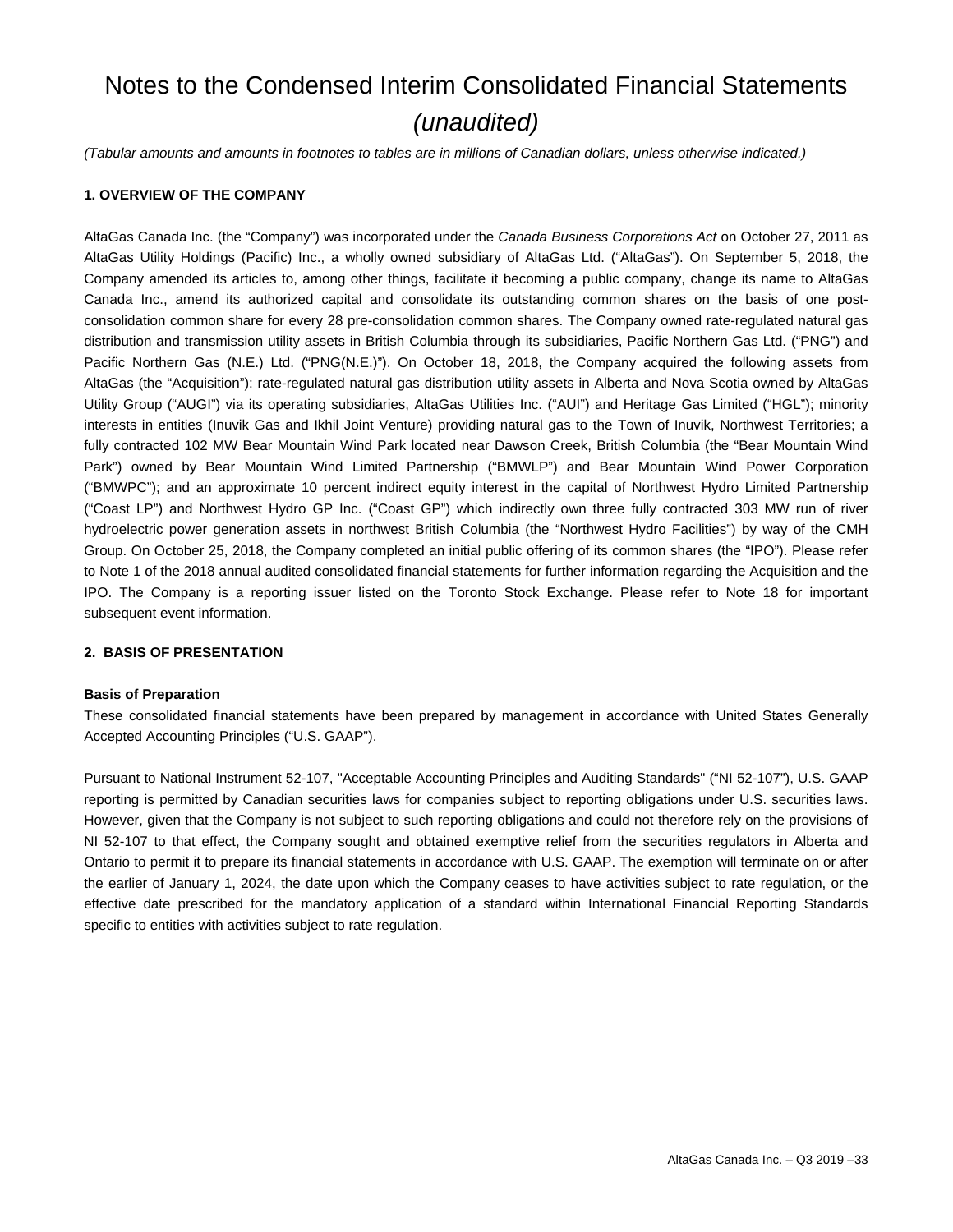As all of the businesses acquired from AltaGas were transferred in contemplation of and immediately prior to the initial public offering, the acquisitions are considered a common control transaction with the condensed interim consolidated financial statements being prepared on a continuity of interest basis. The financial information prior to October 18, 2018 included in these condensed interim consolidated financial statements has been derived from the accounting records of AltaGas using the historical results of operations and historical basis of the assets and liabilities acquired from AltaGas as though the Company and the acquired businesses had been one consolidated entity for all periods presented.

Since the Company operated as part of AltaGas and was not a stand-alone entity prior to October 18, 2018, the historical financial information for the comparative periods included allocations of certain AltaGas revenue and expenses.

Transactions with AltaGas and its affiliates have been identified as related party transactions. It is possible that the terms of the transactions with AltaGas and its affiliates are not the same as those that would result from transactions among unrelated parties. In the opinion of the Company's management, all adjustments have been reflected that are necessary for a fair presentation in the condensed interim consolidated financial statements. Also, the Company's management believes that expenses related to shared assets and liabilities have been allocated by AltaGas to the Company on a reasonable basis and have been applied consistently for the comparative periods presented.

#### **Principles of Consolidation**

The condensed interim consolidated financial statements include the accounts of the Company and its direct and indirect subsidiaries, including, without limitation: AUGI, BMWLP, AltaGas Canadian Energy Holdings Ltd., PNG, AUI, and HGL. The condensed interim consolidated financial statements also include investments in Inuvik Gas Ltd. and Coast LP, which are accounted for by the equity method. Intercompany transactions and balances are eliminated. Investments in unconsolidated companies that the Company has significant influence over, but not control, are accounted for using the equity method. In addition, the Company uses the equity method of accounting for investments in limited partnership interests in which it has more than a minor interest or influence over the partnership's operating and financial policies.

Certain comparative figures have been reclassified to conform to current period's presentation.

#### **3. SUMMARY OF SIGNIFICANT ACCOUNTING POLICIES**

#### **USE OF ESTIMATES AND MEASUREMENT UNCERTAINTY**

The preparation of consolidated financial statements in accordance with U.S. GAAP requires management to make estimates and assumptions that affect the reported amounts of assets and liabilities and the reported amounts of revenue and expenses during the period. Key areas where management has made complex or subjective judgments, when matters are inherently uncertain, include but are not limited to: revenue recognition, depreciation and amortization rates, determination of the classification, term and discount rate for leases, fair value of asset retirement obligations, fair value of property, plant and equipment and goodwill for impairment assessments, fair value of financial instruments, provisions for income taxes, assumptions used to measure employee future benefits, provisions for contingencies, and carrying value of regulatory assets and liabilities. Certain estimates are necessary for the regulatory environment in which the Company operates, which often require amounts to be recorded at estimated values until these amounts are finalized pursuant to regulatory decisions or other regulatory proceedings. By their nature, these estimates are subject to measurement uncertainty and may impact the consolidated financial statements of future periods.

#### **SIGNIFICANT ACCOUNTING POLICIES**

Except as noted below, these condensed interim consolidated financial statements have been prepared following the same accounting policies and methods as those used in preparing the Company's 2018 annual audited consolidated financial statements.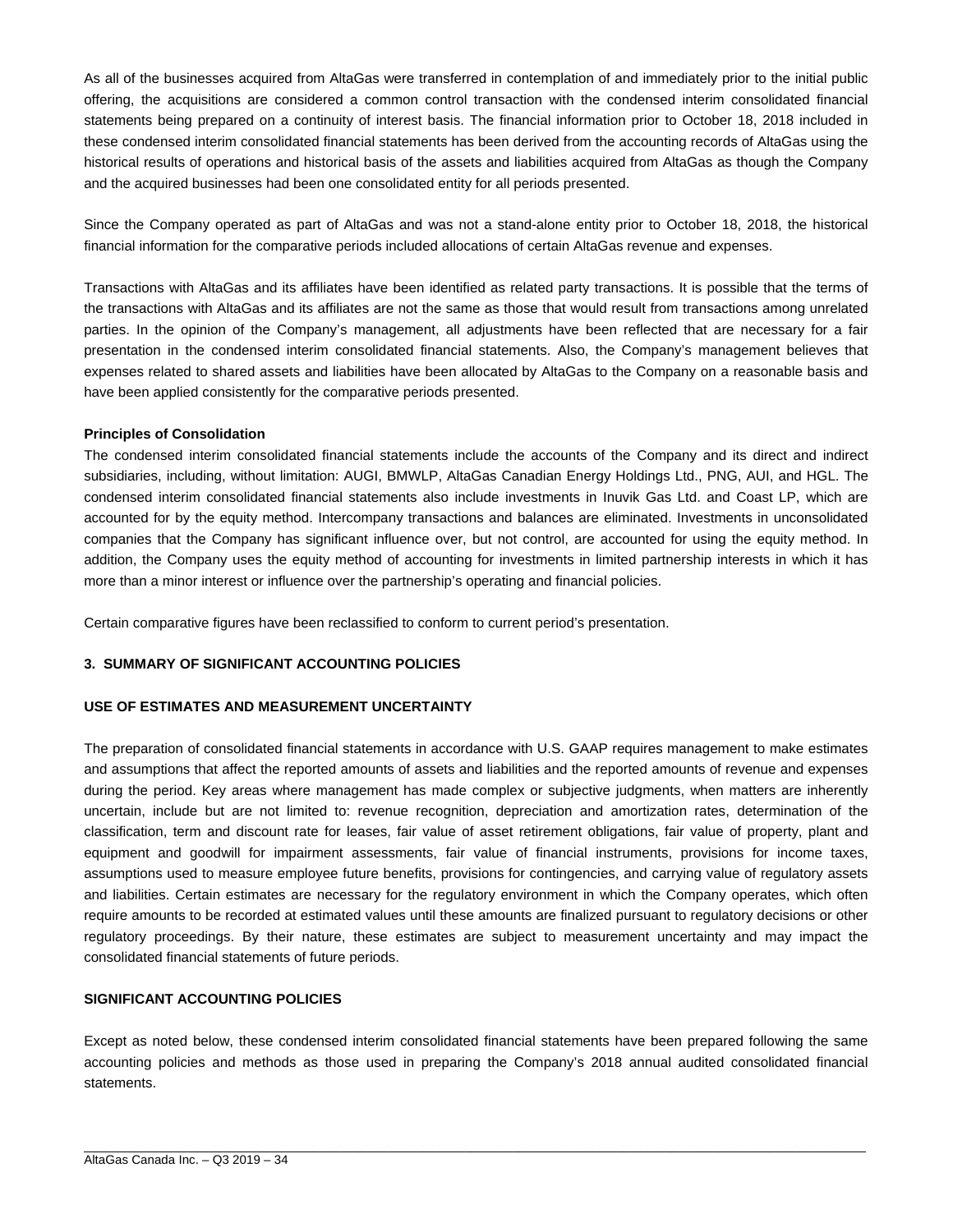#### **ADOPTION OF NEW ACCOUNTING STANDARDS**

Effective January 1, 2019, the Company adopted the following Financial Accounting Standards Board ("FASB") issued Accounting Standards Updates ("ASU"):

 ASU No. 2016-02 "Leases" and all related amendments (collectively "ASC 842"). ACI has applied ASC 842 using the modified retrospective approach as of the effective date of the new standard. Comparative information has not been restated and continues to be reported under the previous lease guidance ASC 840. The Company has applied the package of transition practical expedients which permitted the Company to not reassess (a) whether any expired or existing contracts contain leases, (b) lease classifications for any expired or existing leases, and (c) initial direct costs for any existing leases. In addition, the Company applied the transition practical expedient that permitted the Company to grandfather its accounting policy for land easements that existed as of, or expired, before January 1, 2019. On adoption of ASC 842, all operating leases were recognized on the balance sheet with an increase to other long-term assets of approximately \$5.3 million and an increase to lease liabilities of approximately \$4.2 million (net of the current portion which was recorded under other current liabilities of approximately \$1.1 million). The lease liabilities were measured using the present value of the remaining minimum lease payments for existing operating leases discounted using the Company's incremental borrowing rate as of January 1, 2019. The associated right-ofuse assets were measured at the amount equal to the lease liabilities on January 1, 2019, adjusted for any prepaid or accrued lease payments. The adoption of ASC 842 did not impact lessor accounting, the consolidated statement of income, or the consolidated statement of cash flow. Please also refer to note 4 for further details.

The following is the Company's significant accounting policy as a lessee upon the adoption of ASC 842:

An arrangement contains a lease when such arrangement conveys the right to control the use of an identified asset. Under ASC 842, ACI recognizes a right-of-use asset and a lease liability at the lease commencement date. The rightof-use asset is initially measured at cost, which consists of the amount of the initial measurement of the lease liability, any lease payments made to the lessor at or before the commencement date, less any lease incentives received and any initial direct costs incurred by the lessee. The lease liability is initially measured at the present value of the lease payments that are not yet paid at the commencement date, discounted using the interest rate implicit in the lease or if that cannot be readily determined, ACI's incremental borrowing rate. Lease payments include: fixed payments (including in substance fixed payments), variable lease payments that are based on an index or a rate, the exercise price of a purchase option if the lessee is reasonably certain to exercise that option, payments for penalties for terminating the lease if the lease term reflects the lessee exercising that option, and amounts probable of being payable by the lessee under residual value guarantees. The Company has elected the practical expedient to not separate lease and non-lease components for its office and equipment leases. Subsequent measurement of the rightof-use asset and lease liability depend on whether the lease is classified as an operating lease or financing lease. Lease payments for leases with a term of twelve months or less are expensed on a straight-line basis over the lease term;

- ASU No. 2018-07 "Compensation Stock Compensation: Improvements to Nonemployee Share-Based Payment Accounting". The amendments in this ASU expand the scope of Topic 718 to include share-based payment transactions for acquiring goods and services from nonemployees, with the objective of making the measurement consistent with employee share based payment awards. The adoption of this ASU did not have a material impact on the Company's consolidated financial statements; and
- ASU No. 2018-15 "Intangibles-Goodwill and Other Internal-Use Software: Customer's Accounting for Implementation Costs Incurred in a Cloud Computing Arrangement that is a Service Contract". The amendments in this ASU align the requirements for capitalizing implementation costs incurred in a hosting arrangement that is a service contract with the requirements for capitalizing implementation costs incurred to develop or obtain internal-use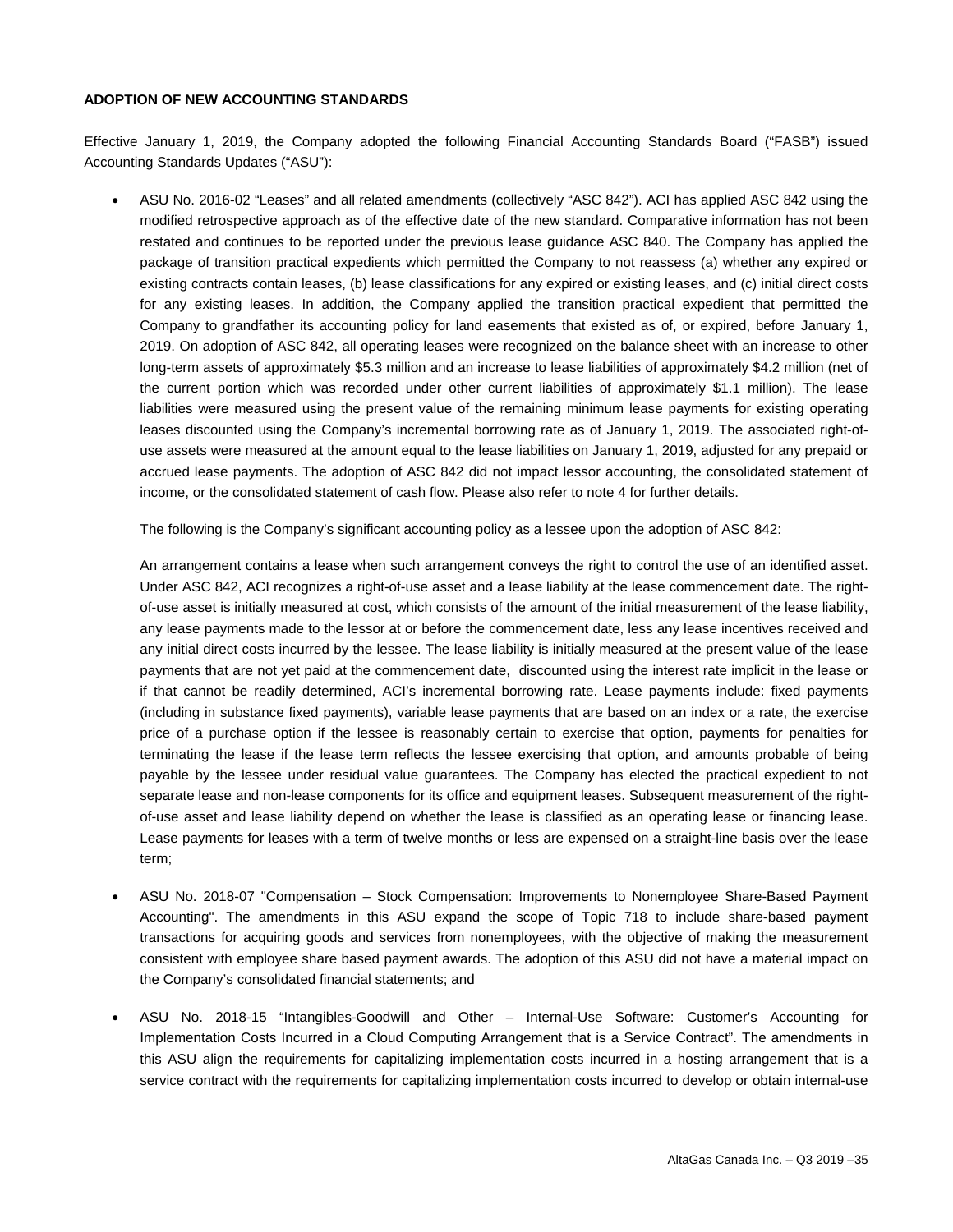software (and hosting arrangements that include an internal use software license). The amendments in this ASU are effective for fiscal years beginning after December 15, 2019, and interim periods within those fiscal years, however, the Company has chosen to early adopt this ASU. The adoption of this ASU did not have a material impact on the Company's consolidated financial statements.

#### **FUTURE CHANGES IN ACCOUNTING PRINCIPLES**

In June 2016, FASB issued ASU No. 2016-13 "Financial Instruments – Credit Losses: Measurement of Credit Losses on Financial Instruments". The amendments in this ASU replace the current "incurred loss" impairment methodology with an "expected loss" model for financial assets measured at amortized cost. The amendments in this ASU are effective for fiscal years beginning after December 15, 2020, and interim periods within those fiscal years. Early adoption is permitted. In November 2018, FASB issued ASU No. 2018-19 "Codification Improvements to Topic 326 – Financial Instruments: Credit Losses". The amendments in the ASU clarify that operating lease receivable are not in the scope of ASC 326-20 and should be accounted for under ASC 842. In April 2019, FASB issued ASU No. 2019-04 "Topic 326 – Financial Instruments – Credit Losses". The amendments in this ASU provide guidance on the measurement of the allowance of credit losses on accrued interest receivables, transfers between classification or categories for loan and debt securities, and recoveries. In May 2019, FASB issued ASU No. 2019-05 for "Topic 326 – Financial Instruments – Credit Losses". The amendments in this ASU provide transition relief to entities by allowing the option to elect the fair value option for certain financial assets that are in the scope of ASC 326. The effective date for the amendments in these ASUs is the same as the effective date in ASU No. 2016-13. The Company is currently completing its assessment of the impact of these ASUs on its consolidated financial statements.

In August 2018, FASB issued ASU No. 2018-13 "Fair Value Measurement – Disclosure Framework: Changes to the Disclosure Requirements for Fair Value Measurement". The amendments in this ASU modify the disclosure requirements on fair value measurements. The amendments in this update are effective for fiscal years beginning after December 15, 2019, and interim periods within those fiscal years. Early adoption is permitted. The adoption of this ASU is not expected to have a material impact on the Company's consolidated financial statements.

In August 2018, FASB issued ASU No. 2018-14 "Compensation – Retirement Benefits-Defined Benefit Plans – General: Disclosure Framework – Changes to the Disclosure Requirements for the Defined Benefit Plans". The amendments in this ASU modify the disclosure requirements on defined benefit pension and other postretirement plans. The amendments in this ASU are effective for fiscal years beginning after December 15, 2020, and interim periods within those fiscal years. Early adoption is permitted. The adoption of this ASU is not expected to have a material impact on the Company's consolidated financial statements.

In October 2018, FASB issued ASU 2018-17 "Consolidation – Targeted Improvements to Related Party Guidance for Variable Interest Entities ("VIE")". The amendments in this ASU provide that indirect interest held through related parties under common control will be considered on a proportional basis when determining whether fees paid to decision makers and service providers are variable interests. Under the new guidance, fewer decision-making fees will be considered variable interests in a VIE because the other interests held will be less significant using the proportionate method rather than when considered in their entirety. The amendments in this ASU are effective for fiscal years beginning after December 15, 2019, and interim periods within those fiscal years. All entities are required to apply the amendments in this ASU retrospectively with a cumulative-effect adjustment to retained earnings at the beginning of the earliest period presented. Early adoption is permitted. The adoption of this ASU is not expected to have a material impact on the Company's consolidated financial statements.

In November 2018, FASB issued ASU 2018-18 "Collaborative Arrangements – Clarifying the Interaction between Topic 808 and Topic 606". The amendments in this ASU clarifies that certain transactions between collaborative partners should be accounted for as revenue under ASC 606 when the collaborative partner is a customer, provides guidance specifying that a distinct good or service is the unit of account for evaluating whether a transaction is with a customer, and precludes a company from presenting transactions with a collaborative partner that are not in the scope of ASC 606 together with revenue from contracts with customers. The amendments in this ASU are effective for fiscal years beginning after December 15, 2019,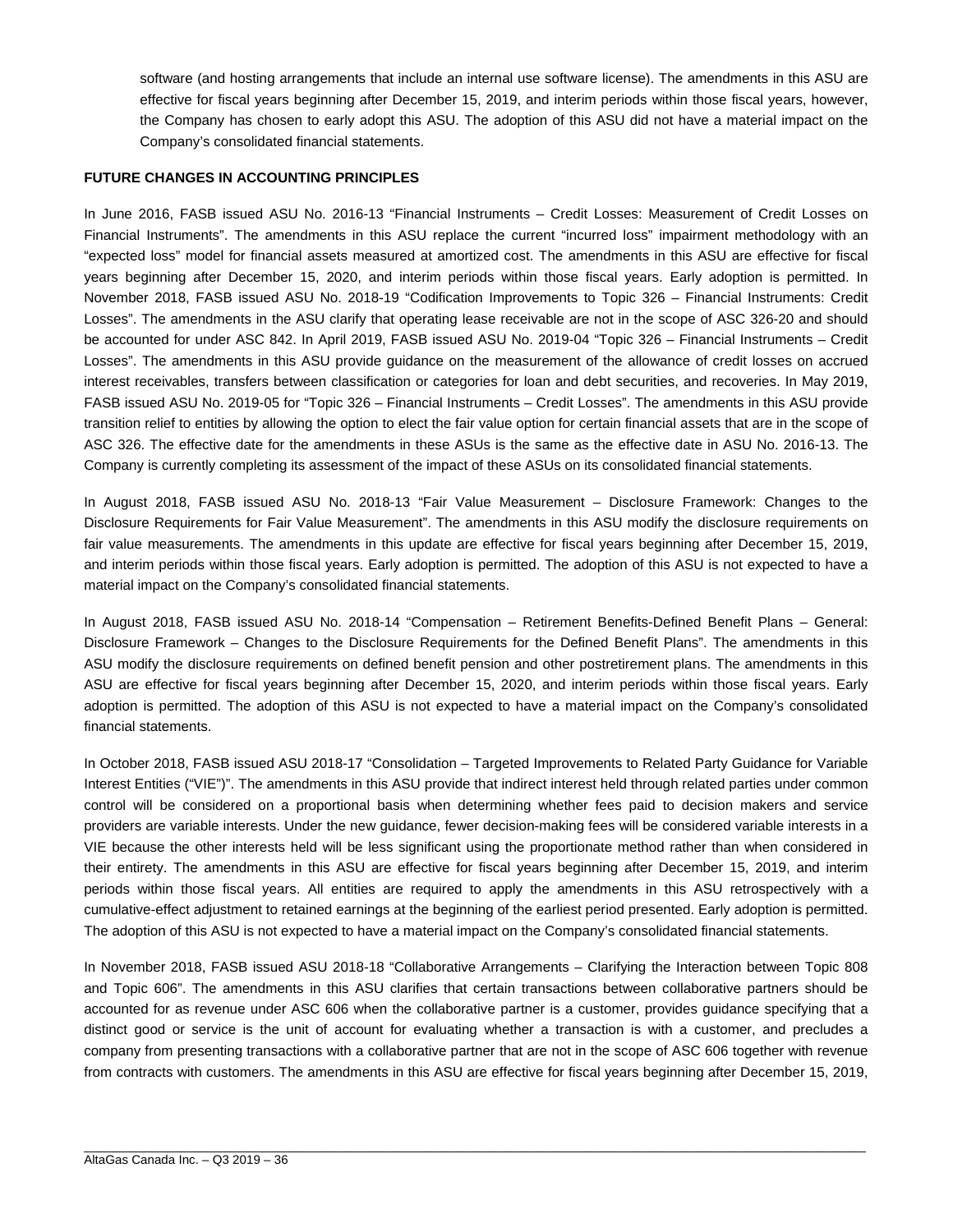and interim periods within those fiscal years. Early adoption is permitted. The adoption of this ASU is not expected to have a material impact on the Company's consolidated financial statements.

In April 2019, FASB issued ASU No. 2019-04 "Topic 815 – Derivatives and Hedges and Topic 825 – Financial Instruments." The amendments in this ASU clarify aspects of ASU 2017-12 regarding partial-term fair value hedges and fair value basis adjustments. In addition, this ASU, amends ASU 2016-01 to clarify that the measurement alternative in ASC 321-10 for equity securities without readily determinable fair value represents a nonrecurring fair value measurement under ASC 820. The amendments to ASU 2017-12 and ASU 2016-01 are effective for fiscal years beginning after December 15, 2019 and interim periods within those fiscal years. The adoption of this ASU is not expected to have a material impact on the Company's consolidated financial statements.

#### **4. LEASES**

The Company's leases include: land, buildings, and office and field equipment, all of which are classified as operating leases. The weighted average remaining lease term for these leases was 26.3 years as at September 30, 2019.

The Company's lease liabilities recognized on the balance sheet were discounted using a weighted average discount rate of 4.1% as at September 30, 2019 (January 1, 2019 – 4.1%).

|                                          | September 30, | January 1, |    |      |
|------------------------------------------|---------------|------------|----|------|
| As at                                    |               | 2019       |    | 2019 |
| Total right of use assets <sup>(a)</sup> |               | 5.2        | J  | 5.3  |
| Current <sup>(b)</sup>                   |               | 1.1        | \$ | 1.1  |
| Long-term                                |               | 4.1        |    | 4.2  |
| Total lease liabilities                  |               | 5.2        |    | 5.3  |

*(a) Included under the line item "Other long-term assets" on the condensed interim consolidated balance sheet.* 

*(b) Included under the line item "Other current liabilities" on the condensed interim consolidated balance sheet.* 

Maturity analysis of lease liabilities during the next five years and thereafter is as follows:

| As at September 30, 2019 |       |
|--------------------------|-------|
| Remainder of 2019        | 0.4   |
| 2020                     | 1.1   |
| 2021                     | 1.0   |
| 2022                     | 0.4   |
| 2023                     | 0.2   |
| Thereafter               | 6.2   |
| Total lease payments     | 9.3   |
| Less: imputed interest   | (4.1) |
| Total lease liabilities  | 5.2   |
|                          |       |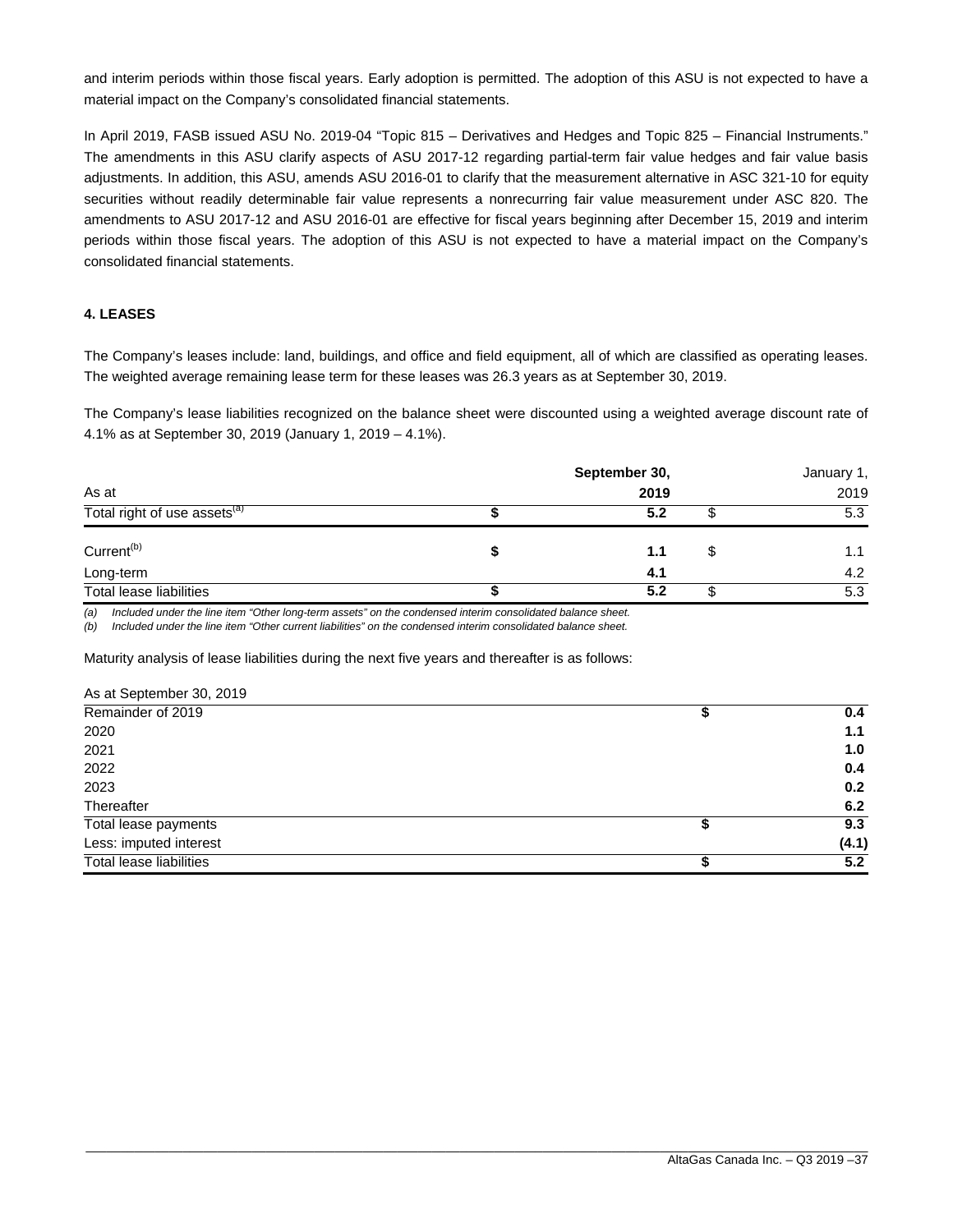The following table summarizes the lease expense recognized in the condensed interim consolidated statement of income:

|                                                                                | Three months ended | Nine months ended |
|--------------------------------------------------------------------------------|--------------------|-------------------|
|                                                                                | September 30       | September 30      |
|                                                                                | 2019               | 2019              |
| Operating leases                                                               | 0.3                | 1.0               |
| Short-term leases                                                              |                    | 0.1               |
| Variable lease payments not included in the determination of lease liabilities | 0.1                | 0.3               |
| Total lease expense <sup>(a)(b)</sup>                                          | 0.4                | 1.4               |

*(a) Included under the line item "Operating and administrative" on the condensed interim consolidated statement of income.* 

*(b) Cash payments arising from the Company's lease expense is recorded under "Cash Flows from Operations" on the condensed interim consolidated statement of cash flows*.

#### **5. SHORT-TERM DEBT**

As at September 30, 2019, the Company held a \$35.0 million (December 31, 2018 - \$35.0 million) revolving operating credit facility with a Canadian chartered bank. Borrowings under this facility are due on demand. Draws on this facility are by way of overdraft, Canadian prime rate loans, U.S. base-rate loans, letters of credit, bankers' acceptances and LIBOR loans. Letters of credit outstanding under this facility as at September 30, 2019 were \$3.8 million (December 31, 2018 - \$4.0 million).

 As at September 30, 2019, the Company held a \$25.0 million bank operating facility which is available for PNG's working capital purposes. The facility maturity date has been extended to May 4, 2021 pending approval from the British Columbia Utilities Commission. Draws on this facility are by way of prime-rate advances, bankers' acceptances or letters of credit at the bank's prime rate or for a fee. As at September 30, 2019, prime-rate advances under the operating facility were \$4.7 million (December 31, 2018 - \$5.8 million). Letters of credit outstanding under this facility as at September 30, 2019 were \$3.9 million (December 31, 2018 - \$3.7 million).

#### **6. LONG-TERM DEBT**

|                                                                  |               |    | September 30, |      | December 31, |
|------------------------------------------------------------------|---------------|----|---------------|------|--------------|
| As at                                                            | Maturity date |    |               |      | 2018         |
| <b>Credit facilities</b>                                         |               |    |               |      |              |
| \$200 million unsecured revolving credit facility <sup>(a)</sup> | 25-Oct-2022   | \$ | 43.0          | - \$ | 47.9         |
| \$25 million PNG committed credit facility <sup>(a)</sup>        | 4-May-2023    |    | 19.0          |      | 19.0         |
| Debenture notes                                                  |               |    |               |      |              |
| PNG 2025 series debenture - 9.30 percent <sup>(b)</sup>          | 18-Jul-2025   |    | 12.0          |      | 12.5         |
| PNG 2027 series debenture - 6.90 percent <sup>(b)</sup>          | 2-Dec-2027    |    | 13.5          |      | 13.5         |
| Unsecured term loan                                              | 25-Oct-2020   |    | 14.0          |      | 249.4        |
| Medium term notes                                                |               |    |               |      |              |
| \$300 million senior unsecured - 4.26 percent                    | 5-Dec-2028    |    | 300.0         |      | 300.0        |
| \$250 million senior unsecured - 3.15 percent                    | 6-Apr-2026    |    | 250.0         |      |              |
|                                                                  |               | \$ | 651.5         | \$   | 642.3        |
| Less debt issuance costs and discount                            |               |    | (3.5)         |      | (2.5)        |
|                                                                  |               | \$ | 648.0         | \$   | 639.8        |
| Less current portion                                             |               |    | (1.0)         |      | (1.0)        |
|                                                                  |               | \$ | 647.0         | \$   | 638.8        |

*(a) Borrowings on the credit facility can be by way of Canadian prime rate-based loans, U.S. base rate loans, bankers' acceptances and LIBOR loans.* 

*(b) Collateral for the Secured Debentures consists of a specific first mortgage on substantially all of PNG's property, plant and equipment (PP&E) and gas purchase and gas sales contracts, and a first floating charge on other property, assets and undertakings.*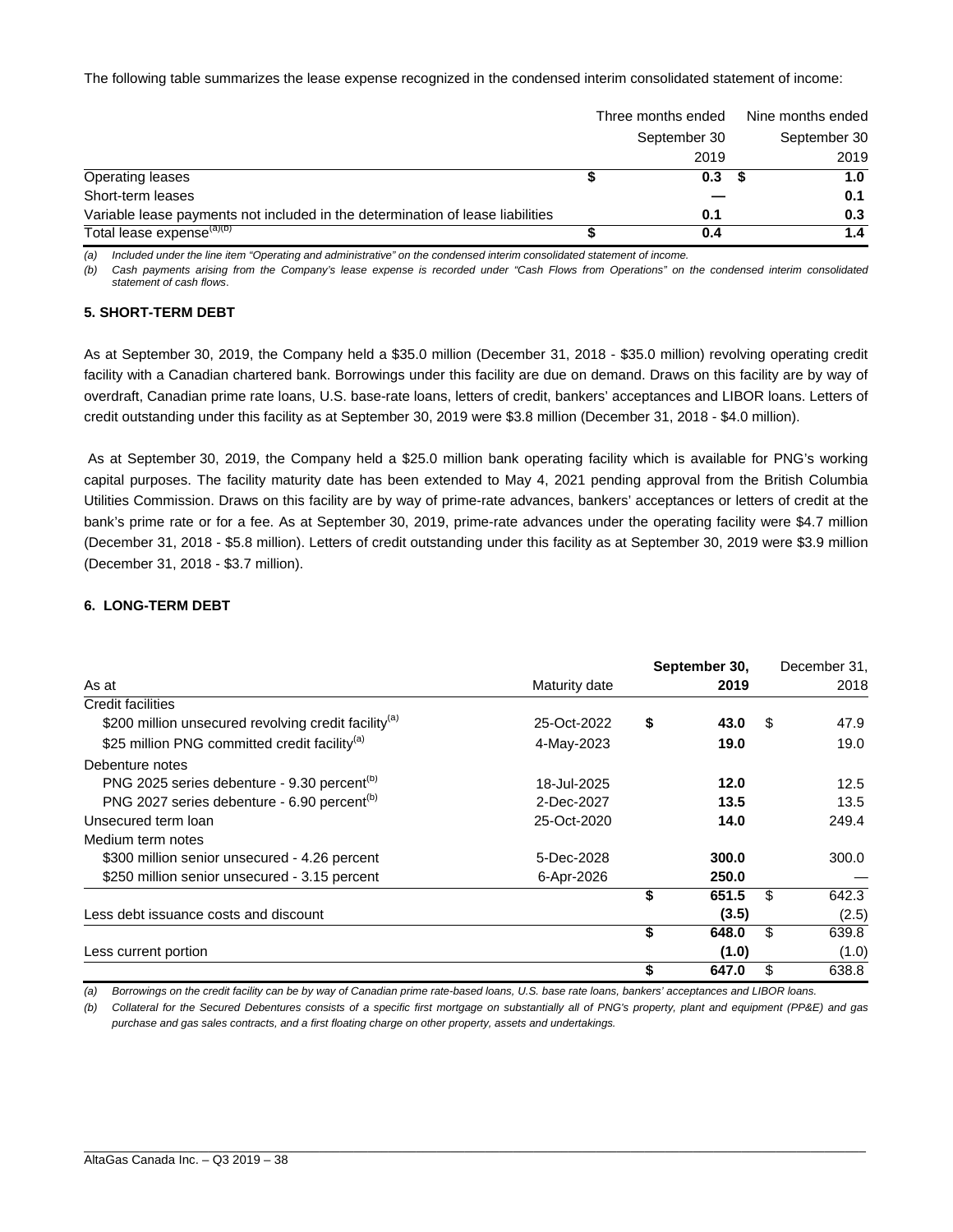#### **7. REVENUE**

The following table disaggregates revenue by major sources:

|                                                          |    |               |   |                  |    | Three months ended September 30, 2019 |       |
|----------------------------------------------------------|----|---------------|---|------------------|----|---------------------------------------|-------|
|                                                          |    | Renewable     |   |                  |    |                                       |       |
|                                                          |    | <b>Energy</b> |   | <b>Utilities</b> |    | Corporate                             | Total |
| Revenue from contracts with customers                    |    |               |   |                  |    |                                       |       |
| Gas sales and transportation services                    |    |               |   | 37.6             | S  |                                       | 37.6  |
| Other                                                    |    |               |   | 0.4              |    |                                       | 0.4   |
| Total revenue from contracts with customers              | S  |               |   | 38.0             | S  |                                       | 38.0  |
| Other sources of revenue                                 |    |               |   |                  |    |                                       |       |
| Revenue from alternative revenue programs <sup>(a)</sup> |    |               |   | 3.0              | S  |                                       | 3.0   |
| Leasing revenue <sup>(b)</sup>                           | \$ | 3.3           | S |                  |    |                                       | 3.3   |
| Other                                                    |    |               |   | 0.9              |    |                                       | 0.9   |
| Total revenue from other sources                         | \$ | 3.3           | S | 3.9              | \$ |                                       | 7.2   |
| <b>Total revenue</b>                                     | S  | 3.3           | S | 41.9             |    |                                       | 45.2  |

*(a) A large portion of revenue generated from the Utilities segment is subject to rate regulation and accordingly there are circumstances where the revenue*  recognized is mandated by the applicable regulators in accordance with ASC 980.

*(b) Relates to power sold to BC Hydro under the power purchase agreement for the Bear Mountain Wind Park, which is accounted for as an operating lease. The lease revenue earned are from variable lease payments which are recorded when actual electricity is generated and delivered.* 

|                                               |    |                                   |    |                  |     |           |    | Nine months ended September 30, 2019 |
|-----------------------------------------------|----|-----------------------------------|----|------------------|-----|-----------|----|--------------------------------------|
|                                               |    | <b>Renewable</b><br><b>Energy</b> |    | <b>Utilities</b> |     | Corporate |    | Total                                |
| Revenue from contracts with customers         |    |                                   |    |                  |     |           |    |                                      |
| Gas sales and transportation services         | \$ |                                   |    | 217.0            | S   |           | S  | 217.0                                |
| Other                                         |    |                                   |    | 1.0              |     |           |    | 1.0                                  |
| Total revenue from contracts with customers   | ፍ  |                                   |    | 218.0            | \$  |           | S  | 218.0                                |
| Other sources of revenue                      |    |                                   |    |                  |     |           |    |                                      |
| Revenue from alternative revenue programs (a) | \$ |                                   | S. | (5.0)            | - 5 |           | S. | (5.0)                                |
| Leasing revenue <sup>(b)</sup>                |    | 9.6                               |    |                  |     |           |    | 9.6                                  |
| Other                                         |    |                                   |    | 2.5              |     |           |    | 2.5                                  |
| Total revenue from other sources              | S  | 9.6                               | S  | (2.5)            | \$  |           | S  | 7.1                                  |
| <b>Total revenue</b>                          | S  | 9.6                               | S  | 215.5            | S   |           |    | 225.1                                |

*(a) A large portion of revenue generated from the Utilities segment is subject to rate regulation and accordingly there are circumstances where the revenue recognized is mandated by the applicable regulators in accordance with ASC 980.* 

*(b) Relates to power sold to BC Hydro under the power purchase agreement for the Bear Mountain Wind Park, which is accounted for as an operating lease. The lease revenue earned are from variable lease payments which are recorded when actual electricity is generated and delivered.*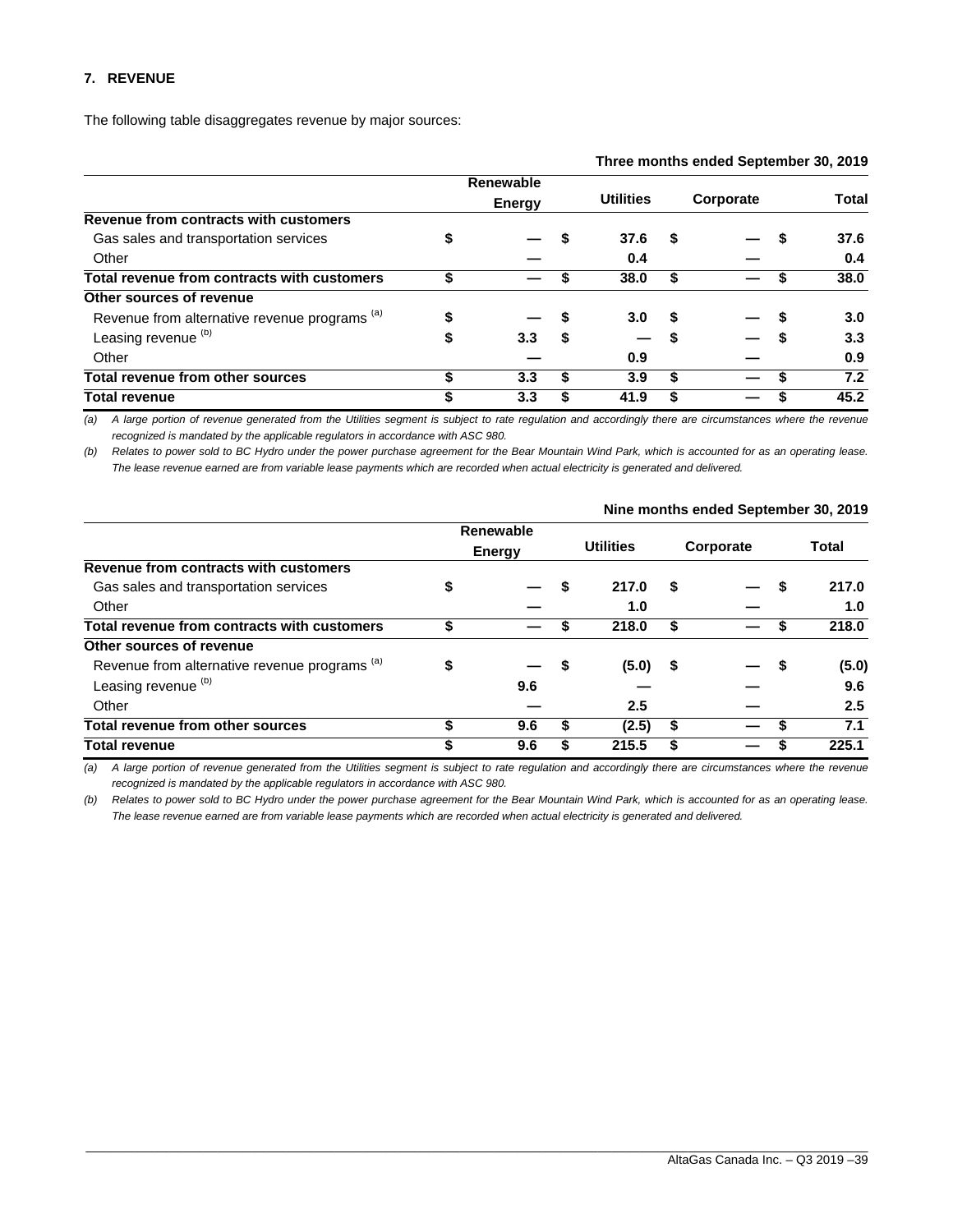|                                                          | Renewable |    |           |    |           |   |       |
|----------------------------------------------------------|-----------|----|-----------|----|-----------|---|-------|
|                                                          | Energy    |    | Utilities |    | Corporate |   | Total |
| Revenue from contracts with customers                    |           |    |           |    |           |   |       |
| Gas sales and transportation services                    | \$        |    | 38.6      | S  |           | S | 38.6  |
| Other                                                    |           |    | 0.1       |    |           |   | 0.1   |
| Total revenue from contracts with customers              | \$        |    | 38.7      | \$ |           | S | 38.7  |
| Other sources of revenue                                 |           |    |           |    |           |   |       |
| Revenue from alternative revenue programs <sup>(a)</sup> | \$        | S. | 0.7       | S  |           | S | 0.7   |
| Leasing revenue <sup>(b)</sup>                           | 2.9       |    |           |    |           |   | 2.9   |
| Other                                                    |           |    | 1.8       |    |           |   | 1.8   |
| Total revenue from other sources                         | \$<br>2.9 | \$ | 2.5       | \$ |           |   | 5.4   |
| Total revenue                                            | \$<br>2.9 | \$ | 41.2      | \$ |           |   | 44.1  |

*(a) A large portion of revenue generated from the Utilities segment is subject to rate regulation and accordingly there are circumstances where the revenue recognized is mandated by the applicable regulators in accordance with ASC 980.* 

*(b) Relates to power sold to BC Hydro under the power purchase agreement for the Bear Mountain Wind Park, which is accounted for as an operating lease. The lease revenue earned are from variable lease payments which are recorded when actual electricity is generated and delivered.* 

|                                               | Nine months ended September 30, 2018 |           |     |            |    |           |    |       |  |  |  |
|-----------------------------------------------|--------------------------------------|-----------|-----|------------|----|-----------|----|-------|--|--|--|
|                                               |                                      | Renewable |     |            |    |           |    |       |  |  |  |
|                                               |                                      | Energy    |     | Utilities  |    | Corporate |    | Total |  |  |  |
| Revenue from contracts with customers         |                                      |           |     |            |    |           |    |       |  |  |  |
| Gas sales and transportation services         | \$                                   |           | \$. | 198.8      | S  |           | \$ | 198.8 |  |  |  |
| Other                                         |                                      |           |     | 1.2        |    |           |    | 1.2   |  |  |  |
| Total revenue from contracts with customers   | \$                                   |           |     | 200.0      | \$ |           | \$ | 200.0 |  |  |  |
| Other sources of revenue                      |                                      |           |     |            |    |           |    |       |  |  |  |
| Revenue from alternative revenue programs (a) | \$                                   |           | -\$ | $(1.1)$ \$ |    |           | S  | (1.1) |  |  |  |
| Leasing revenue <sup>(b)</sup>                |                                      | 10.4      |     |            |    |           |    | 10.4  |  |  |  |
| Other                                         |                                      |           |     | 4.5        |    |           |    | 4.5   |  |  |  |
| Total revenue from other sources              | \$                                   | 10.4      | \$  | 3.4        | \$ |           | \$ | 13.8  |  |  |  |
| Total revenue                                 | \$                                   | 10.4      | \$  | 203.4      | \$ |           | S  | 213.8 |  |  |  |

*(a) A large portion of revenue generated from the Utilities segment is subject to rate regulation and accordingly there are circumstances where the revenue*  recognized is mandated by the applicable regulators in accordance with ASC 980.

*(b) Relates to power sold to BC Hydro under the power purchase agreement for the Bear Mountain Wind Park, which is accounted for as an operating lease. The lease revenue earned are from variable lease payments which are recorded when actual electricity is generated and delivered.* 

Accounts receivable as at September 30, 2019 include unbilled receivables of \$7.3 million (December 31, 2018 - \$15.7 million) related to gas sales and transportation services rendered to customers but not billed at period end.

#### **Transaction price allocated to the remaining obligations**

The following table includes estimated revenue expected to be recognized in the future related to performance obligations that are unsatisfied as at September 30, 2019:

|                                       | Remainder        |      |         |           |                   |            |       |
|---------------------------------------|------------------|------|---------|-----------|-------------------|------------|-------|
|                                       | of 2019          | 2020 | 2021    | 2022      | 2023              | 2023       | Total |
| Gas sales and transportation services | 3.0 <sup>5</sup> | 23.9 | 31.7 \$ | $21.5$ \$ | $20.3 \text{ } $$ | $220.2$ \$ | 320.6 |

The Company applies the practical expedient available under ASC 606 and does not disclose information about the remaining performance obligations for (i) contracts with an original expected length of one year or less, (ii) contracts for which revenue is recognized at the amount to which the Company has the right to invoice for performance completed, and (iii) contracts with variable consideration that is allocated entirely to a wholly unsatisfied performance obligation or to a wholly unsatisfied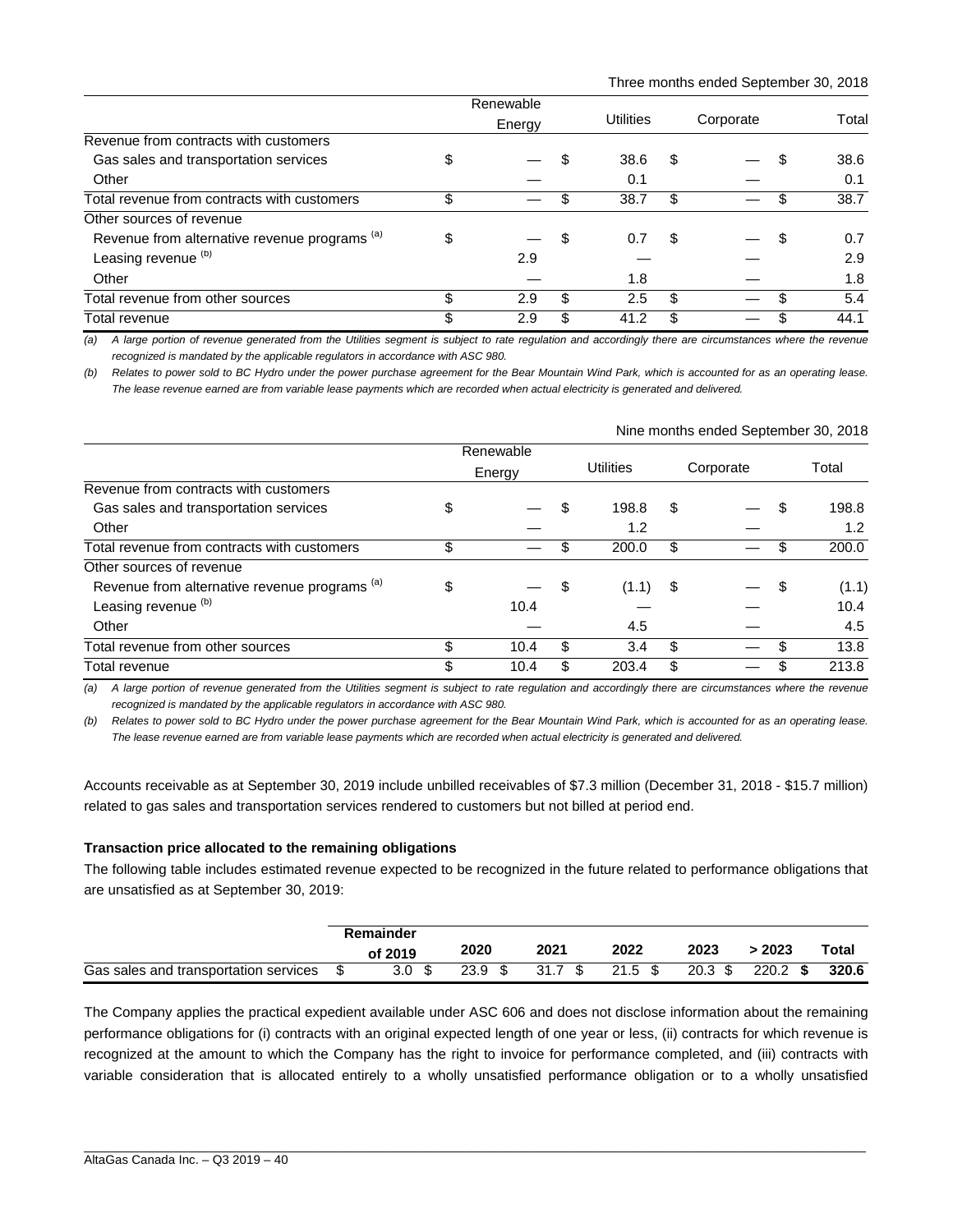promise to transfer a distinct good or service that forms part of a single performance obligation. In addition, the table above does not include any estimated amounts of variable consideration that are constrained. The majority of gas sales and transportation service contracts contain variable consideration whereby uncertainty related to the associated variable consideration will be resolved (usually on a daily basis) as gas is delivered or as service is provided.

#### **8. INCOME TAXES**

For the three and nine months ended September 30, 2019, the Company recognized an income tax expense of \$0.2 million and \$1.0 million, respectively (three and nine months ended September 30, 2018 – income tax expense of \$0.3 million and \$3.5 million, respectively). The decrease in income tax expense for the nine months ended September 30, 2019 was mainly due to a one-time deferred income tax recovery related to the reduction in the Alberta statutory rate in June 2019, the decrease in current income tax expense due to accelerated tax deductions related to PP&E, and a lower pre-tax income, partially offset by the absence of the one-time non-taxable revenue received in 2018 in connection with Part VI.1 tax transfers from AltaGas.

#### **9. FINANCIAL INSTRUMENTS AND FINANCIAL RISK MANAGEMENT**

The Company's financial instruments consist of accounts receivable, foreign exchange contracts, accounts payable and accrued liabilities, short-term debt, current portion of long-term debt, and long-term debt.

#### **Fair Value Hierarchy**

The Company categorizes its financial assets and financial liabilities into one of three levels based on fair value measurements and inputs used to determine the fair value.

*Level 1* - fair values are based on unadjusted quoted prices in active markets for identical assets or liabilities. Fair values are based on direct observations of transactions involving the same assets or liabilities and no assumptions are used.

*Level 2* - fair values are determined based on valuation models and techniques where inputs other than quoted prices included within level 1 are observable for the asset or liability either directly or indirectly. The Company uses derivative instruments to manage fluctuations in foreign exchange rates. The Company estimates forward prices based on published sources.

*Level 3* - fair values are based on inputs for the asset or liability that are not based on observable market data. The Company uses valuation techniques when observable market data is not available.

Accounts receivable, accounts payable and accrued liabilities, and short-term debt - the carrying amounts approximate fair value because of the short maturity of these instruments.

|                                       |                        |      |         |                  |    |                          | <b>September 30, 2019</b> |     |
|---------------------------------------|------------------------|------|---------|------------------|----|--------------------------|---------------------------|-----|
|                                       | Carrying               |      |         |                  |    |                          | <b>Total</b>              |     |
|                                       | <b>Amount</b>          |      | Level 1 | Level 2          |    | Level 3                  | <b>Fair Value</b>         |     |
| <b>Financial liabilities</b>          |                        |      |         |                  |    |                          |                           |     |
| Fair value through net income         |                        |      |         |                  |    |                          |                           |     |
| Foreign exchange contracts liability  | \$<br>$0.1 \quad$ \$   |      | $-s$    | 0.1 <sup>5</sup> |    | — \$                     |                           | 0.1 |
| Amortized cost                        |                        |      |         |                  |    |                          |                           |     |
| Current portion of long-term debt (a) | \$<br>1.0 <sup>5</sup> |      | — \$    | 1.0 <sup>5</sup> |    | $\overline{\phantom{0}}$ | -\$                       | 1.0 |
| Long-term debt <sup>(a)</sup>         | 650.5                  |      |         | 695.5            |    |                          | 695.5                     |     |
|                                       | \$<br>651.6            | - \$ | S       | 696.6            | S. |                          | 696.6                     |     |

\_\_\_\_\_\_\_\_\_\_\_\_\_\_\_\_\_\_\_\_\_\_\_\_\_\_\_\_\_\_\_\_\_\_\_\_\_\_\_\_\_\_\_\_\_\_\_\_\_\_\_\_\_\_\_\_\_\_\_\_\_\_\_\_\_\_\_\_\_\_\_\_\_\_\_\_\_\_\_\_\_\_\_\_\_\_\_\_\_\_\_\_\_\_\_\_\_\_\_\_\_\_\_\_\_\_\_\_\_\_\_\_\_

*(a) Excludes deferred financing costs and debt discount.*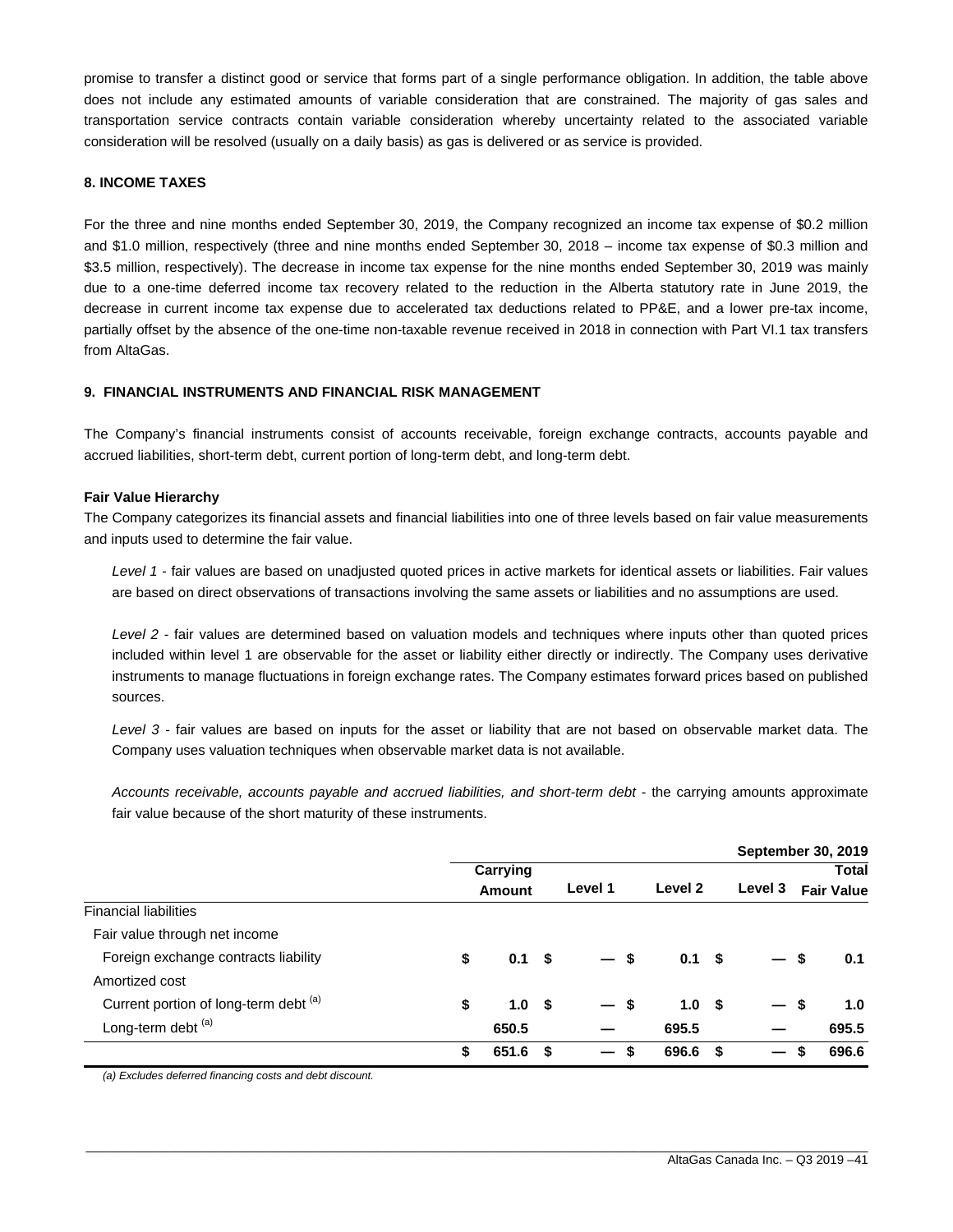|                                       |                        |      |         |         |                  |         | December 31, 2018 |
|---------------------------------------|------------------------|------|---------|---------|------------------|---------|-------------------|
|                                       | Carrying               |      |         |         |                  |         | Total             |
|                                       | Amount                 |      | Level 1 | Level 2 |                  | Level 3 | Fair Value        |
| <b>Financial assets</b>               |                        |      |         |         |                  |         |                   |
| Fair value through net income         |                        |      |         |         |                  |         |                   |
| Foreign exchange contracts asset      | \$<br>$1.4 \quad$      |      | \$      |         | $1.4 \quad$      |         | \$<br>1.4         |
|                                       | \$<br>1.4              | -\$  | \$      | 1.4     | \$               |         | \$<br>1.4         |
| <b>Financial liabilities</b>          |                        |      |         |         |                  |         |                   |
| Amortized cost                        |                        |      |         |         |                  |         |                   |
| Current portion of long-term debt (a) | \$<br>1.0 <sup>5</sup> |      | \$      |         | 1.1 <sup>5</sup> |         | \$<br>1.1         |
| Long-term debt (a)                    | 641.3                  |      |         | 650.7   |                  |         | 650.7             |
|                                       | \$<br>642.3            | - \$ | \$<br>— | 651.8   | \$               |         | \$<br>651.8       |

*(a) Excludes deferred financing costs and debt discount.* 

#### **Foreign Exchange Contracts**

A vast majority of HGL's natural gas supply costs are denominated in U.S. dollars. The Company has entered into foreign exchange forward contracts to manage the risk of fluctuations in gas costs for customers as a result of changes in foreign exchange rates. As at September 30, 2019, the Company had outstanding foreign exchange forward contracts for US\$24.3 million at an average rate of \$1.33 Canadian per U.S. dollar. As at December 31, 2018, the Company had outstanding foreign exchange forward contracts of US\$23.6 million at an average rate of \$1.30 Canadian per U.S. dollar. For the three and nine months ended September 30, 2019, the Company recognized an unrealized gain of \$0.4 million and an unrealized loss of \$1.5 million, respectively in relation to these contracts (three and nine months ended September 30, 2018 – unrealized loss of \$0.3 million and unrealized gain of \$0.8 million, respectively).

#### **10. SHAREHOLDERS' EQUITY**

#### **Authorized share capital**

The Company is authorized to issue an unlimited number of voting common shares. The Company is also authorized to issue preferred shares not to exceed 50 percent share of the voting rights attached to the issued and outstanding common shares.

Common shares issued and outstanding:

|                                                                     | Number of       |   |        |
|---------------------------------------------------------------------|-----------------|---|--------|
|                                                                     | shares          |   | Amount |
| As at January 1, 2018                                               | 143.140.001     | S |        |
| Consolidation of common shares on a 28:1 basis                      | (138, 027, 858) |   |        |
| Shares issued to AltaGas in connection with the Acquisition         | 5,912,857       |   | 58.4   |
| Shares issued on public offering, net of issuance costs (after tax) | 16,500,000      |   | 228.1  |
| Shares issued pursuant to the Over-Allotment Option (after tax)     | 2,475,000       |   | 34.5   |
| As at December 31, 2018                                             | 30.000.000      |   | 321.0  |
| As at September 30, 2019                                            | 30,000,000      |   | 321.0  |

#### **Share Option Plan**

The Company has a Share Option Plan under which directors, officers and employees are eligible to receive grants. As at September 30, 2019, 965,234 shares were reserved for issuance under the plan. Options granted under the plan have a term of 6 years until expiry and vest no longer than over a 4 year period.

As at September 30, 2019, the unexpensed fair value of share option compensation cost associated with future periods was \$1.0 million (December 31, 2018 - \$0.3 million).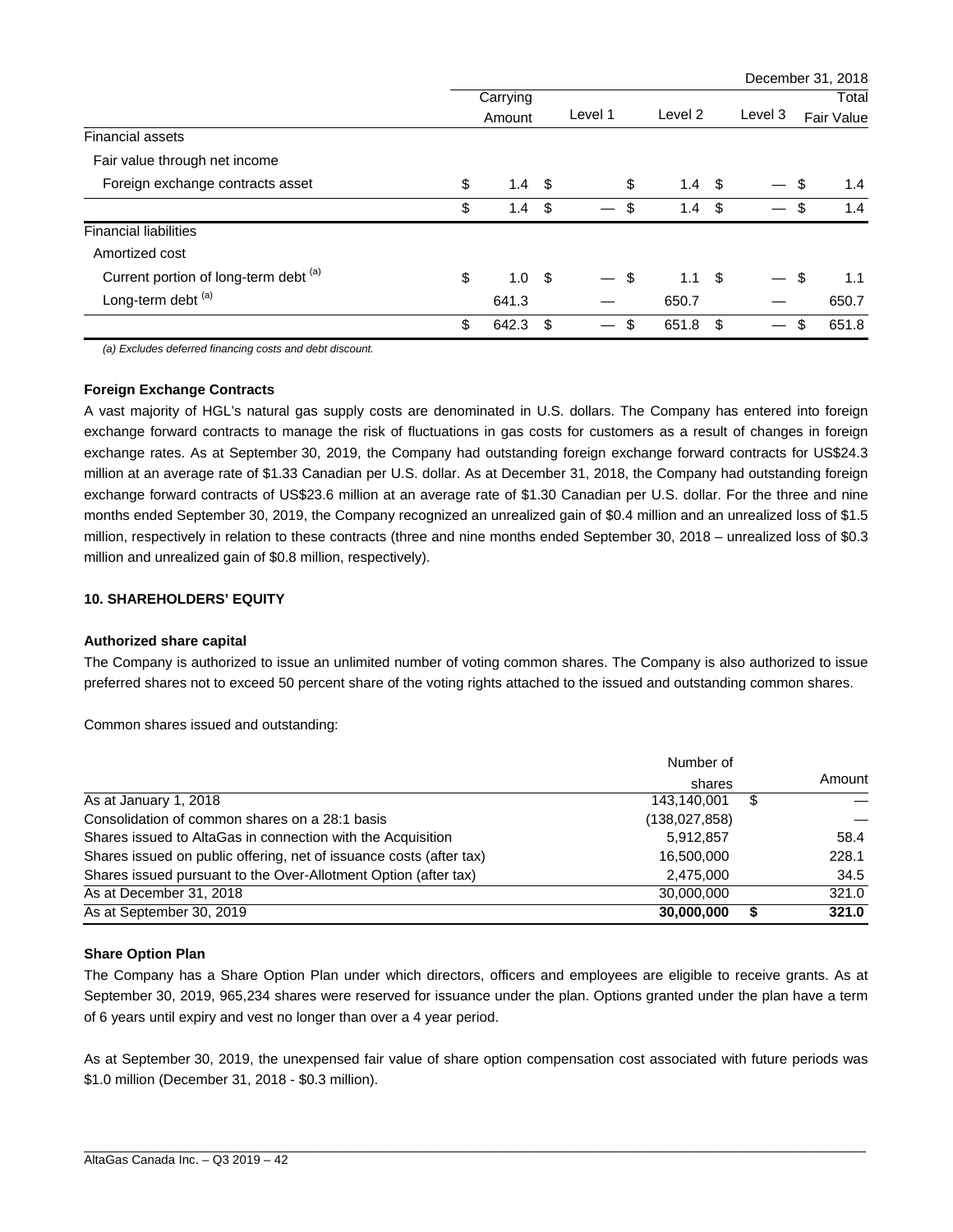The following table summarizes information about the Company's share options:

| As at                                          | <b>September 30, 2019</b> | December 31, 2018    |                                |                      |  |
|------------------------------------------------|---------------------------|----------------------|--------------------------------|----------------------|--|
|                                                | Number of                 | <b>Exercise</b>      | Number of                      | Exercise             |  |
|                                                | options                   | price <sup>(a)</sup> | options                        | price <sup>(a)</sup> |  |
| Share options outstanding, beginning of period | 200.375                   | 14.65                | $\qquad \qquad \longleftarrow$ |                      |  |
| Granted                                        | 334.391                   | 20.90                | 200.375                        | 14.65                |  |
| Share options outstanding, end of period       | 534.766                   | 18.56                | 200.375                        | 14.65<br>\$.         |  |
| Share options exercisable, end of period       |                           |                      |                                |                      |  |
|                                                |                           |                      |                                |                      |  |

*(a) Weighted average* 

As at September 30, 2019, the aggregate intrinsic value of the total options exercisable was \$nil (December 31, 2018 - \$nil) and the total intrinsic value of options outstanding was \$3.9 million (December 31, 2018 - \$0.3 million).

The following table summarizes employee share options outstanding and exercisable as at September 30, 2019:

|         |             |      |                         | Options outstanding |                               |                         | Options exercisable |
|---------|-------------|------|-------------------------|---------------------|-------------------------------|-------------------------|---------------------|
|         |             |      |                         | Weighted average    |                               |                         | Weighted average    |
|         |             |      | Number Weighted average | remaining           |                               | Number Weighted average | remaining           |
|         | outstanding |      | exercise price          | contractual life    | exercisable                   | exercise price          | contractual life    |
| \$14.65 | 200,375     | - \$ | 14.65                   | 5.18                | -S                            |                         |                     |
| \$15.73 | 11.888      |      | 15.73                   | 5.26                |                               |                         |                     |
| \$21.09 | 322,503     |      | 21.09                   | 5.63                |                               |                         |                     |
|         | 534,766     |      | 18.56                   | 5.45                | $\overline{\phantom{0}}$<br>S |                         |                     |

#### **Medium-Term Incentive Plan ("MTIP") and Deferred Share Unit Plan ("DSUP")**

The Company has a MTIP for employees and executive officers, which includes restricted share units ("RSUs") and performance share units ("PSUs") with vesting periods of 36 months from the grant date. In addition, the Company has a deferred share unit plan ("DSUP"), which allows granting of deferred share units ("DSUs") to directors. DSUs granted under the DSUP vests immediately but settlement of the DSUs occur when the individual ceases to be a director.

| <b>PSUs, RSUs, and DSUs</b>  | <b>September 30, 2019</b> | December 31, 2018 |
|------------------------------|---------------------------|-------------------|
| (number of units)            |                           |                   |
| Balance, beginning of period | 92.502                    |                   |
| Granted                      | 119.981                   | 92.502            |
| Vested and paid out          |                           |                   |
| Forfeited                    |                           |                   |
| Units in lieu of dividends   | 5.577                     |                   |
| Outstanding, end of period   | 218,060                   | 92.502            |

The compensation expense recorded for the MTIP and DSUP for the three and nine months ended September 30, 2019, was \$0.6 million and \$1.3 million, respectively (three and nine months ended September 30, 2018 - \$nil). As at September 30, 2019, the unrecognized compensation expense relating to the remaining vesting period for the MTIP was \$4.2 million (December 31, 2018 - \$1.4 million) and is expected to be recognized over the vesting period.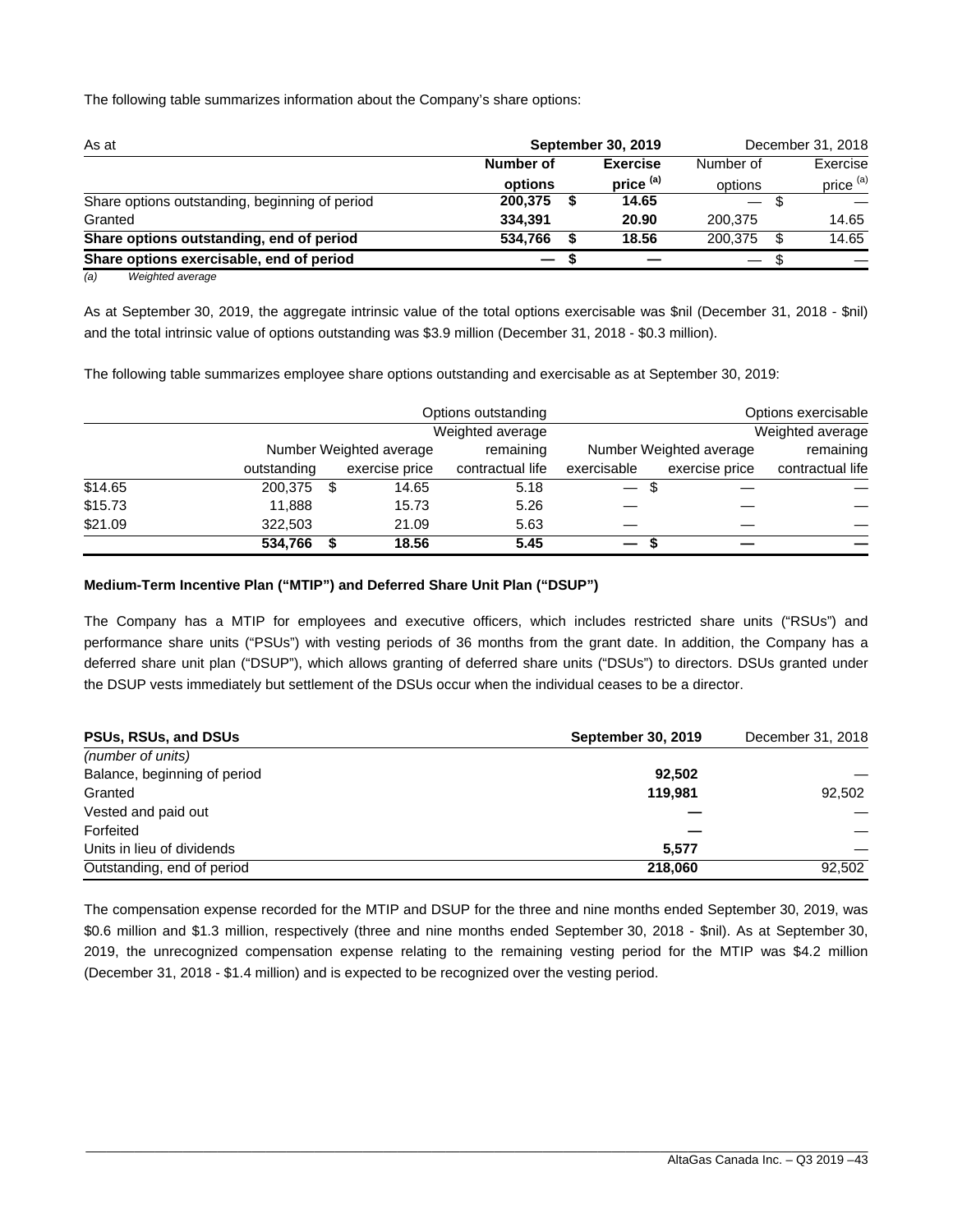#### **11. NET INCOME PER COMMON SHARE**

Basic net income per common share is based on net income after taxes and is calculated using the weighted average number of common shares outstanding during the periods presented. For comparative purposes, the consolidation of common shares on a 28:1 basis and the common shares issued pursuant to the initial public offering, including the Over-Allotment Option, have been assumed to have occurred as of the beginning of each period presented.

The following table summarizes the computation of net income per common share:

|                                                                |      |     | Three months ended |      | Nine months ended |    |      |  |
|----------------------------------------------------------------|------|-----|--------------------|------|-------------------|----|------|--|
|                                                                |      |     | September 30       |      | September 30      |    |      |  |
|                                                                | 2019 |     | 2018               |      | 2019              |    | 2018 |  |
| Numerator:                                                     |      |     |                    |      |                   |    |      |  |
| Net income after taxes                                         | 2.8  | \$. | 0.5                | - \$ | $26.0 \text{ } $$ |    | 24.4 |  |
| Denominator (millions):                                        |      |     |                    |      |                   |    |      |  |
| Weighted average number of common shares outstanding - basic   | 30.0 |     | 30.0               |      | 30.0              |    | 30.0 |  |
| Dilutive equity instruments                                    | 0.1  |     |                    |      | 0.1               |    |      |  |
| Weighted average number of common shares outstanding - diluted | 30.1 |     | 30.0               |      | 30.1              |    | 30.0 |  |
| Basic net income per common share                              | 0.09 | S   | $0.02 \text{ }$ \$ |      | 0.87              | -S | 0.81 |  |
| Diluted net income per common share                            | 0.09 |     | $0.02$ \$          |      | 0.86              |    | 0.81 |  |

For the three and nine months ended September 30, 2019, no share options (three and nine months ended September 30, 2018 – nil) were excluded from the diluted net income per share calculation as their effects were anti-dilutive.

#### **12. PENSION PLANS AND RETIREE BENEFITS**

The costs of the defined benefit and post-retirement benefit plans are based on management's estimate of the future rate of return on the fair value of pension plan assets, salary escalations, mortality rates and other factors affecting the payment of future benefits.

The net pension expense by plan type for the period was as follows:

|                                               |                | Post-             |       |
|-----------------------------------------------|----------------|-------------------|-------|
|                                               | <b>Defined</b> | <b>Retirement</b> |       |
| Three months ended September 30, 2019         | <b>Benefit</b> | <b>Benefits</b>   | Total |
| Current service cost <sup>(a)</sup>           | 1.6            | 0.2 <sup>5</sup>  | 1.8   |
| Interest cost <sup>(b)</sup>                  | 1.1            | 0.1               | 1.2   |
| Expected return on plan assets <sup>(b)</sup> | (1.4)          | (0.1)             | (1.5) |
| Amortization of regulatory asset (b)          | 0.3            |                   | 0.3   |
| Net benefit cost recognized                   | 1.6            | 0.2 <sup>5</sup>  | 1.8   |

*(a) Recorded under the line item "Operating and administrative" expenses on the condensed interim consolidated statement of income.* 

*(b) Recorded under the line item "Other loss" on the condensed interim consolidated statement of income.*

|                                               |                | Post-            |       |
|-----------------------------------------------|----------------|------------------|-------|
|                                               | <b>Defined</b> | Retirement       |       |
| Nine months ended September 30, 2019          | <b>Benefit</b> | <b>Benefits</b>  | Total |
| Current service cost <sup>(a)</sup>           | 4.8            | 0.6 <sup>5</sup> | 5.4   |
| Interest cost <sup>(b)</sup>                  | 3.3            | 0.3              | 3.6   |
| Expected return on plan assets <sup>(b)</sup> | (4.2)          | (0.3)            | (4.5) |
| Amortization of regulatory asset (b)          | 0.9            |                  | 0.9   |
| Net benefit cost recognized                   | 4.8            | 0.6              | 5.4   |

\_\_\_\_\_\_\_\_\_\_\_\_\_\_\_\_\_\_\_\_\_\_\_\_\_\_\_\_\_\_\_\_\_\_\_\_\_\_\_\_\_\_\_\_\_\_\_\_\_\_\_\_\_\_\_\_\_\_\_\_\_\_\_\_\_\_\_\_\_\_\_\_\_\_\_\_\_\_\_\_\_\_\_\_\_\_\_\_\_\_\_\_\_\_\_\_\_\_\_\_\_\_\_\_\_\_\_\_\_\_\_\_\_

*(a) Recorded under the line item "Operating and administrative" expenses on the condensed interim consolidated statement of income.* 

*(b) Recorded under the line item "Other loss" on the condensed interim consolidated statement of income*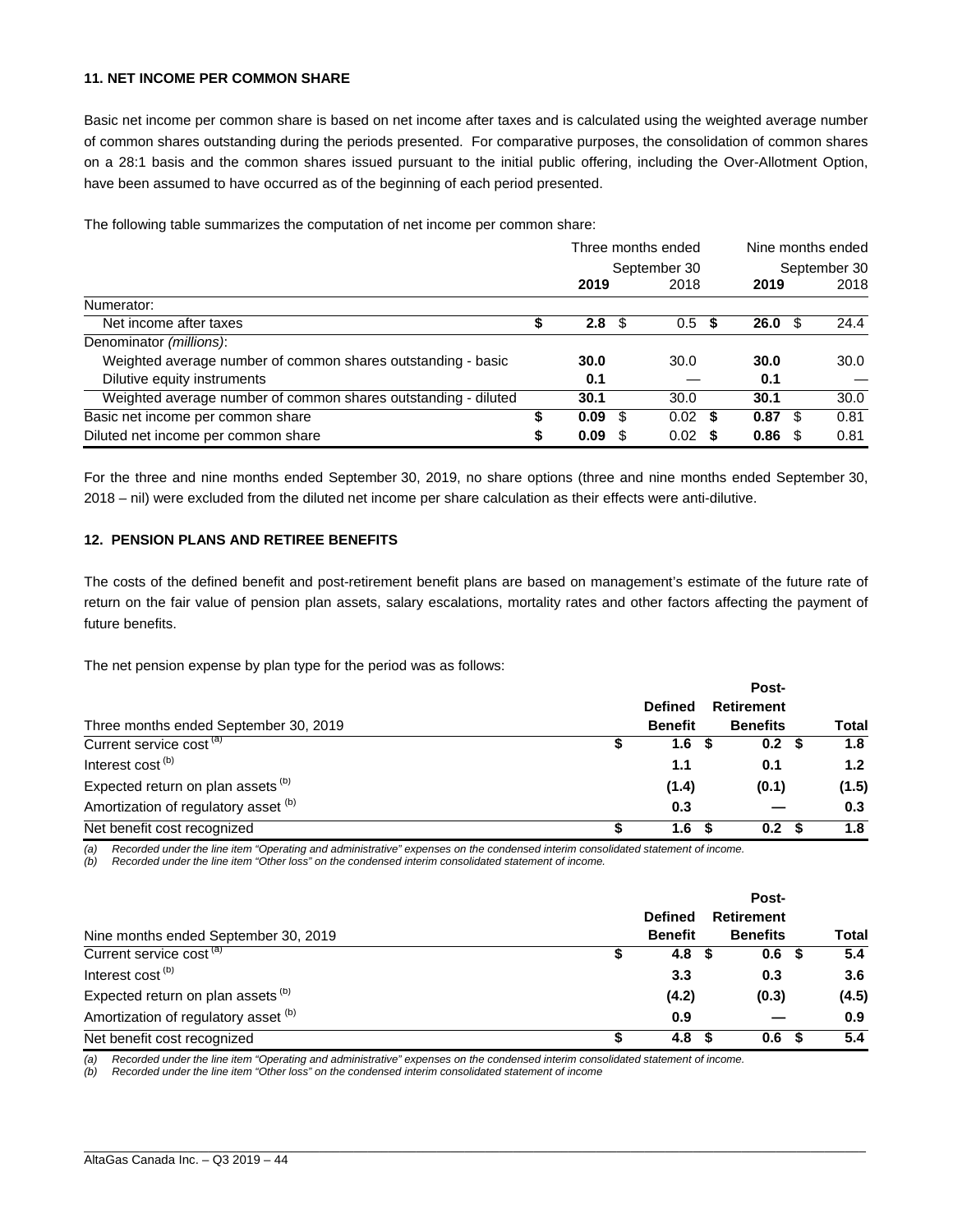|                                               |                |     | Post-           |       |
|-----------------------------------------------|----------------|-----|-----------------|-------|
|                                               | Defined        |     | Retirement      |       |
| Three months ended September 30, 2018         | <b>Benefit</b> |     | <b>Benefits</b> | Total |
| Current service cost <sup>(a)</sup>           | 1.6            | -SS | 0.2             | 1.8   |
| Interest cost <sup>(b)</sup>                  | 1.0            |     | 0.1             | 1.1   |
| Expected return on plan assets <sup>(b)</sup> | (1.4)          |     | (0.1)           | (1.5) |
| Amortization of regulatory asset (b)          | 0.4            |     |                 | 0.4   |
| Net benefit cost recognized                   | 1.6            | \$. | 0.2             | 1.8   |

*(a) Recorded under the line item "Operating and administrative" expenses on the condensed interim consolidated statement of income.* 

*(b) Recorded under the line item "Other loss" on the condensed interim consolidated statement of income.* 

|                                               |   | Post-          |                  |     |       |  |  |  |  |
|-----------------------------------------------|---|----------------|------------------|-----|-------|--|--|--|--|
|                                               |   | Defined        | Retirement       |     |       |  |  |  |  |
| Nine months ended September 30, 2018          |   | <b>Benefit</b> | <b>Benefits</b>  |     | Total |  |  |  |  |
| Current service cost <sup>(a)</sup>           |   | 4.8<br>- \$    | $0.5 \text{ } $$ |     | 5.3   |  |  |  |  |
| Interest cost <sup>(b)</sup>                  |   | 3.1            | 0.4              |     | 3.5   |  |  |  |  |
| Expected return on plan assets <sup>(b)</sup> |   | (4.3)          | (0.2)            |     | (4.5) |  |  |  |  |
| Amortization of regulatory asset (b)          |   | 1.1            |                  |     | 1.1   |  |  |  |  |
| Net benefit cost recognized                   | S | 4.7            | 0.7<br>- \$      | \$. | 5.4   |  |  |  |  |

*(a) Recorded under the line item "Operating and administrative" expenses on the condensed interim consolidated statement of income.* 

*(b) Recorded under the line item "Other loss" on the condensed interim consolidated statement of income.* 

#### **13. COMMITMENTS, CONTINGENCIES AND GUARANTEES**

#### **Commitments**

The Company has long-term natural gas purchase and transportation arrangements, service agreements and operating leases for office space and office equipment, all of which are transacted at market prices and in the normal course of business. Other than as disclosed below, there were no material changes in commitments from those disclosed in the Company's 2018 annual audited consolidated financial statements.

On September 30, 2019, ACI entered into a long-term agreement for software implementation, hosting and maintenance. ACI is obligated to pay approximately US\$18.5 million over the 13 year term of the contract.

#### **Guarantees**

In October 2014, HGL entered into a throughput service contract with Enbridge Inc. (formerly "Spectra Energy Corp.") for the use of the expansion of its Algonquin Gas Transmission and Maritimes & Northeast Pipeline systems (the "Atlantic Bridge Project"). The contract will commence upon completion of the construction of the pipelines and it will expire 15 years thereafter. AltaGas issued two guarantees with an aggregate maximum liability of US\$91.7 million, guaranteeing HGL's payment obligations under the throughput service contract with Enbridge Inc. Effective October 25, 2018, the two guarantees issued by AltaGas were cancelled and reissued by the Company.

On October 22, 2018, the Company issued a guarantee with a maximum liability of \$0.3 million related to the right of way for permanent access and power line access at Bear Mountain Wind Park.

The Company, through HGL has agreements in place with Union Gas Limited ("UGL") to deliver natural gas. On October 25, 2018, the Company issued a guarantee with a maximum liability of \$0.3 million guaranteeing UGL's reasonable costs incurred to enforce obligations created under those agreements.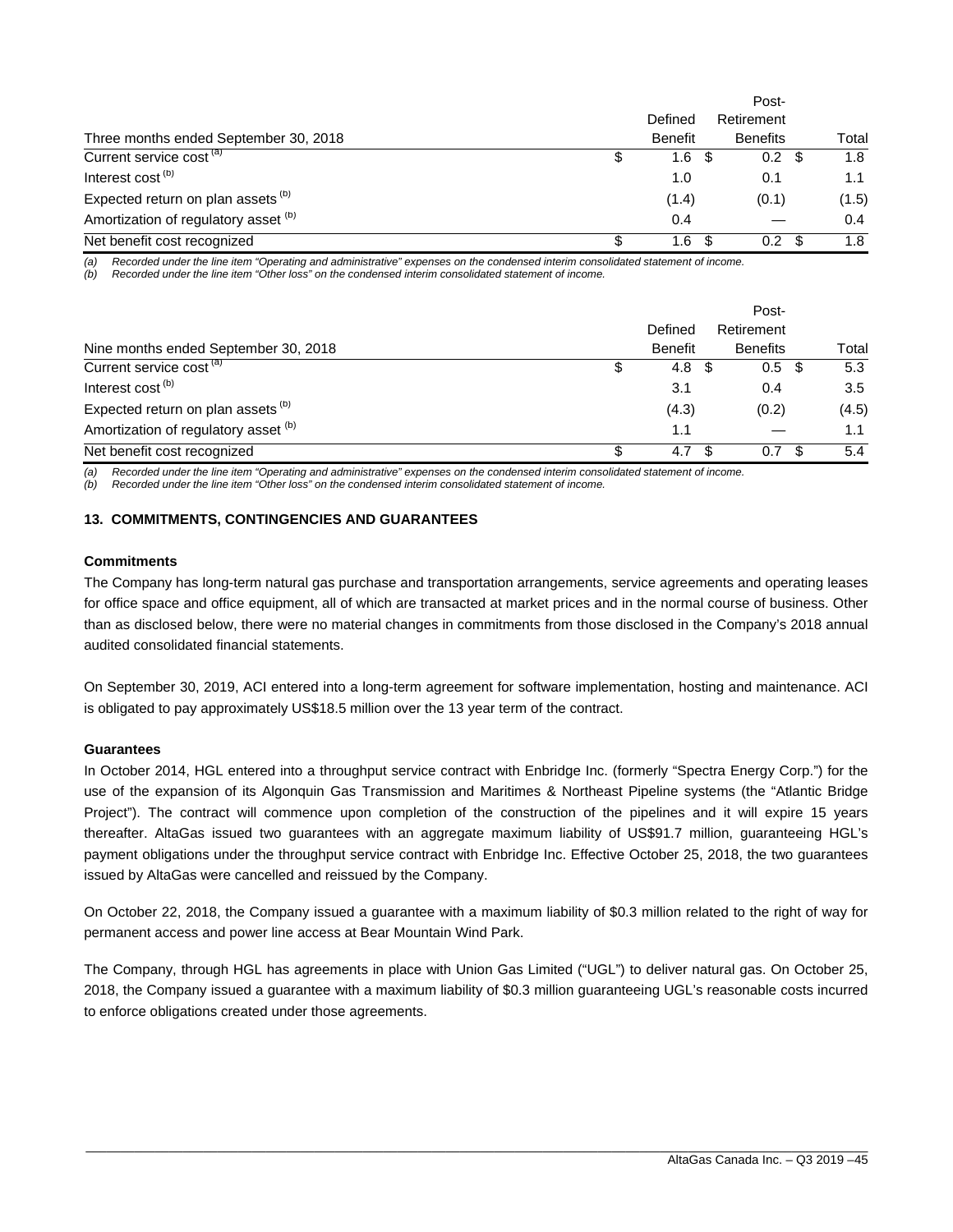#### **Contingencies**

The Company is subject to various legal claims and actions arising in the normal course of Company. While the final outcome of such legal claims and actions cannot be predicted with certainty, the Company does not believe that the resolution of such claims and actions will have a material impact on the Company's consolidated financial position or results of operations.

#### **14. RELATED PARTY TRANSACTIONS AND BALANCES**

#### **Pre-Acquisition Relationship with AltaGas**

Prior to the Acquisition, the Company has historically been managed and operated in the normal course of business by AltaGas along with other AltaGas affiliates. Accordingly, certain shared costs have been allocated to the Company and reflected as expenses in the condensed interim consolidated financial statements. Management of AltaGas and the Company consider the allocation methodologies used to be reasonable and appropriate reflections of the related expenses attributable to the Company for purposes of the condensed interim consolidated financial statements; however, the expenses reflected may not be indicative of the actual expenses that would have been incurred during the three and nine months ended September 30, 2018 as presented if the Company historically operated as a separate entity.

For the three and nine months ended September 30, 2018, the significant transactions with AltaGas were as follows:

#### Net Parental Investment

AltaGas' net investment in the Company pre-acquisition is presented as "Net Parental Investment" in lieu of shareholders' equity in the statement of changes in equity for the three and nine months ended September 30, 2018 as there was no share ownership between AltaGas and the assets acquired from the Acquisition.

#### Pension and Other Post-Employment Benefit Plans

The Company sponsors several pension and post-employment plans. In addition, the Company's employees also participate in certain pension plan and post-employment benefit plans sponsored by AltaGas. There is no contractual agreement or stated policy between the Company and AltaGas for charging the costs of these plans.

All obligations pursuant to these plans were obligations of AltaGas. AltaGas allocated to the Company, the net periodic benefit costs associated with employees that are beneficiaries of pensions and other employment benefit costs. These costs have been included in operating and administrative expenses and other loss in the condensed interim statement of income for the three and nine months ended September 30, 2018. AltaGas also contributed to these plans. The amount contributed to certain of these plans by AltaGas on the Company's behalf cannot be determined.

#### **Derivatives**

Derivatives that relate to the Company were entered into on behalf of the Company by an AltaGas entity during the three and nine months ended September 30, 2018.

#### Allocated Corporate Costs

Allocated costs include AltaGas charges including, but not limited to: board of directors, executive management, finance, accounting and tax, legal and compliance, office services and corporate resources, information technology and procurement. These costs have been included in operating and administrative expenses in the condensed interim statement for the three and nine months ended September 30, 2018 and have a pre-tax total of \$1.8 million and \$6.5 million, respectively. The costs were allocated to the Company based on similar methodology used to allocate costs within AltaGas, which is a combination of asset values, payroll expenses and earnings. Note that these expenses may have been different had the Company been a separate entity during the period presented.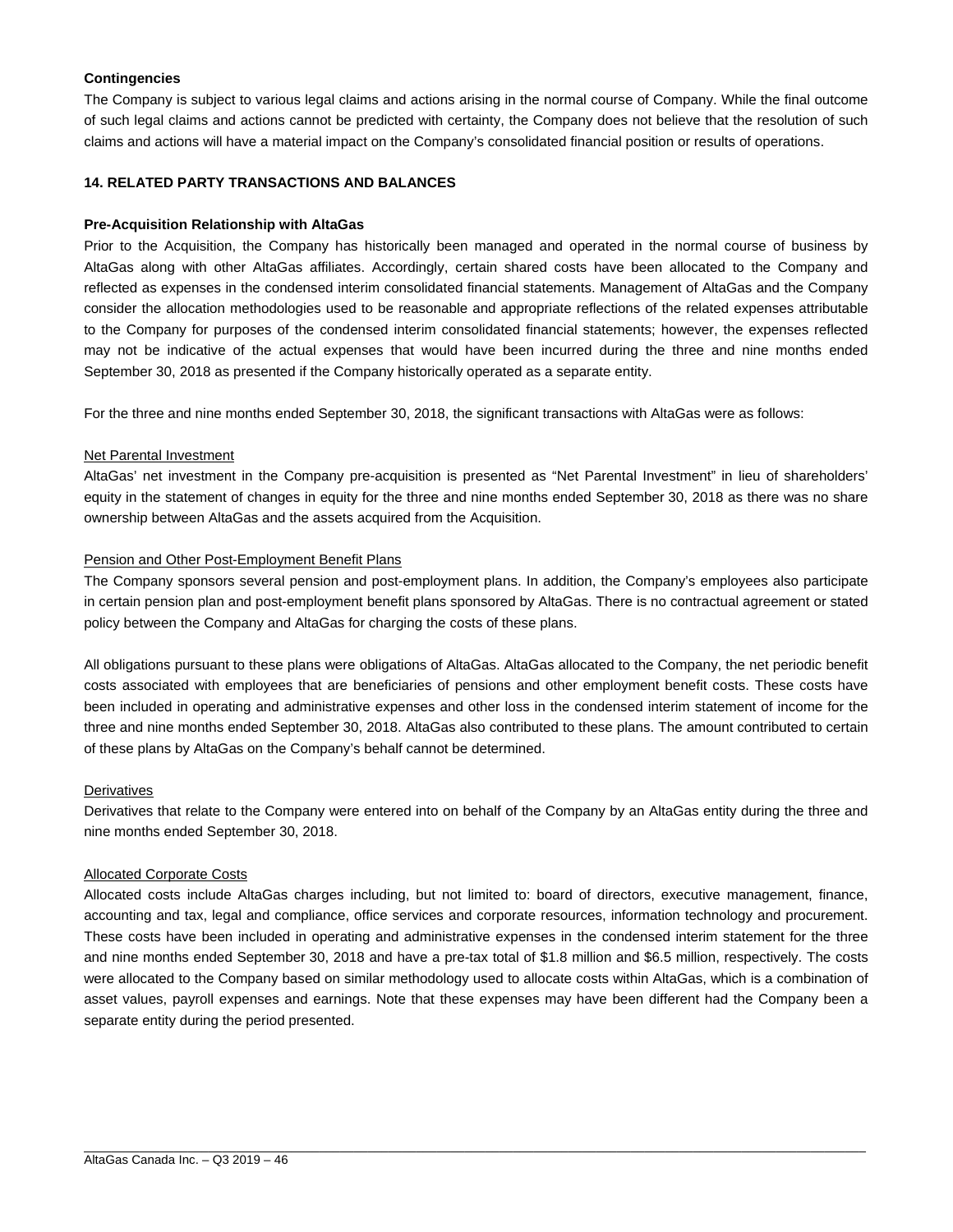#### **Transition Services Agreement**

Concurrent with the Acquisition on October 18, 2018, the Company entered into a Transition Services Agreement with AltaGas pursuant to which AltaGas provides certain general administrative and corporate services required by the Company, which include: accounting, tax, finance, legal and regulatory, payroll, corporate human resources and pension management, environmental, health and safety administration, procurement, enterprise resource planning and information technology. AltaGas will provide the services on a cost recovery basis only. The Transition Services Agreement will operate until June 30, 2020, subject to earlier termination in certain circumstances, and is extendable by mutual agreement of the parties.

#### **Related party balances**

Amounts due to or from related parties on the Consolidated Balance Sheets, arising from transactions with the Company's affiliates and AltaGas and its affiliates, are measured at the exchange amount and are as follows:

| As at                                          | September 30,<br>2019 | December 31,<br>2018 |
|------------------------------------------------|-----------------------|----------------------|
| Due from related parties                       |                       |                      |
| Foreign exchange contracts asset - current (a) | S                     | 0.9<br>- 95          |
|                                                |                       | 0.9                  |
| Due to related parties                         |                       |                      |
| Accounts payable (b)                           | S<br>2.3 <sup>5</sup> | 16.4                 |
|                                                | 2.3                   | 16.4<br>- \$         |
|                                                |                       |                      |

*(a) Foreign exchange hedges with AltaGas.* 

*(b) Payables to AltaGas and affiliates of AltaGas.* 

#### **Related party transactions**

The following transactions with the Company's affiliates and AltaGas and its affiliates are measured at the exchange amount and have been recorded on the Consolidated Statements of Income:

|                                                                   |    |                  | Three months ended | Nine months ended |              |  |
|-------------------------------------------------------------------|----|------------------|--------------------|-------------------|--------------|--|
|                                                                   |    |                  | September 30       |                   | September 30 |  |
|                                                                   |    | 2019             | 2018               | 2019              | 2018         |  |
| Revenue <sup>(a)</sup>                                            |    | 0.6 <sup>5</sup> | 1.1                | 1.5 <sup>5</sup>  | 3.4          |  |
| Unrealized gain (loss) on foreign exchange contracts with AltaGas | \$ | $-$ \$           | $(0.3)$ \$         | $(0.9)$ \$        | 0.8          |  |
| Cost of sales <sup>(b)</sup>                                      | \$ | $(5.7)$ \$       | $(6.9)$ \$         | $(76.8)$ \$       | (59.8)       |  |
| Operating and administrative expenses (c)                         | S  | $(0.4)$ \$       | $(2.2)$ \$         | $(1.6)$ \$        | (7.3)        |  |
| Interest expense <sup>(d)</sup>                                   | S  | $-$ \$           | $(5.7)$ \$         | $-$ \$            | (17.4)       |  |

*(a) In the normal course of business, the Company provided gas sales and transportation services to related parties.* 

*(b) In the normal course of business, the Company purchased natural gas from a related party.* 

*(c) Operating and administrative expenses include the allocation of corporate costs for the three and nine months ended September 30, 2018 from AltaGas, fees paid to AltaGas for transition services, and administrative costs recovered from affiliates.* 

\_\_\_\_\_\_\_\_\_\_\_\_\_\_\_\_\_\_\_\_\_\_\_\_\_\_\_\_\_\_\_\_\_\_\_\_\_\_\_\_\_\_\_\_\_\_\_\_\_\_\_\_\_\_\_\_\_\_\_\_\_\_\_\_\_\_\_\_\_\_\_\_\_\_\_\_\_\_\_\_\_\_\_\_\_\_\_\_\_\_\_\_\_\_\_\_\_\_\_\_\_\_\_\_\_\_\_\_\_\_\_\_\_

*(d) Interest expense on debt due to related parties.*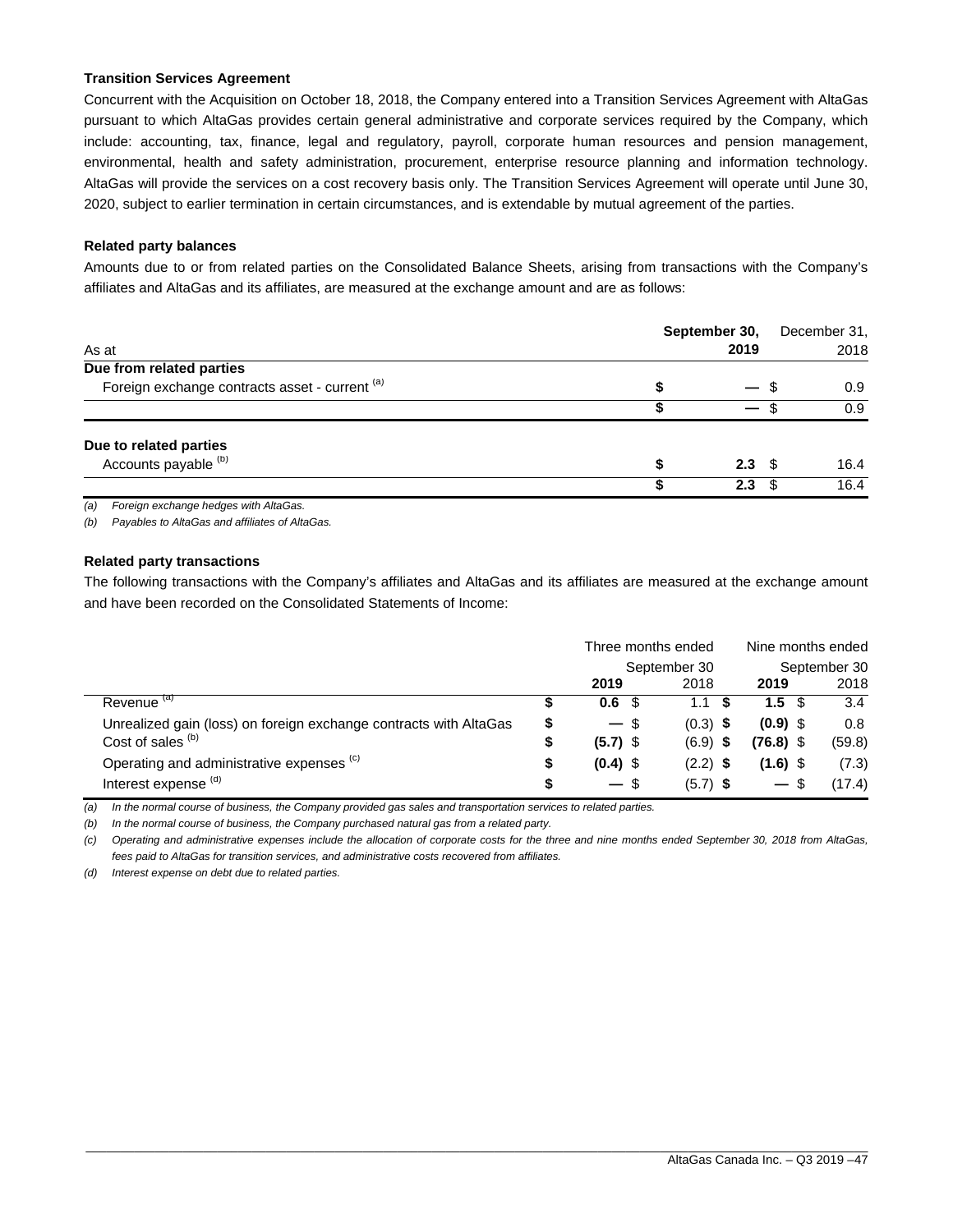#### **15. SUPPLEMENTAL CASH FLOW INFORMATION**

The following table details the changes in operating assets and liabilities:

|                                                                            | Three months ended   |              | Nine months ended<br>September 30 |        |  |
|----------------------------------------------------------------------------|----------------------|--------------|-----------------------------------|--------|--|
|                                                                            |                      | September 30 |                                   |        |  |
|                                                                            | 2019                 | 2018         | 2019                              | 2018   |  |
| Source (use) of cash:                                                      |                      |              |                                   |        |  |
| Accounts receivable                                                        | \$<br>4.4 $\sqrt{3}$ | $9.2$ \$     | 34.9 <sup>°</sup>                 | 35.3   |  |
| Inventory                                                                  | (0.4)                | (0.7)        | (0.1)                             |        |  |
| Other current assets                                                       | 2.0                  | (0.2)        | 1.1                               | (2.5)  |  |
| Regulatory assets (current)                                                | 0.3                  | (0.4)        | (0.7)                             | (0.7)  |  |
| Accounts payable and accrued liabilities                                   | 6.3                  | (10.8)       | (21.1)                            | (36.9) |  |
| Customer deposits                                                          | 1.9                  | 3.1          | (0.3)                             | 1.7    |  |
| Regulatory liabilities (current)                                           | 1.0                  | 3.1          | (3.2)                             | 5.0    |  |
| Other current liabilities                                                  | 0.2                  |              | 0.5                               |        |  |
| Net change in regulatory assets and liabilities (long-term) <sup>(a)</sup> | (4.2)                | (3.5)        | 4.4                               | 0.3    |  |
| Other long-term assets                                                     | (1.3)                |              | (1.3)                             |        |  |
| Changes in operating assets and liabilities                                | \$<br>10.2           | $(0.2)$ \$   | - \$<br>14.2                      | 2.2    |  |

*(a) Inclusive of a increase in the revenue deficiency account (use of cash) of \$3.0 million during the three months ended September 30, 2019 and a decrease in the revenue deficiency account (source of cash) of \$4.1 million during the nine months ended September 30, 2019, respectively (three months ended September 30, 2018 – an increase in the revenue deficiency account (use of cash) of \$3.3 million, nine months ended September 30, 2018 - a decrease in the revenue deficiency account (source of cash) of \$0.5 million).* 

The following cash payments have been included in the determination of net income after taxes:

|                                    | Three months ended |              | Nine months ended |      |  |
|------------------------------------|--------------------|--------------|-------------------|------|--|
|                                    |                    | September 30 | September 30      |      |  |
|                                    | 2019               | 2018         | 2019              | 2018 |  |
| Interest paid                      | 1.4 <sup>5</sup>   | 6.4 S        | 15.9 <sup>°</sup> | 19.1 |  |
| Income taxes paid (net of refunds) | $(0.6)$ \$         | $(0.9)$ \$   | $(0.1)$ \$        |      |  |

#### **16. SEGMENTED INFORMATION**

The following describes the Company's three reporting segments:

| <b>Renewable Energy</b> | Includes the 102 MW Bear Mountain Wind Park, and an approximate 10 percent indirect equity<br>$\overline{\phantom{0}}$ |
|-------------------------|------------------------------------------------------------------------------------------------------------------------|
|                         | investment in Coast LP, which indirectly owns and operates three run-of-river hydroelectric                            |
|                         | power generation assets in northwest British Columbia.                                                                 |
| <b>Utilities</b>        | Includes the rate-regulated natural gas distribution assets in Alberta, British Columbia and                           |
|                         | Nova Scotia as well as an approximately 33.3 percent equity investment in Inuvik Gas Ltd.                              |
| Corporate               | Includes the cost of providing shared services, financial and general corporate support and                            |
|                         | corporate assets.                                                                                                      |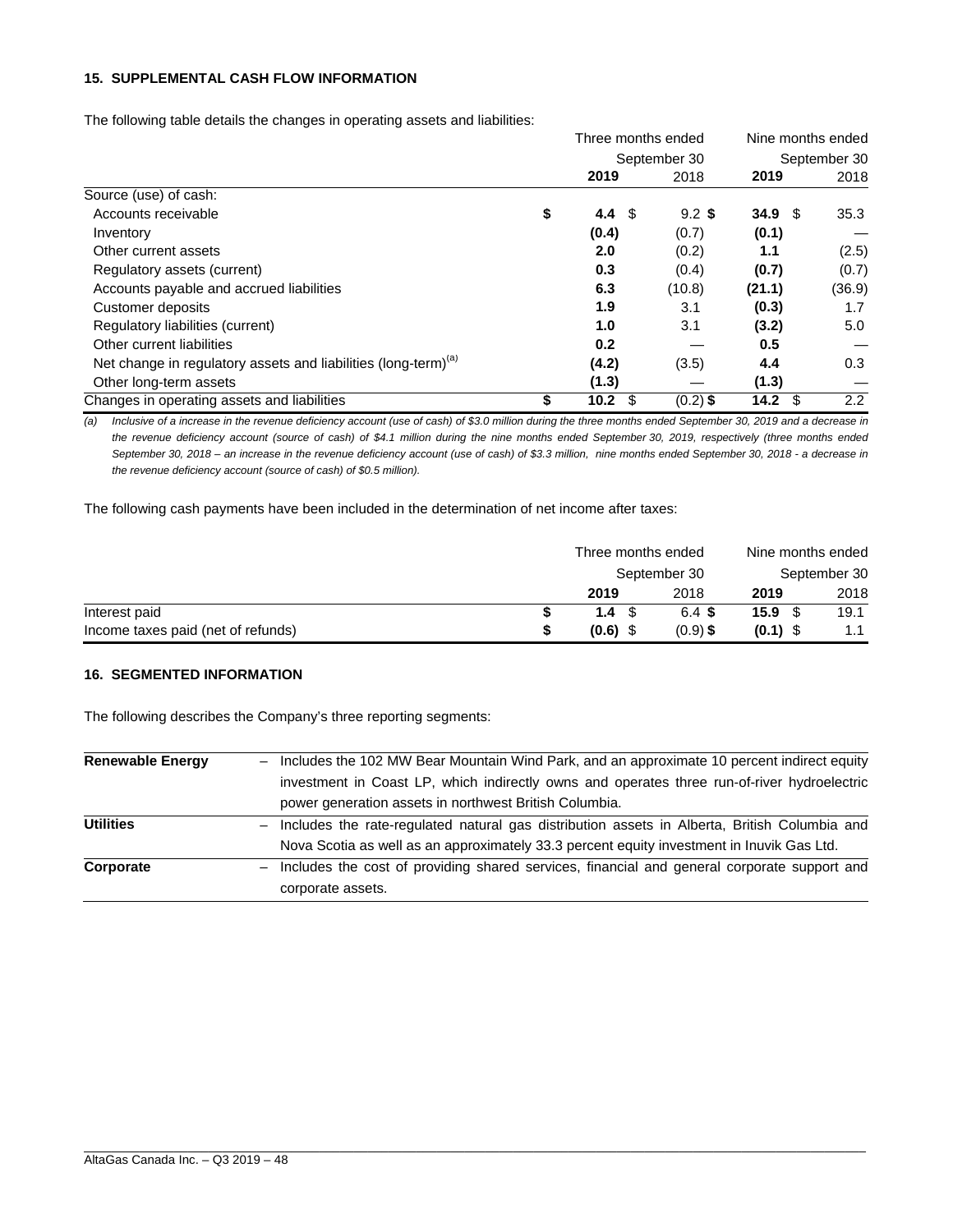|                                               |    | Three months ended September 30, 2019 |    |               |     |                          |                    |  |              |  |
|-----------------------------------------------|----|---------------------------------------|----|---------------|-----|--------------------------|--------------------|--|--------------|--|
|                                               |    |                                       |    | Renewable     |     |                          | Intersegment       |  |              |  |
|                                               |    | <b>Utilities</b>                      |    | <b>Energy</b> |     | Corporate                | <b>Elimination</b> |  | <b>Total</b> |  |
| Revenue                                       | \$ | 41.9                                  | S  | 3.3           | \$  | $\overline{\phantom{0}}$ |                    |  | 45.2         |  |
| Cost of sales                                 |    | (9.8)                                 |    | (0.1)         |     |                          |                    |  | (9.9)        |  |
| Operating and administrative                  |    | (21.3)                                |    | (1.1)         |     | (0.8)                    |                    |  | (23.2)       |  |
| Depreciation and amortization                 |    | (5.6)                                 |    | (1.8)         |     |                          |                    |  | (7.4)        |  |
| Income from equity investments                |    |                                       |    | 4.7           |     |                          |                    |  | 4.7          |  |
| Unrealized gain on foreign exchange contracts |    | 0.4                                   |    |               |     |                          |                    |  | 0.4          |  |
| Foreign exchange gain                         |    |                                       |    |               |     | 0.1                      |                    |  | 0.1          |  |
| Operating income (loss)                       | \$ | 5.6                                   | S  | 5.0           | \$  | $(0.7)$ \$               |                    |  | 9.9          |  |
| Interest expense                              |    | (1.0)                                 |    |               |     | (5.9)                    |                    |  | (6.9)        |  |
| Income (loss) before income taxes             | \$ | 4.6                                   | S. | 5.0           | -\$ | $(6.6)$ \$               |                    |  | 3.0          |  |
| Net additions (reductions) to:                |    |                                       |    |               |     |                          |                    |  |              |  |
| Property, plant and equipment <sup>(a)</sup>  | S  | 23.3                                  |    |               |     |                          |                    |  | 23.3         |  |
| Intangible assets                             | \$ | 0.8                                   |    |               |     |                          |                    |  | 0.8          |  |

#### *(a) Net additions to property, plant, and equipment, and intangible assets may not agree to changes reflected in the Consolidated Statement of Cash Flows due to classification differences.*

|                                               |    |                  |    |               |   |             |                    | Nine months ended September 30, 2019 |  |  |  |  |
|-----------------------------------------------|----|------------------|----|---------------|---|-------------|--------------------|--------------------------------------|--|--|--|--|
|                                               |    |                  |    | Renewable     |   |             | Intersegment       |                                      |  |  |  |  |
|                                               |    | <b>Utilities</b> |    | <b>Energy</b> |   | Corporate   | <b>Elimination</b> | Total                                |  |  |  |  |
| Revenue                                       | \$ | 215.5            | S  | 9.6           | S | —           | S                  | 225.1<br>S                           |  |  |  |  |
| Cost of sales                                 |    | (87.4)           |    | (0.2)         |   |             |                    | (87.6)                               |  |  |  |  |
| Operating and administrative                  |    | (67.2)           |    | (3.2)         |   | (1.7)       |                    | (72.1)                               |  |  |  |  |
| Accretion expenses                            |    | (0.1)            |    |               |   |             |                    | (0.1)                                |  |  |  |  |
| Depreciation and amortization                 |    | (16.7)           |    | (5.4)         |   |             |                    | (22.1)                               |  |  |  |  |
| Income from equity investments                |    |                  |    | 5.3           |   |             |                    | 5.3                                  |  |  |  |  |
| Unrealized loss on foreign exchange contracts |    | (1.5)            |    |               |   |             |                    | (1.5)                                |  |  |  |  |
| Other loss                                    |    | (0.1)            |    |               |   |             |                    | (0.1)                                |  |  |  |  |
| Foreign exchange gain                         |    |                  |    |               |   | 0.1         |                    | 0.1                                  |  |  |  |  |
| Operating income (loss)                       | \$ | 42.5             | \$ | 6.1           | S | $(1.6)$ \$  |                    | 47.0                                 |  |  |  |  |
| Interest expense                              |    | (2.5)            |    |               |   | (17.5)      |                    | (20.0)                               |  |  |  |  |
| Income (loss) before income taxes             | \$ | 40.0             | S  | 6.1           | S | $(19.1)$ \$ |                    | 27.0<br>S                            |  |  |  |  |
| Net additions (reductions) to:                |    |                  |    |               |   |             |                    |                                      |  |  |  |  |
| Property, plant and equipment <sup>(a)</sup>  | S  | 42.3             | S  |               |   | 0.2         | S                  | 42.5                                 |  |  |  |  |
| Intangible assets                             |    | 2.4              | S  |               |   |             |                    | 2.4                                  |  |  |  |  |

*(a) Net additions to property, plant, and equipment, and intangible assets may not agree to changes reflected in the Consolidated Statement of Cash Flows due to classification differences.* 

#### \_\_\_\_\_\_\_\_\_\_\_\_\_\_\_\_\_\_\_\_\_\_\_\_\_\_\_\_\_\_\_\_\_\_\_\_\_\_\_\_\_\_\_\_\_\_\_\_\_\_\_\_\_\_\_\_\_\_\_\_\_\_\_\_\_\_\_\_\_\_\_\_\_\_\_\_\_\_\_\_\_\_\_\_\_\_\_\_\_\_\_\_\_\_\_\_\_\_\_\_\_\_\_\_\_\_\_\_\_\_\_\_\_ AltaGas Canada Inc. – Q3 2019 –49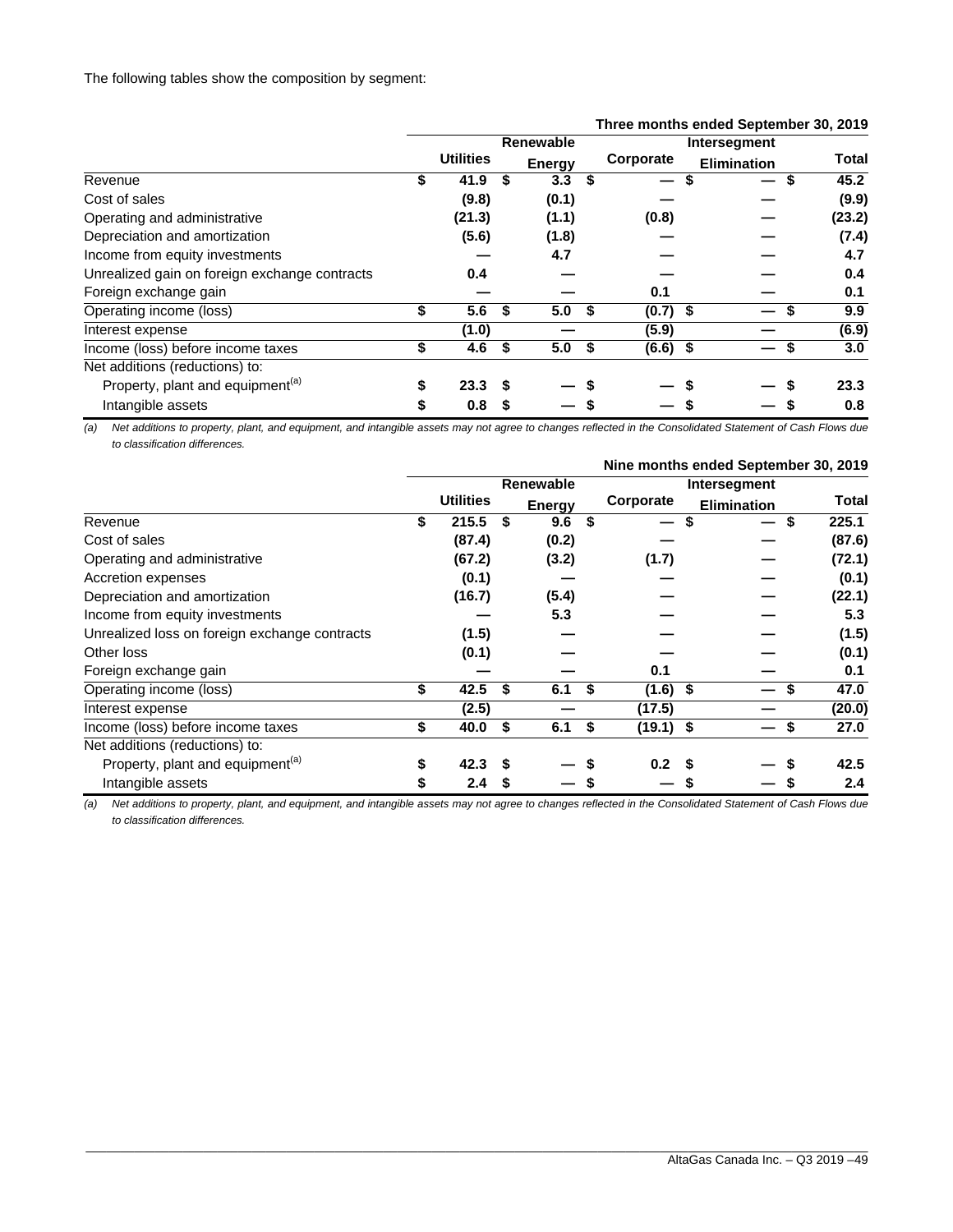Three months ended September 30, 2018

|                                               |                  |     | Renewable<br>Intersegment |      |                          |             |                  |
|-----------------------------------------------|------------------|-----|---------------------------|------|--------------------------|-------------|------------------|
|                                               | Utilities        |     | Energy                    |      | Corporate                | Elimination | Total            |
| Revenue                                       | \$<br>41.2       | \$. | 2.9                       | \$   | $\overline{\phantom{0}}$ | S           | 44.1             |
| Cost of sales                                 | (9.7)            |     | (0.1)                     |      |                          |             | (9.8)            |
| Operating and administrative                  | (20.2)           |     | (1.5)                     |      |                          |             | (21.7)           |
| Depreciation and amortization                 | (5.8)            |     | (1.8)                     |      |                          |             | (7.6)            |
| Income (loss) from equity investment          | (0.1)            |     | 3.4                       |      |                          |             | 3.3 <sub>2</sub> |
| Unrealized loss on foreign exchange contracts | (0.3)            |     |                           |      |                          |             | (0.3)            |
| Operating income                              | \$<br>5.1        | \$  | 2.9                       | - \$ |                          |             | 8.0              |
| Interest expense                              | (7.2)            |     |                           |      |                          |             | (7.2)            |
| Income (loss) before income taxes             | \$<br>$(2.1)$ \$ |     | 2.9 <sup>5</sup>          |      |                          |             | 0.8              |
| Net additions (reductions) to:                |                  |     |                           |      |                          |             |                  |
| Property, plant and equipment <sup>(a)</sup>  | \$<br>21.2       | \$. |                           | S    |                          | S           | 21.2             |
| Intangible assets                             | \$<br>1.8        | S   |                           |      |                          |             | 1.8              |

*(a) Net additions to property, plant, and equipment, and intangible assets may not agree to changes reflected in the Consolidated Statement of Cash Flows due to classification differences.* 

|                                               |           |           |     |         |     |              | Nine months ended September 30, 2018 |    |        |  |  |
|-----------------------------------------------|-----------|-----------|-----|---------|-----|--------------|--------------------------------------|----|--------|--|--|
|                                               | Renewable |           |     |         |     | Intersegment |                                      |    |        |  |  |
|                                               |           | Utilities |     | Energy  |     | Corporate    | Elimination                          |    | Total  |  |  |
| Revenue                                       | \$        | 203.4     | \$  | 10.4    | \$  | —            | \$                                   | \$ | 213.8  |  |  |
| Cost of sales                                 |           | (78.7)    |     | (0.2)   |     |              |                                      |    | (78.9) |  |  |
| Operating and administrative                  |           | (64.6)    |     | (4.2)   |     |              |                                      |    | (68.8) |  |  |
| Accretion expenses                            |           | (0.1)     |     |         |     |              |                                      |    | (0.1)  |  |  |
| Depreciation and amortization                 |           | (16.6)    |     | (5.4)   |     |              |                                      |    | (22.0) |  |  |
| Income (loss) from equity investments         |           | (0.1)     |     | 4.2     |     |              |                                      |    | 4.1    |  |  |
| Unrealized gain on foreign exchange contracts |           | 0.8       |     |         |     |              |                                      |    | 0.8    |  |  |
| Foreign exchange loss                         |           |           |     |         |     | (0.1)        |                                      |    | (0.1)  |  |  |
| Operating income (loss)                       | \$        | 44.1      | \$  | 4.8 $$$ |     | $(0.1)$ \$   |                                      | \$ | 48.8   |  |  |
| Interest expense                              |           | (20.9)    |     |         |     |              |                                      |    | (20.9) |  |  |
| Income (loss) before income taxes             | \$        | 23.2      | \$  | 4.8     | -\$ | $(0.1)$ \$   |                                      | \$ | 27.9   |  |  |
| Net additions (reductions) to:                |           |           |     |         |     |              |                                      |    |        |  |  |
| Property, plant and equipment <sup>(a)</sup>  | \$        | 43.5      | \$. |         |     |              |                                      |    | 43.5   |  |  |
| Intangible assets                             | \$        | 2.0       | \$  |         |     |              |                                      |    | 2.0    |  |  |

*(a) Net additions to property, plant, and equipment, and intangible assets may not agree to changes reflected in the Consolidated Statement of Cash Flows due to classification differences.* 

The following table shows goodwill and total assets by segment:

|                          | Renewable |                  |     |        |    |                          |      |         |
|--------------------------|-----------|------------------|-----|--------|----|--------------------------|------|---------|
|                          |           | <b>Utilities</b> |     | Energy |    | Corporate                |      | Total   |
| As at September 30, 2019 |           |                  |     |        |    |                          |      |         |
| Goodwill                 | S         | 119.1            | - S | — s    |    | $\overline{\phantom{0}}$ | - S  | 119.1   |
| Segmented assets         |           | 1.252.3          | -S  | 280.0  |    | (33.7)                   | - \$ | 1,498.6 |
| As at December 31, 2018  |           |                  |     |        |    |                          |      |         |
| Goodwill                 | \$        | 119.1            | \$. | — \$   |    | $\overline{\phantom{0}}$ | - \$ | 119.1   |
| Segmented assets         | \$        | 1.244.9          | \$  | 274.0  | \$ | (3.4)                    | \$   | 1,515.5 |